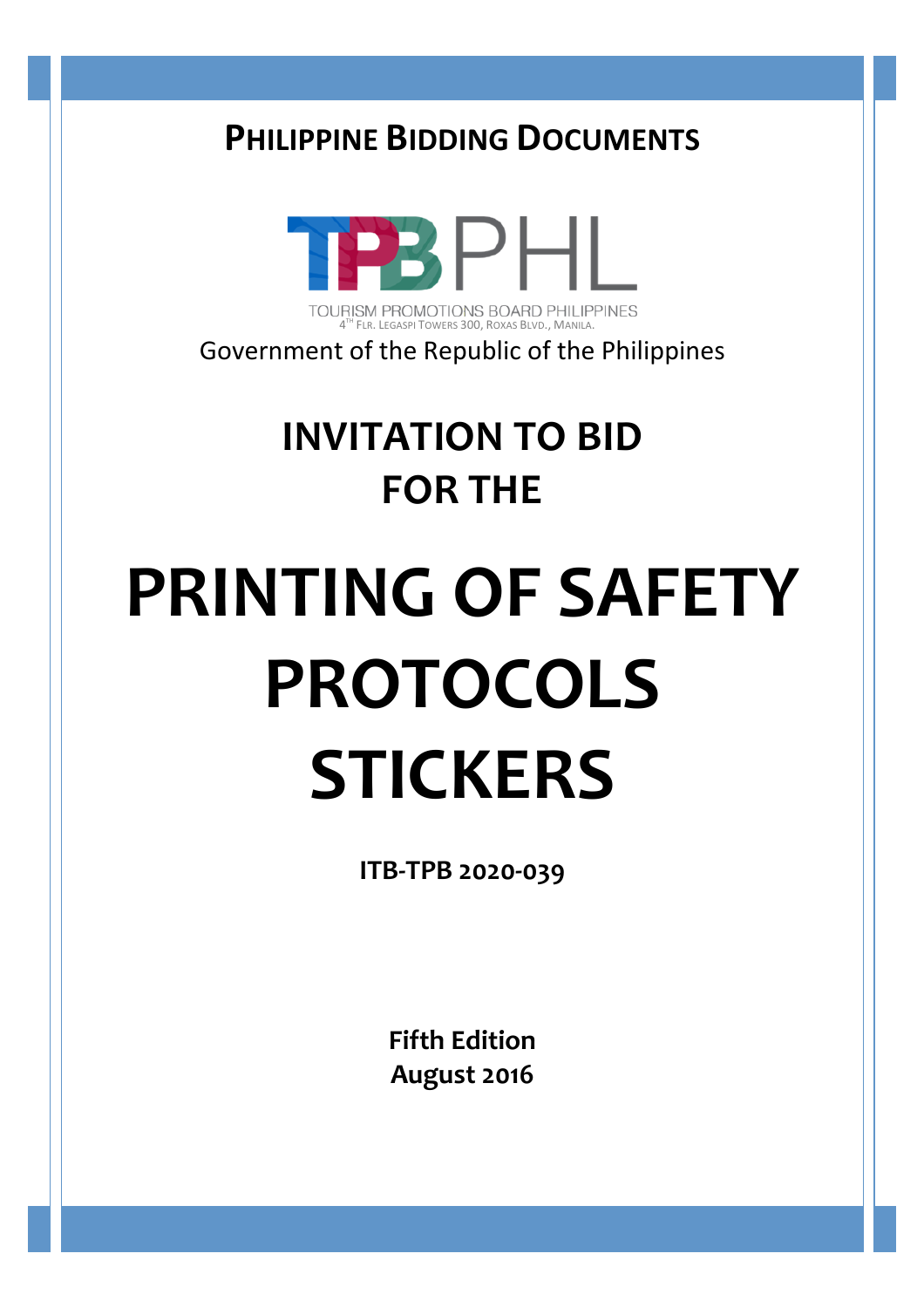## **Preface**

These Philippine Bidding Documents (PBDs) for the procurement of Goods through Competitive Bidding have been prepared by the Government of the Philippines (GOP) for use by all branches, agencies, departments, bureaus, offices, or instrumentalities of the government, including government-owned and/or -controlled corporations (GOCCs), government financial institutions (GFIs), state universities and colleges (SUCs), and local government units (LGUs) and autonomous regional government. The procedures and practices presented in this document have been developed through broad experience, and are for mandatory<sup>1</sup> use in projects that are financed in whole or in part by the GOP or any foreign government/foreign or international financing institution in accordance with the provisions of the 2016 Revised Implementing Rules and Regulations (IRR) of Republic Act (RA) 9184.

The Bidding Documents shall clearly and adequately define, among others: (a) the objectives, scope, and expected outputs and/or results of the proposed contract; (b) the eligibility requirements of bidders, such as track record to be determined by the Head of the Procuring Entity;  $(c)$  the expected contract duration, the estimated quantity in the case of procurement of goods, delivery schedule and/or time frame; and (d) the obligations, duties, and/or functions of the winning bidder.

In order to simplify the preparation of the Bidding Documents for each procurement, the PBDs groups the provisions that are intended to be used unchanged in Section II. Instructions to Bidders (ITB) and in Section IV. General Conditions of Contract (GCC). Data and provisions specific to each procurement and contract should be included in Section III. Bid Data Sheet (BDS); Section V. Special Conditions of Contract (SCC); Section VI. Schedule of Requirement; Section VII. Technical Specifications, and Section IX. Foreign-Assisted Projects. The forms to be used are provided in Section VIII. Bidding Forms.

Care should be taken to check the relevance of the provisions of the PBDs against the requirements of the specific Goods to be procured. In addition, each section is prepared with notes intended only as information for the Procuring Entity or the person drafting the Bidding Documents. They shall not be included in the final documents, except for the notes introducing Section VIII. Bidding Forms where the information is useful for the Bidder. The following general directions should be observed when using the documents:

(a) All the documents listed in the Table of Contents are normally required for the procurement of Goods. However, they should be adapted as necessary to the circumstances of the particular Project.

 $\overline{a}$ 

 $1$  Unless the Treaty or International or Executive Agreement expressly provides use of foreign government/foreign or international financing institution procurement guidelines.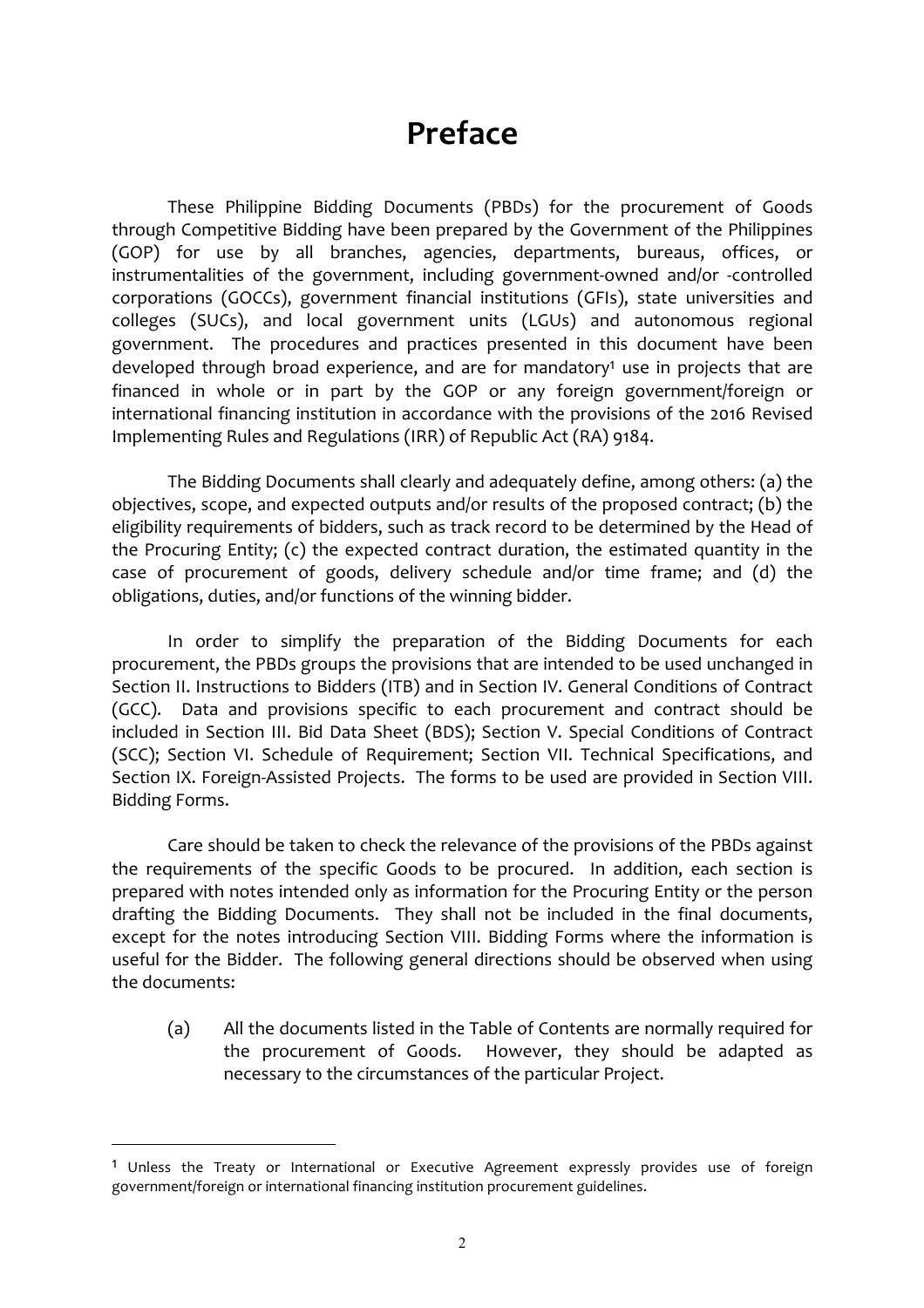- (b) Specific details, such as the "name of the Procuring Entity" and "address for bid submission," should be furnished in the ITB, BDS, and SCC. The final documents should contain neither blank spaces nor options.
- (c) This Preface and the footnotes or notes in italics included in the Invitation to Bid, BDS, SCC, Schedule of Requirements, and Specifications are not part of the text of the final document, although they contain instructions that the Procuring Entity should strictly follow. The Bidding Documents should contain no footnotes except Section VIII. Bidding Forms since these provide important guidance to Bidders.
- (d) The cover should be modified as required to identify the Bidding Documents as to the names of the Project, Contract, and Procuring Entity, in addition to date of issue.
- (e) If modifications must be made to bidding requirements, they can be presented in the BDS. Modifications for specific Project or Contract details should be provided in the SCC as amendments to the Conditions of Contract. For easy completion, whenever reference has to be made to specific clauses in the BDS or SCC these terms shall be printed in bold type face on Section I. Instructions to Bidders and Section III. General Conditions of Contract, respectively.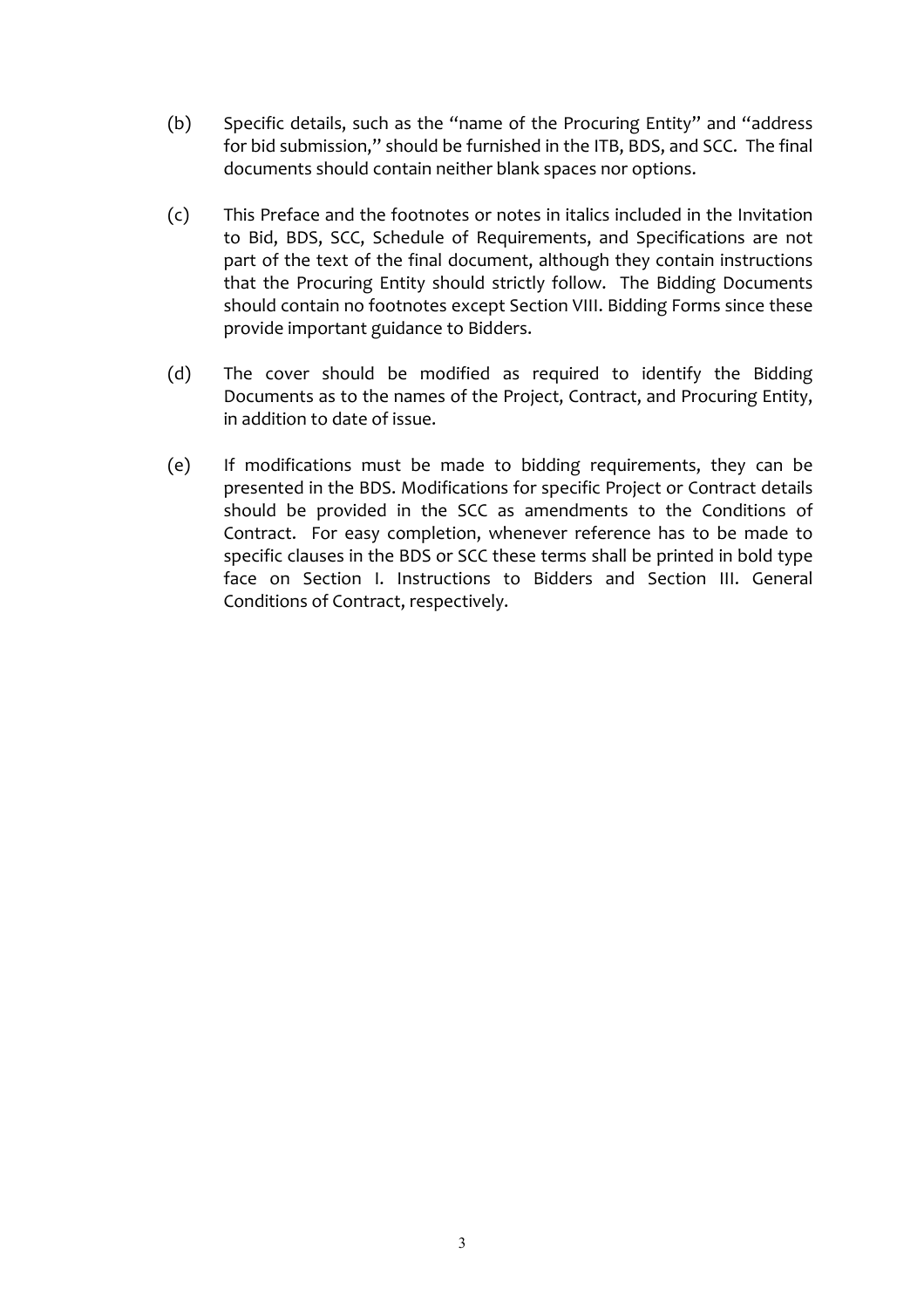#### **TABLE OF CONTENTS**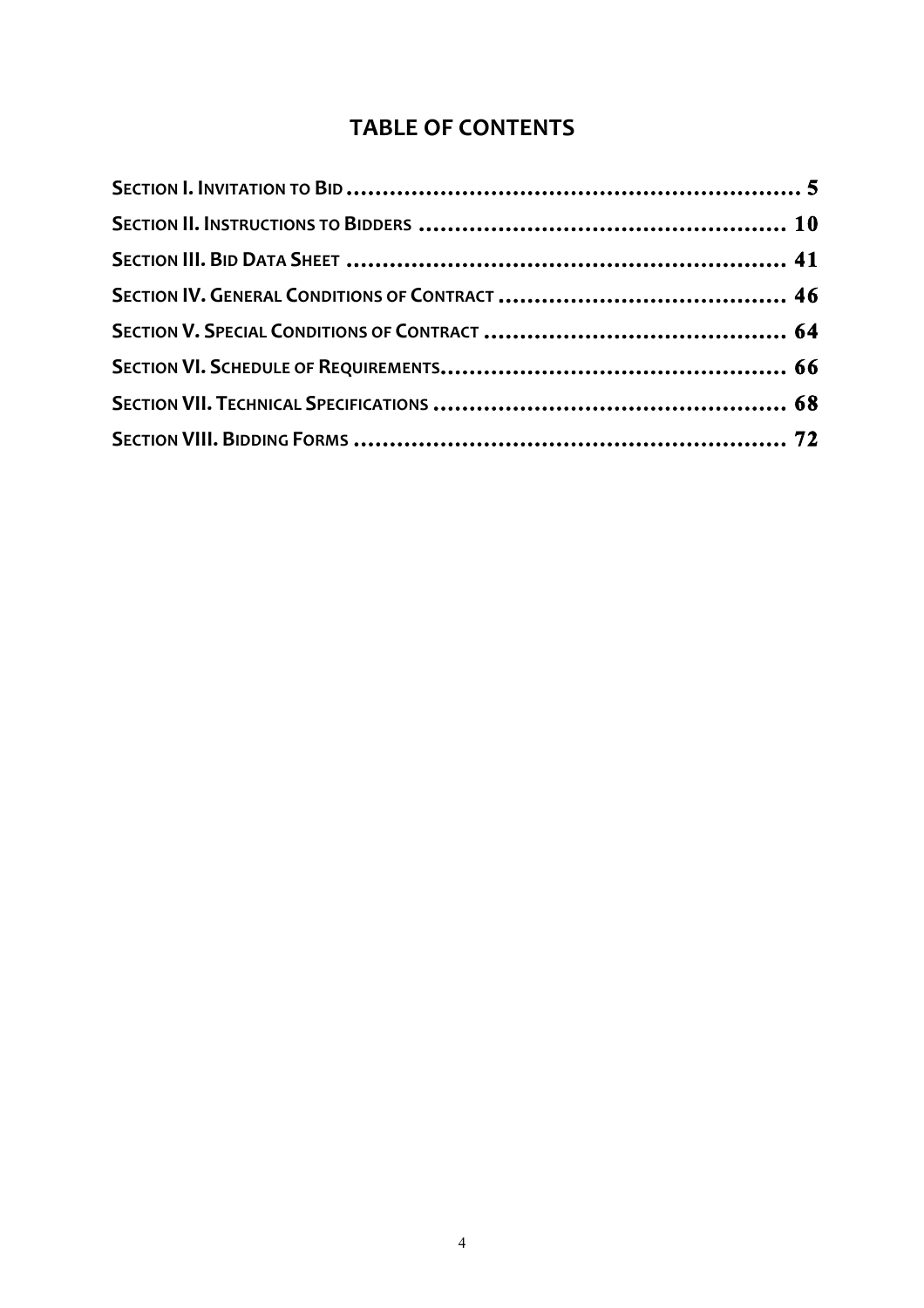# *Section I. Invitation to Bid*

### **Notes on the Invitation to Bid**

 $\overline{a}$ 

The Invitation to Bid provides information that enables potential Bidders to decide whether to participate in the procurement at hand. The Invitation to Bid shall be:

- (a) Posted continuously in the Philippine Government Electronic Procurement System (PhilGEPS) website, the website of the Procuring Entity concerned, if available, and the website prescribed by the foreign government/foreign or international financing institution, if applicable, for seven  $(7)$  calendar days starting on the date of advertisement;
- (b) Posted at any conspicuous place reserved for this purpose in the premises of
- the Procuring Entity concerned for seven  $(7)$  calendar days, as certified by the head of the Bids and Awards Committee (BAC) Secretariat of the Procuring Entity concerned; and
- (c) Advertised at least once in a newspaper of general nationwide circulation which has been regularly published for at least two (2) years before the date of issue of the advertisement, subject to Section 21.2.1(c) of the IRR of RA 9184<sup>2</sup>.

Apart from the essential items listed in the Bidding Documents, the Invitation to Bid should also indicate the following:

- (a) The date of availability of the Bidding Documents, which shall be from the time the Invitation to Bid is first advertised/posted until the deadline for the submission and receipt of bids;
- (b) The place where the Bidding Documents may be acquired or the website where it may be downloaded;
- $(c)$  The deadline for the submission and receipt of bids from the last day of posting of the Invitation to Bid; and
- (d) Any important bid evaluation criteria (e.g., the application of a margin of preference in bid evaluation).

The Invitation to Bid should be incorporated in the Bidding Documents. The information contained in the Invitation to Bid must conform to the Bidding Documents

<sup>&</sup>lt;sup>2</sup> Two years after the effectivity of the 2016 Revised IRR of R.A. No. 9184 on 28 October 2016, advertisement in a newspaper of general nationwide circulation shall no longer be required. However, a procuring entity that cannot post its opportunities in the PhilGEPS for justifiable reasons shall continue to publish its advertisements in a newspaper of general nationwide circulation.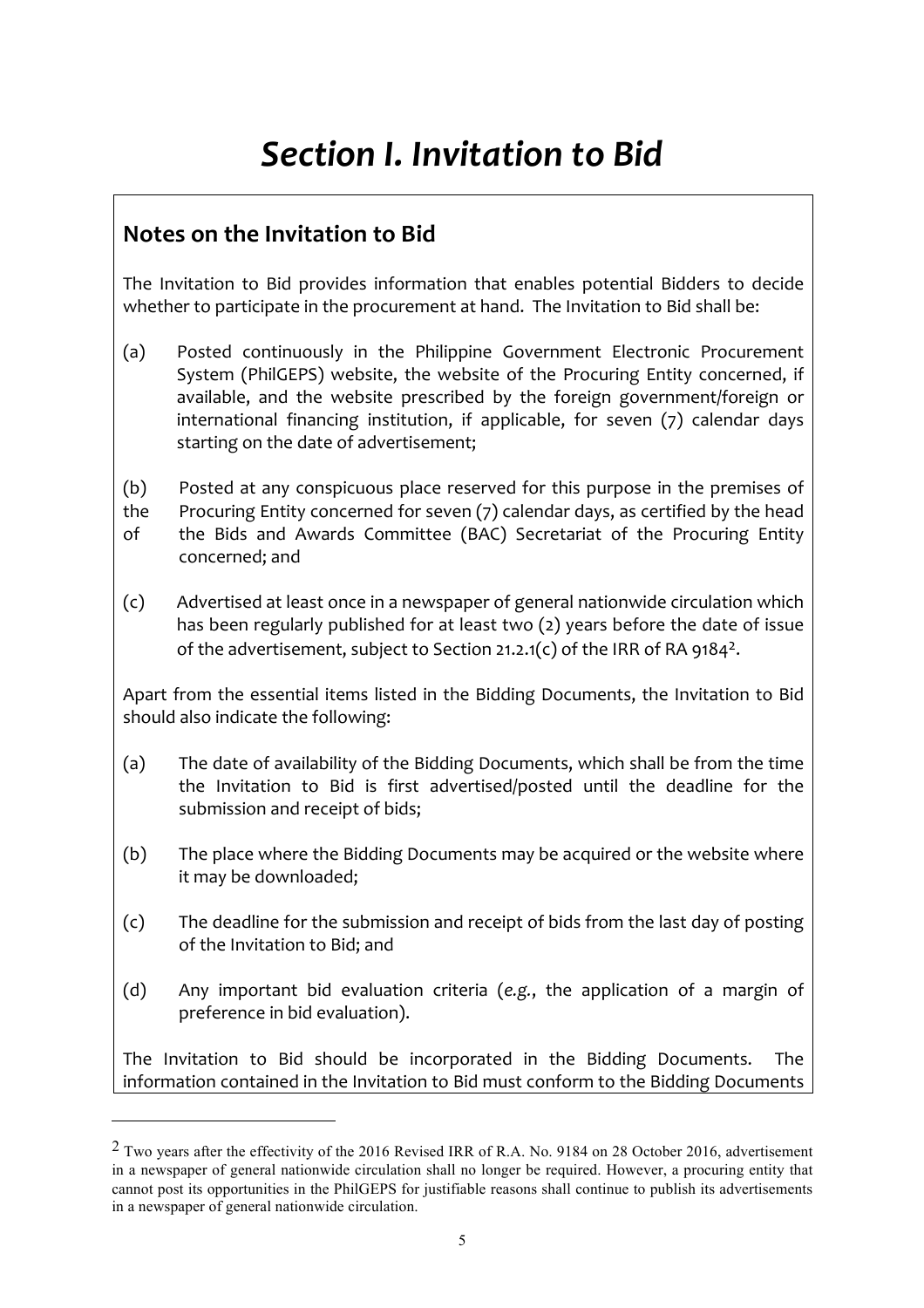and in particular to the relevant information in the BDS.

For foreign-assisted projects, the Invitation to Bid to be used is provided in Section IX-Foreign-Assisted Projects.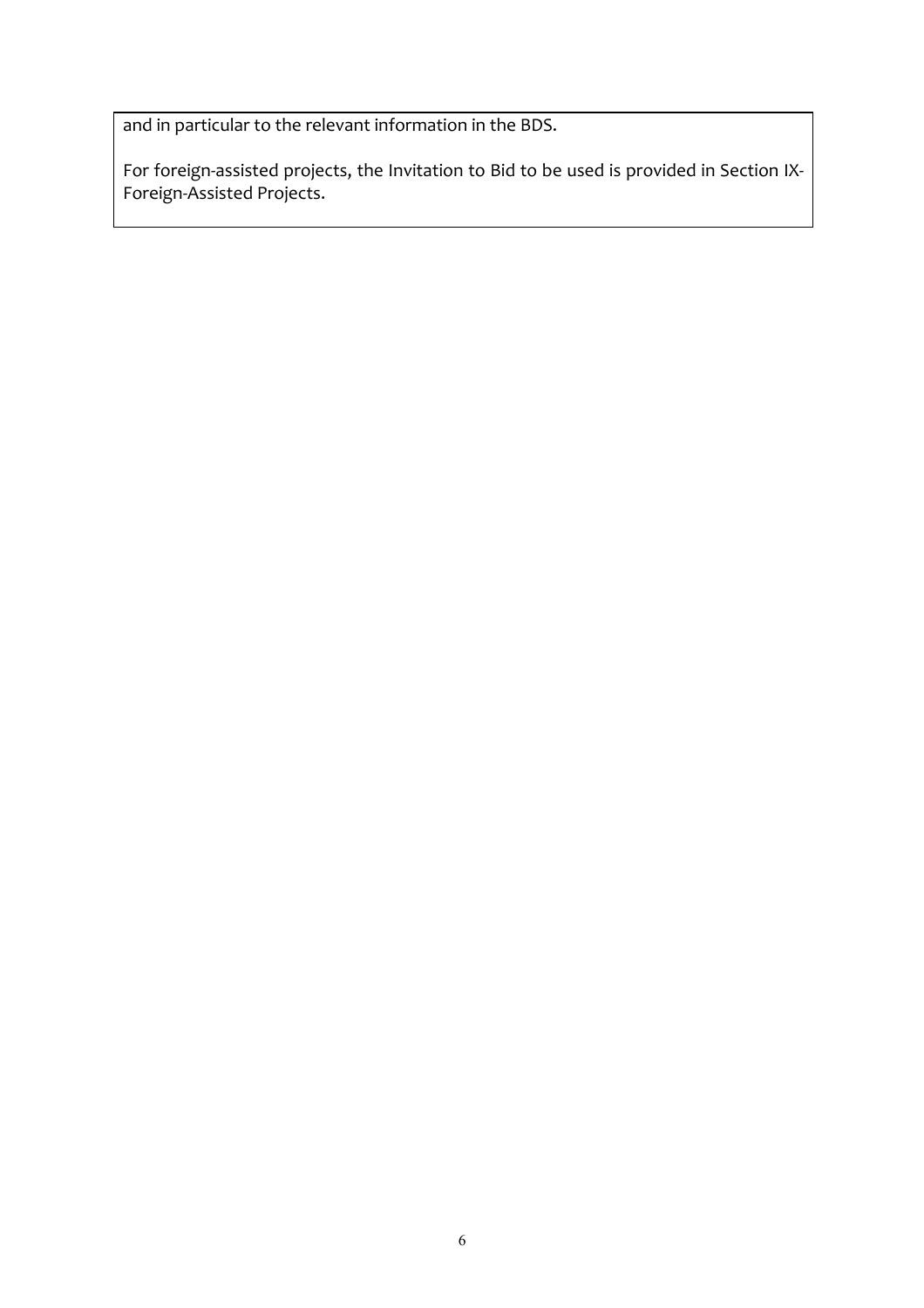## **INVITATION TO BID FOR THE PRINTING OF SAFETY PROTOCOLS STICKERS (ITB NO. 2020-039)**

- 1. The *Tourism Promotions Board (TPB)*, through the *Corporate Budget FY 2020,*  intends to apply the sum of *Eighteen Million Eight Hundred Fifty Eight Thousand Seven Hundred Fifty Pesos Only (Php18,858,750.00)*, inclusive of all applicable taxes, being the Approved Budget for the Contract (ABC) to payments under the contract for the *PRINTING OF SAFETY PROTOCOLS STICKERS.* Bids received in excess of the ABC shall be automatically rejected at the bid opening.
- 2. The *TPB*, now invites bids from eligible Bidders for the *PRINTING OF SAFETY PROTOCOLS STICKERS.*

Delivery of the Goods is required as follows: 5,000 sets – 30 Calendar days upon receipt of Notice To Proceed and approval of final proofing/sample 10,000 sets – 45 Calendar days after initial delivery. Total delivery – 15,000 set

Bidders should have completed, within *Five (5) years* from the date of submission and receipt of bids, a contract similar to the Project, a Single Contract that is similar to this project, equivalent to at least **Twenty-Five percent (25%)** of the ABC. The description of an eligible bidder is contained in the Bidding Documents, particularly in Section II. Instructions to Bidders.

3. Bidding will be conducted through open competitive bidding procedures using a nondiscretionary *"pass/fail"* criterion as specified in the 2016 Revised Implementing Rules and Regulations (RIRR) of Republic Act (RA) 9184, otherwise known as the "Government Procurement Reform Act".

 Bidding is restricted to Filipino citizens/sole proprietorships, partnerships, or organizations with at least sixty percent (60%) interest or outstanding capital stock belonging to citizens of the Philippines, and to citizens or organizations of a country the laws or regulations of which grant similar rights or privileges to Filipino citizens, pursuant to RA 5183.

- 4. Interested bidders may obtain further information from the **TPB - Bids and Awards Committee (TPB-BAC) Secretariat** and inspect the Bidding Documents at the address given below from *8:00 a.m. to 5:00 p.m. Monday to Friday Excluding holidays*
- 5. A complete set of Bidding Documents may be acquired by interested bidders from *October 23, 2020 to November 16, 2020 (9:30 a.m.)* at the address below and upon payment of a non-refundable fee for the Bidding Documents, pursuant to the latest Guidelines issued by the GPPB, in the amount of *Twenty-Five Thousand Pesos Only (Php 25,000.00).*

It may also be downloaded free of charge from the website of the *Philippine Government Electronic Procurement System (PhilGEPS)* and the website of *TPB,*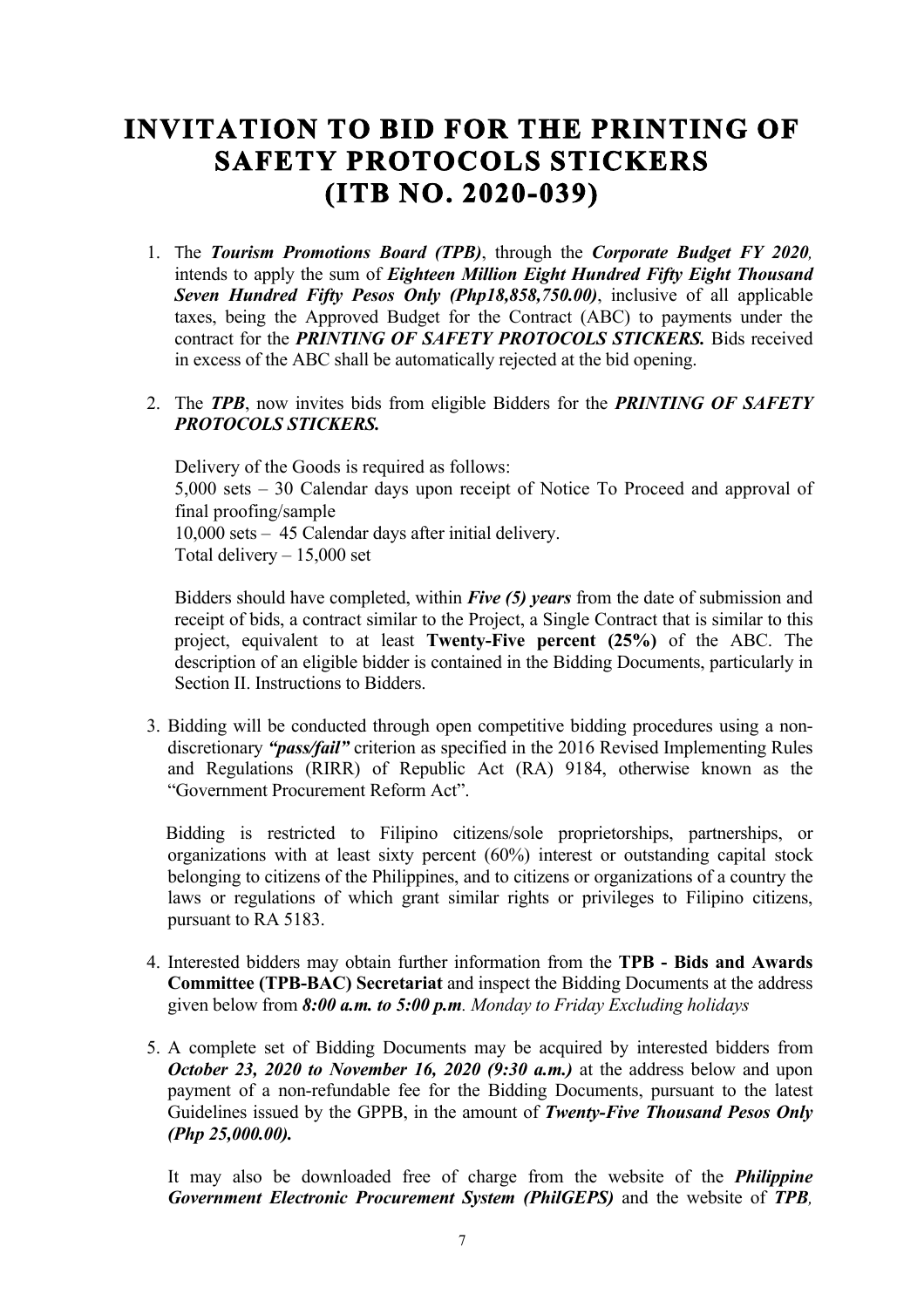provided that bidders shall pay the non-refundable fee for the Bidding Documents not later than the submission of their bids.

6. The TPB will hold a Pre-Bid Conference on **November 04, 2020, 10:00 a.m.** at the TPB Board Room, 4/F Legaspi Towers 300, Roxas Boulevard, Manila which shall be open to all prospective bidders.

Note: The venue of the Pre Bid Conference may be subject to change in compliance with GPPB Resolution No. 09-2020, dated 07 May 2020, and other relevant issuances which will be posted through a Supplemental Bid Bulletin, if any.

7. Bids must be delivered to the address below on or before *November 16, 2020, 10:00 a.m.* All bids must be accompanied by a bid security in any of the acceptable forms and in the amount stated in **ITB** Clause 12.1.

Note: The manner of submission may be subject to change in compliance with GPPB Resolution No. 09-2020, dated 07 May 2020, and other relevant issuances which will be posted through a Supplemental Bid Bulletin, if any.

- 8. Bid opening shall be on *November 16, 2020, 10:30 a.m. at the TPB office/4th Flr. Legaspi Towers 300, Roxas Blvd., Manila.* Bids will be opened in the presence of the Bidders' representatives who choose to attend at the address below. Late bids shall not be accepted.
- 9. The *TPB* reserves the right to accept or reject any bid, to annul the bidding process, and to reject all bids at any time prior to contract award in accordance with Section 41 of RA 9184 and its RIRR, without thereby incurring any liability to the affected bidder or bidders.
- 10. For further information, please refer to:

*Ms. Eloisa A. Romero / Mr. Socrates G. Torres BAC Secretariat, Administrative Department Tourism Promotions Board 4th Floor Legaspi Towers 300, Roxas Boulevard, Manila Tel. Nos. 02-525-7312/02 525-9318 loc. 214/215 Email at bac@tpb.gov.ph /soc\_torres@tpb.gov.ph Fax No. 02-526-59-71 www.tpb.gov.ph* 

*October 22, 2020* 

 $(sgd)$ 

 *Atty. Venancio C. Manuel III* Chairperson Bids and Awards Committee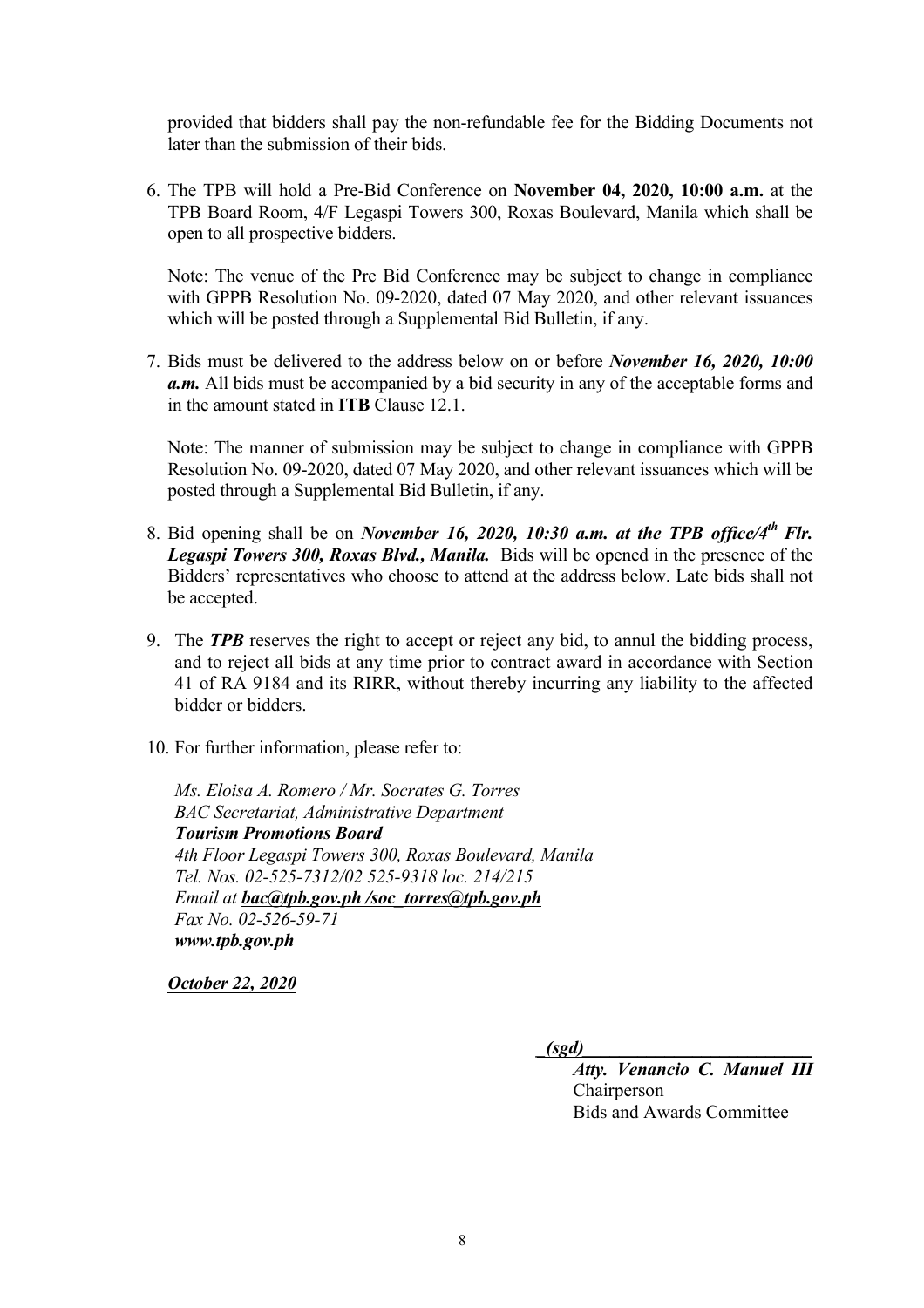#### **Notes on the Instructions to Bidders**

This section of the Bidding Documents provides the information necessary for Bidders to prepare responsive bids, in accordance with the requirements of the Procuring Entity. It also provides information on bid submission, opening, evaluation, and award of contract.

Section II contains provisions that are to be used unchanged. Section III consists of provisions that supplement, amend, or specify in detail, information or requirements included in Section II which are specific to each procurement.

Matters governing performance of the Bidder, payments, or those affecting the risks, rights, and obligations of the parties under the contract are not normally included in this section, but rather under Section IV. General Conditions of Contract, and/or Section V. Special Conditions of Contract. If duplication of a subject is inevitable in the other sections of the document prepared by the Procuring Entity, care must be exercised to avoid contradictions between clauses dealing with the same matter.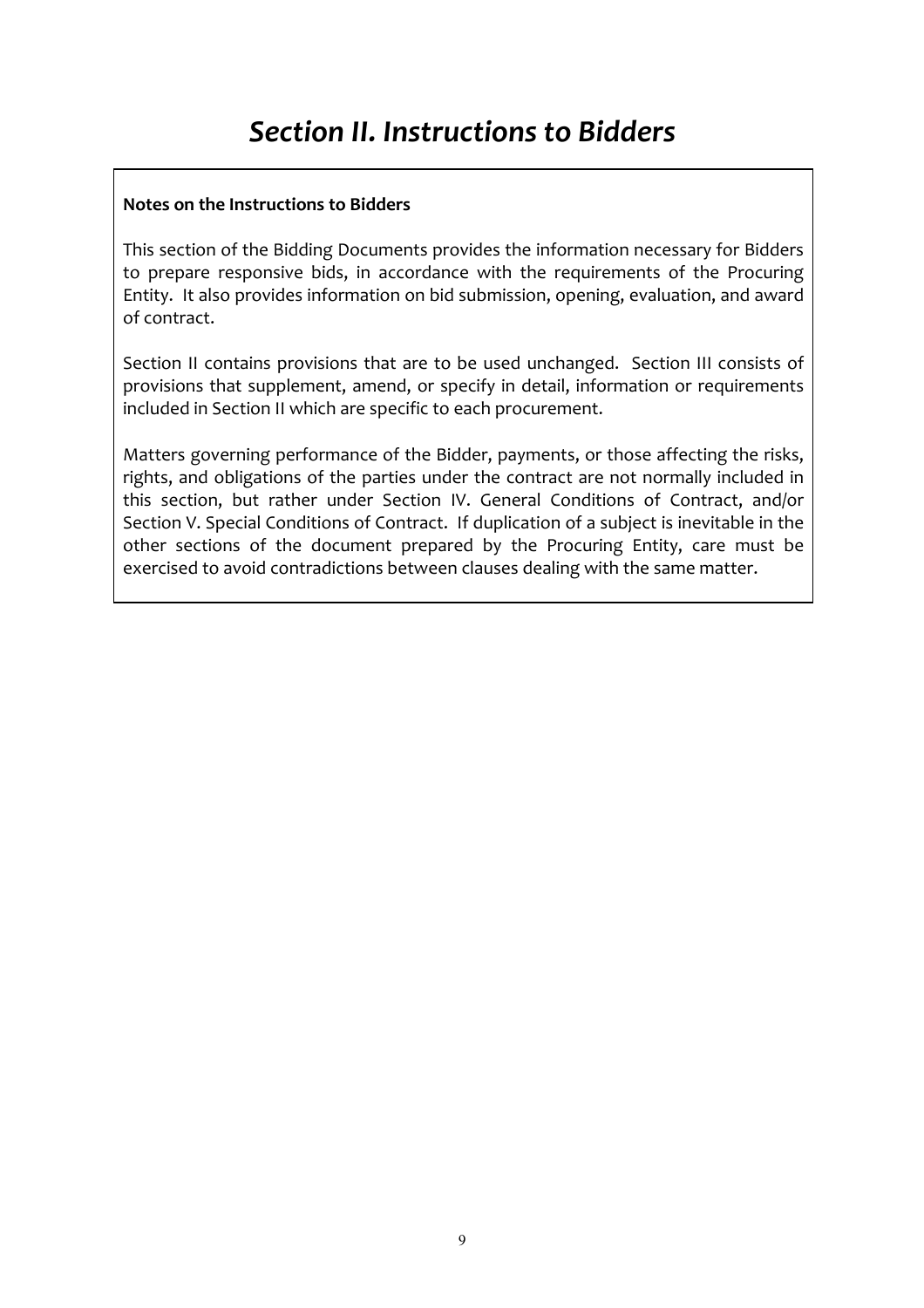#### **TABLE OF CONTENTS**

| 1.<br>2.<br>3.<br>4.<br>5.<br>6.<br>7.<br>8.                       |                                                                      |  |  |  |
|--------------------------------------------------------------------|----------------------------------------------------------------------|--|--|--|
|                                                                    |                                                                      |  |  |  |
| 9.<br>10.                                                          |                                                                      |  |  |  |
|                                                                    |                                                                      |  |  |  |
| 11.<br>12.<br>13.<br>14.<br>15.<br>16.<br>17.<br>18.<br>19.<br>20. | Documents Comprising the Bid: Eligibility and Technical Components20 |  |  |  |
|                                                                    |                                                                      |  |  |  |
| 21.<br>22.<br>23.<br>24.                                           |                                                                      |  |  |  |
|                                                                    |                                                                      |  |  |  |
| 25.<br>26.<br>27.<br>28.<br>29.<br>30.                             |                                                                      |  |  |  |
|                                                                    |                                                                      |  |  |  |
| 31.<br>32.<br>33.<br>34.<br>35.                                    |                                                                      |  |  |  |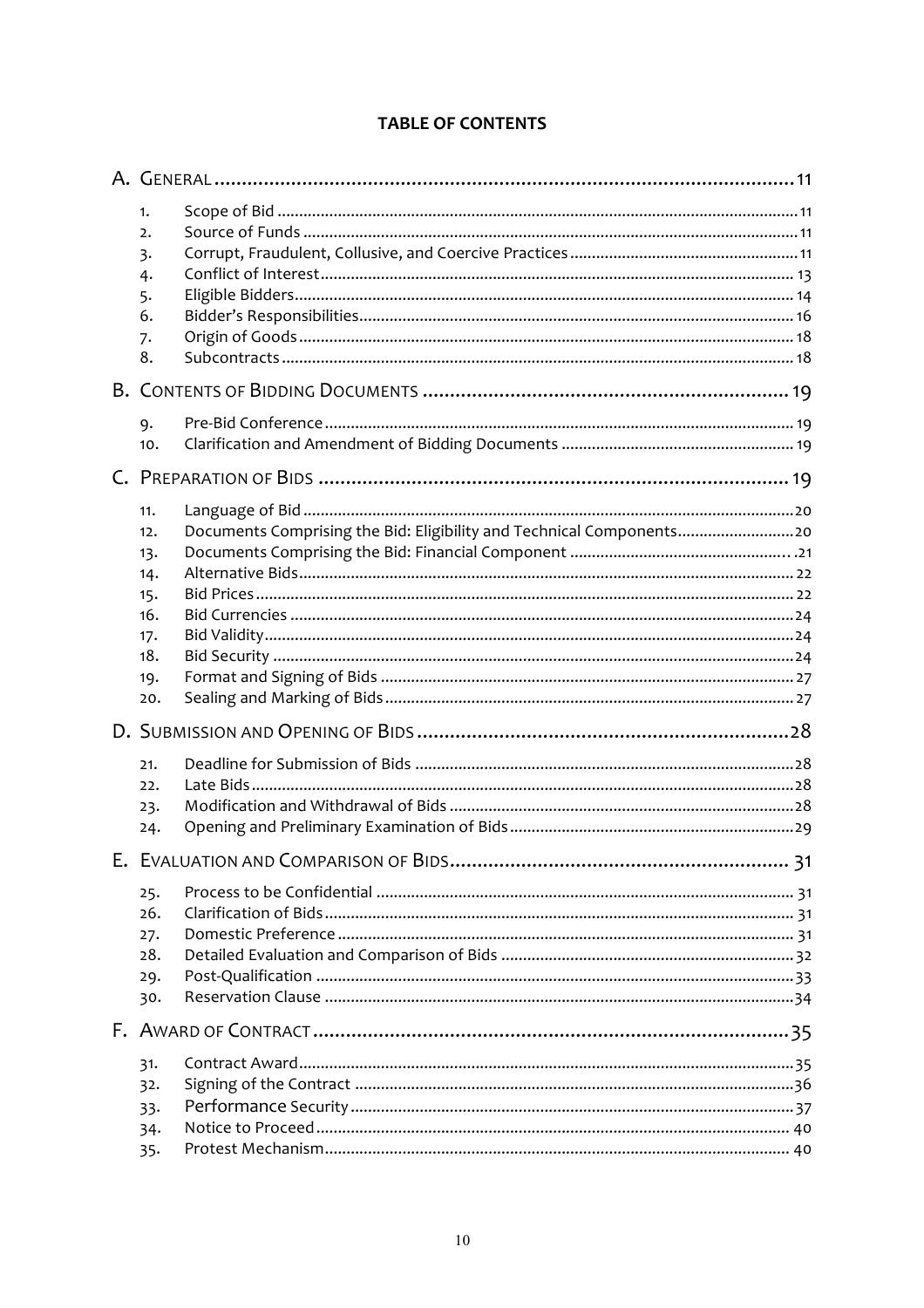#### **A. General**

#### 1. **Scope of Bid**

- 1.1. The procuring entity named in the **BDS** (hereinafter referred to as the "Tourism Promotions Board (TPB)" wishes to receive bids for supply and delivery of the goods as described in Section VII. Technical Specification (hereinafter referred to as the "Goods").
- 1.2. The name, identification, and number of lots specific to this bidding are provided in the **BDS**. The contracting strategy and basis of evaluation of lots is described in ITB Clause 28.

#### **2. Source of Funds**

The **Tourism Promotions Board (TPB)** has a budget or has applied for or received funds from the Funding Source named in the **BDS**, and in the amount indicated in the **BDS**. It intends to apply part of the funds received for the Project, as defined in the **BDS**, to cover eligible payments under the contract.

#### **3. Corrupt, Fraudulent, Collusive, and Coercive Practices**

- 3.1. Unless otherwise specified in the **BDS**, the **Tourism Promotions Board (TPB)** as well as the bidders and suppliers shall observe the highest standard of ethics during the procurement and execution of the contract. In pursuance of this policy, the TPB:
	- (a) defines, for purposes of this provision, the terms set forth below as follows:
		- $(i)$  "corrupt practice" means behavior on the part of officials in the public or private sectors by which they improperly and unlawfully enrich themselves, others, or induce others to do so, by misusing the position in which they are placed, and includes the offering, giving, receiving, or soliciting of anything of value to influence the action of any such official in the procurement process or in contract execution; entering, on behalf of the government, into any contract or transaction manifestly and grossly disadvantageous to the same, whether or not the public officer profited or will profit thereby, and similar acts as provided in RA 3019.
		- (ii) "fraudulent practice" means a misrepresentation of facts in order to influence a procurement process or the execution of a contract to the detriment of the **Tourism Promotions Board (TPB)** and includes collusive practices among Bidders (prior to or after bid submission) designed to establish bid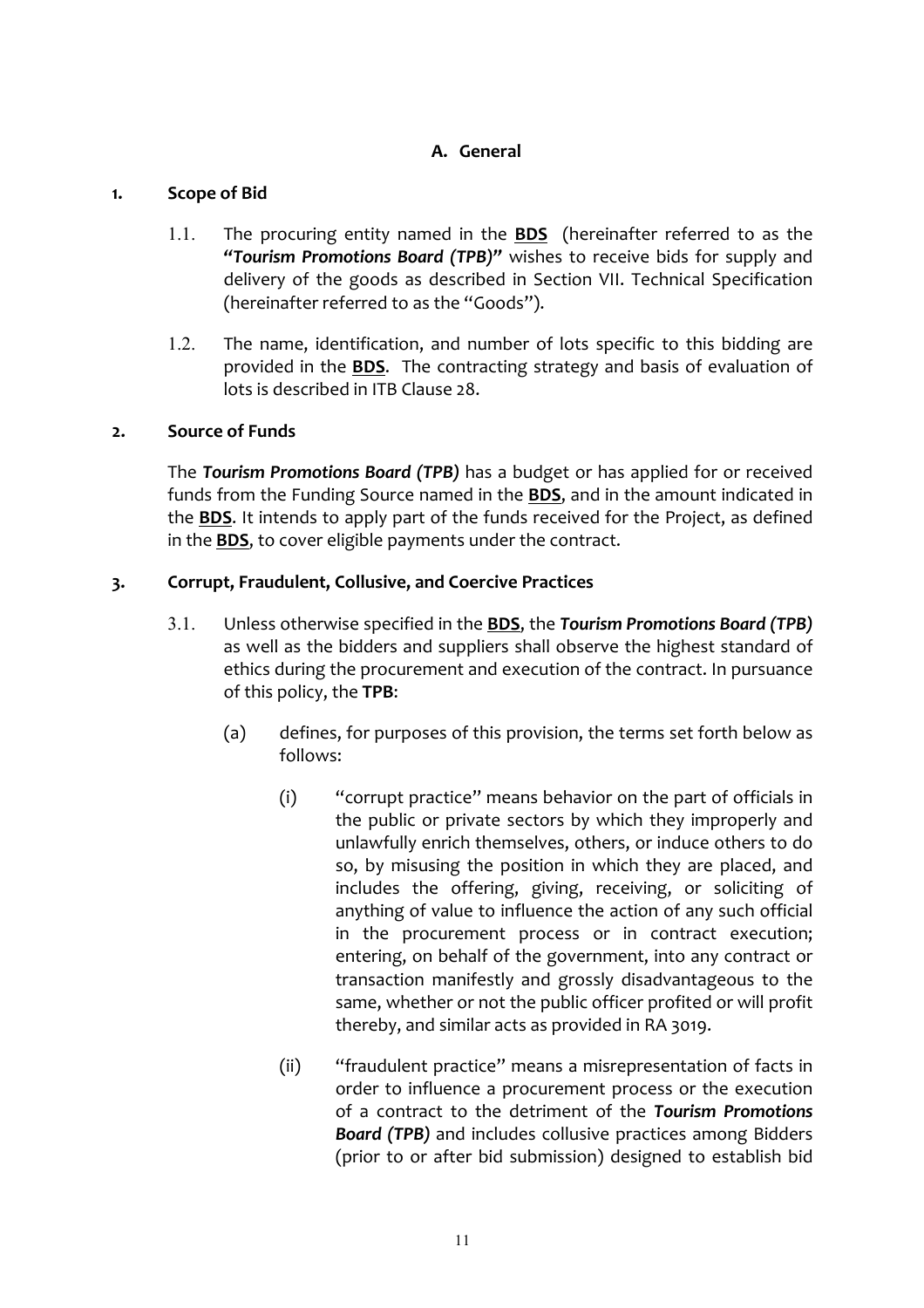prices at artificial, non-competitive levels and to deprive the of the benefits of free and open competition.

- (iii) "collusive practices" means a scheme or arrangement between two or more Bidders, with or without the knowledge of the **Tourism Promotions Board (TPB)**, designed to establish bid prices at artificial, non-competitive levels.
- (iv) "coercive practices" means harming or threatening to harm, directly or indirectly, persons, or their property to influence their participation in a procurement process, or affect the execution of a contract;
- (v) "obstructive practice" is
	- (aa) deliberately destroying, falsifying, altering or concealing of evidence material to an administrative proceedings or investigation or making false statements to investigators in order to materially impede an administrative proceedings or investigation of the Tourism Promotions Board (TPB) or any foreign government/foreign or international financing institution into allegations of a corrupt, fraudulent, coercive or collusive practice; and/or threatening, harassing or intimidating any party to prevent it from disclosing its knowledge of matters relevant to the administrative proceedings or investigation or from pursuing such proceedings or investigation; or
	- (bb) acts intended to materially impede the exercise of the inspection and audit rights of the **Tourism Promotions Board (TPB)** or any foreign government/foreign or international financing institution herein.
- (b) will reject a proposal for award if it determines that the Bidder recommended for award has engaged in any of the practices mentioned in this Clause for purposes of competing for the contract.
- 3.2. Further, the Tourism Promotions Board (TPB) will seek to impose the maximum civil, administrative, and/or criminal penalties available under applicable laws on individuals and organizations deemed to be involved in any of the practices mentioned in ITB Clause  $3.1(a)$ .
- 3.3. Furthermore, the Funding Source and the **Tourism Promotions Board (TPB)** reserve the right to inspect and audit records and accounts of a bidder or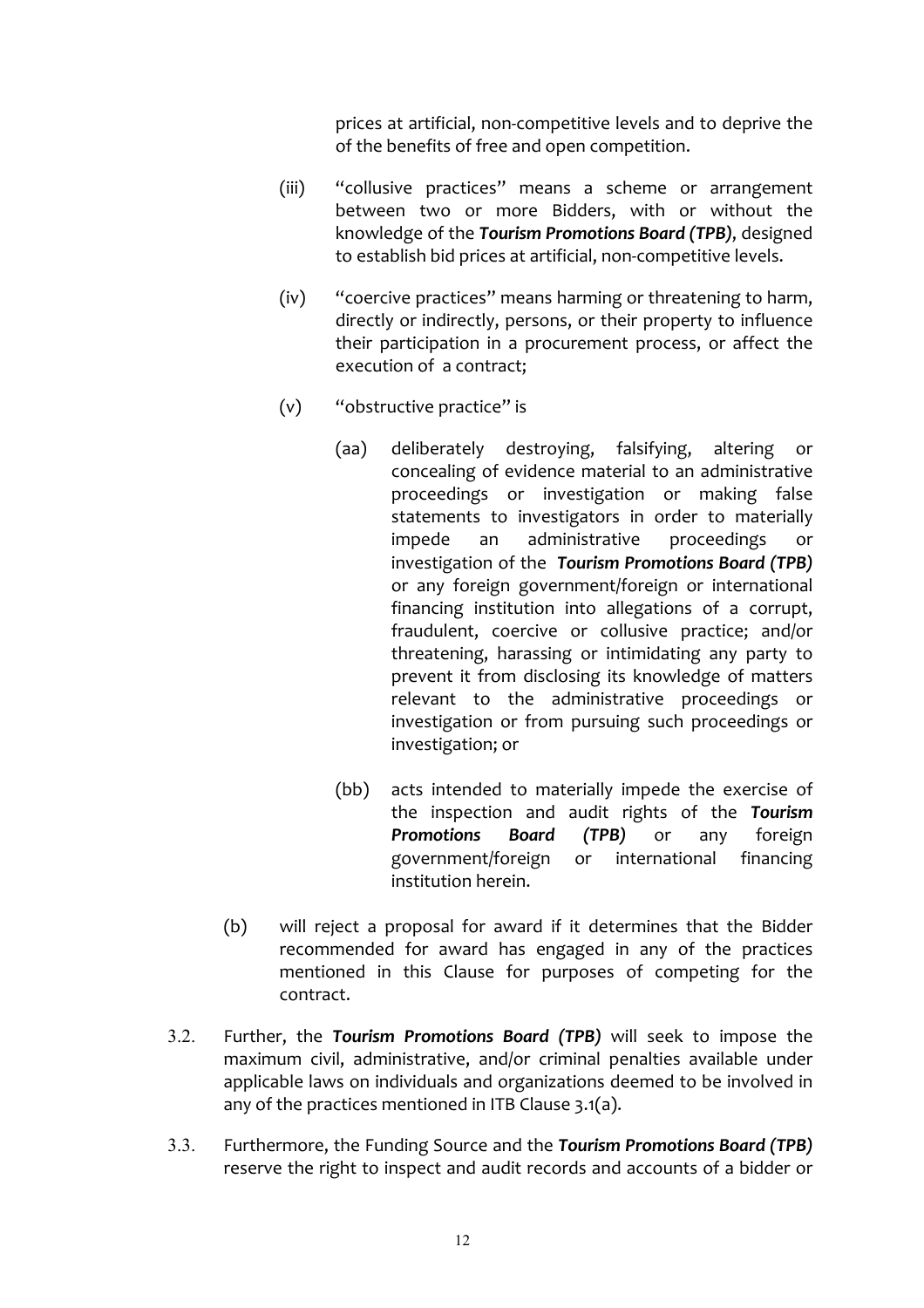supplier in the bidding for and performance of a contract themselves or through independent auditors as reflected in the GCC Clause 3.

#### **4. Conflict of Interest**

- 4.1. All Bidders found to have conflicting interests shall be disqualified to participate in the procurement at hand, without prejudice to the imposition of appropriate administrative, civil, and criminal sanctions. A Bidder may be considered to have conflicting interests with another Bidder in any of the events described in paragraphs (a) through  $(c)$  below and a general conflict of interest in any of the circumstances set out in paragraphs (d) through (f) below:
	- (a) A Bidder has controlling shareholders in common with another Bidder;
	- (b) A Bidder receives or has received any direct or indirect subsidy from any other Bidder;
	- (c) A Bidder has the same legal representative as that of another Bidder for purposes of this bid;
	- (d) A Bidder has a relationship, directly or through third parties, that puts them in a position to have access to information about or influence on the bid of another Bidder or influence the decisions of the **Tourism Promotions Board (TPB)** regarding this bidding process. This will include a firm or an organization who lends, or temporarily seconds, its personnel to firms or organizations which are engaged in consulting services for the preparation related to procurement for or implementation of the project if the personnel would be involved in any capacity on the same project;
	- (e) A Bidder submits more than one bid in this bidding process. However, this does not limit the participation of subcontractors in more than one bid; or
	- $(f)$  A Bidder who participated as a consultant in the preparation of the design or technical specifications of the Goods and related services that are the subject of the bid.
- 4.2. In accordance with Section 47 of the IRR of RA 9184, all Bidding Documents shall be accompanied by a sworn affidavit of the Bidder that it is not related to the Head of the Procuring Entity (HoPE), members of the Bids and Awards Committee (BAC), members of the Technical Working Group (TWG), members of the BAC Secretariat, the head of the Project Management Office (PMO) or the end-user unit, and the project consultants, by consanguinity or affinity up to the third civil degree. On the part of the Bidder, this Clause shall apply to the following persons: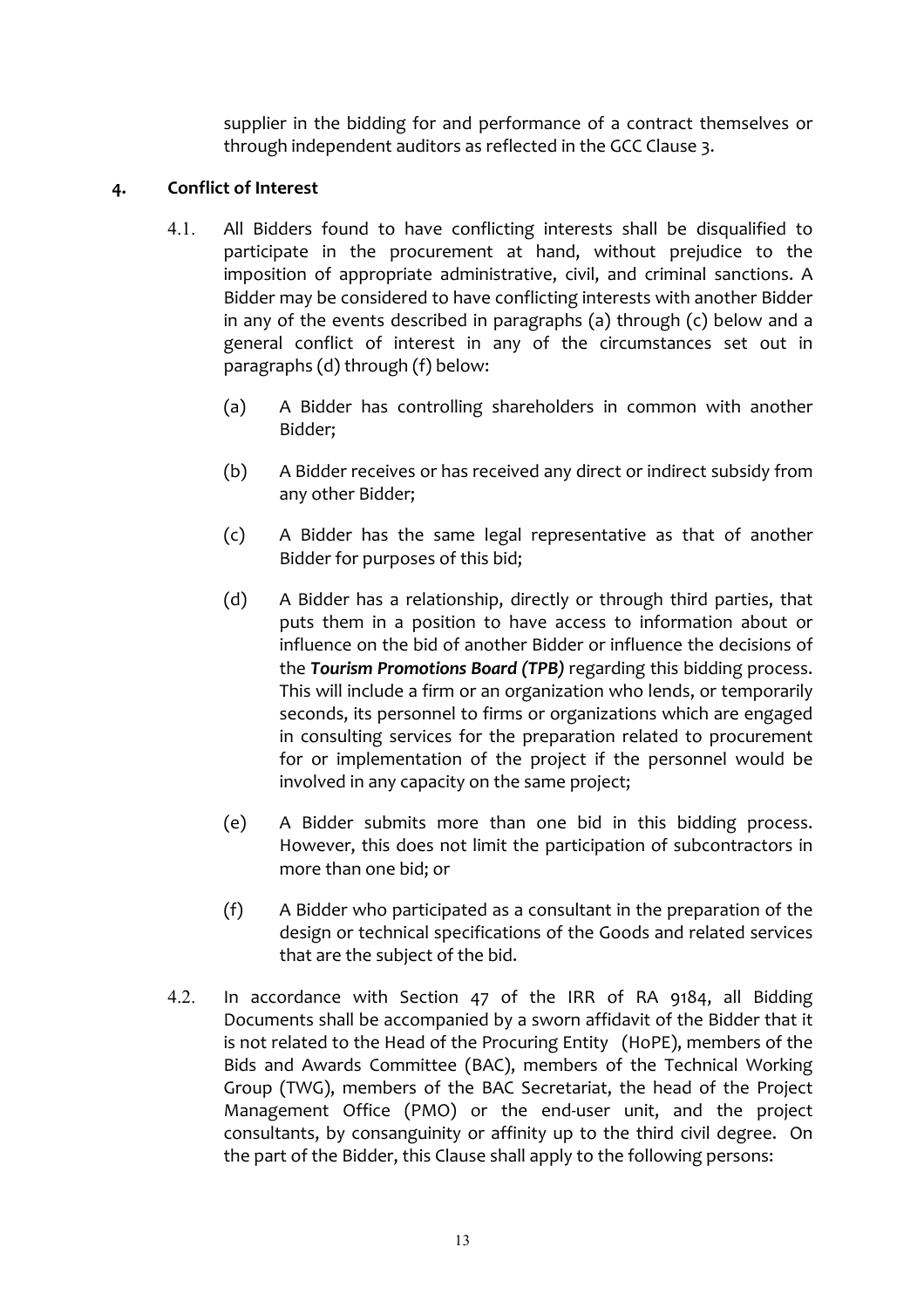- (a) If the Bidder is an individual or a sole proprietorship, to the Bidder himself;
- (b) If the Bidder is a partnership, to all its officers and members;
- (c) If the Bidder is a corporation, to all its officers, directors, and controlling stockholders;
- (d) If the Bidder is a cooperative, to all its officers, directors, and controlling shareholders or members; and
- (e) If the Bidder is a joint venture  $(JV)$ , the provisions of items  $(a)$ ,  $(b)$ , (c), or (d) of this Clause shall correspondingly apply to each of the members of the said JV, as may be appropriate.

Relationship of the nature described above or failure to comply with this Clause will result in the automatic disqualification of a Bidder.

#### **5. Eligible Bidders**

- 5.1. Unless otherwise provided in the **BDS**, the following persons shall be eligible to participate in this bidding:
	- (a) Duly licensed Filipino citizens/sole proprietorships;
	- (b) Partnerships duly organized under the laws of the Philippines and of which at least sixty percent (60%) of the interest belongs to citizens of the Philippines;
	- (c) Corporations duly organized under the laws of the Philippines, and of which at least sixty percent (60%) of the outstanding capital stock belongs to citizens of the Philippines;
	- (d) Cooperatives duly organized under the laws of the Philippines, and of which at least sixty percent (60%) of the interest belongs to citizens of the Philippines; and
	- (e) Persons/entities forming themselves into a Joint Venture (JV), *i.e.*, a group of two  $(2)$  or more persons/entities that intend to be jointly and severally responsible or liable for a particular contract: Provided, however, that Filipino ownership or interest of the JV concerned shall be at least sixty percent (60%).
- 5.2. Foreign bidders may be eligible to participate when any of the following circumstances exist, as specified in the **BDS**:
	- (a) When a Treaty or International or Executive Agreement as provided in Section 4 of the RA 9184 and its IRR allow foreign bidders to participate;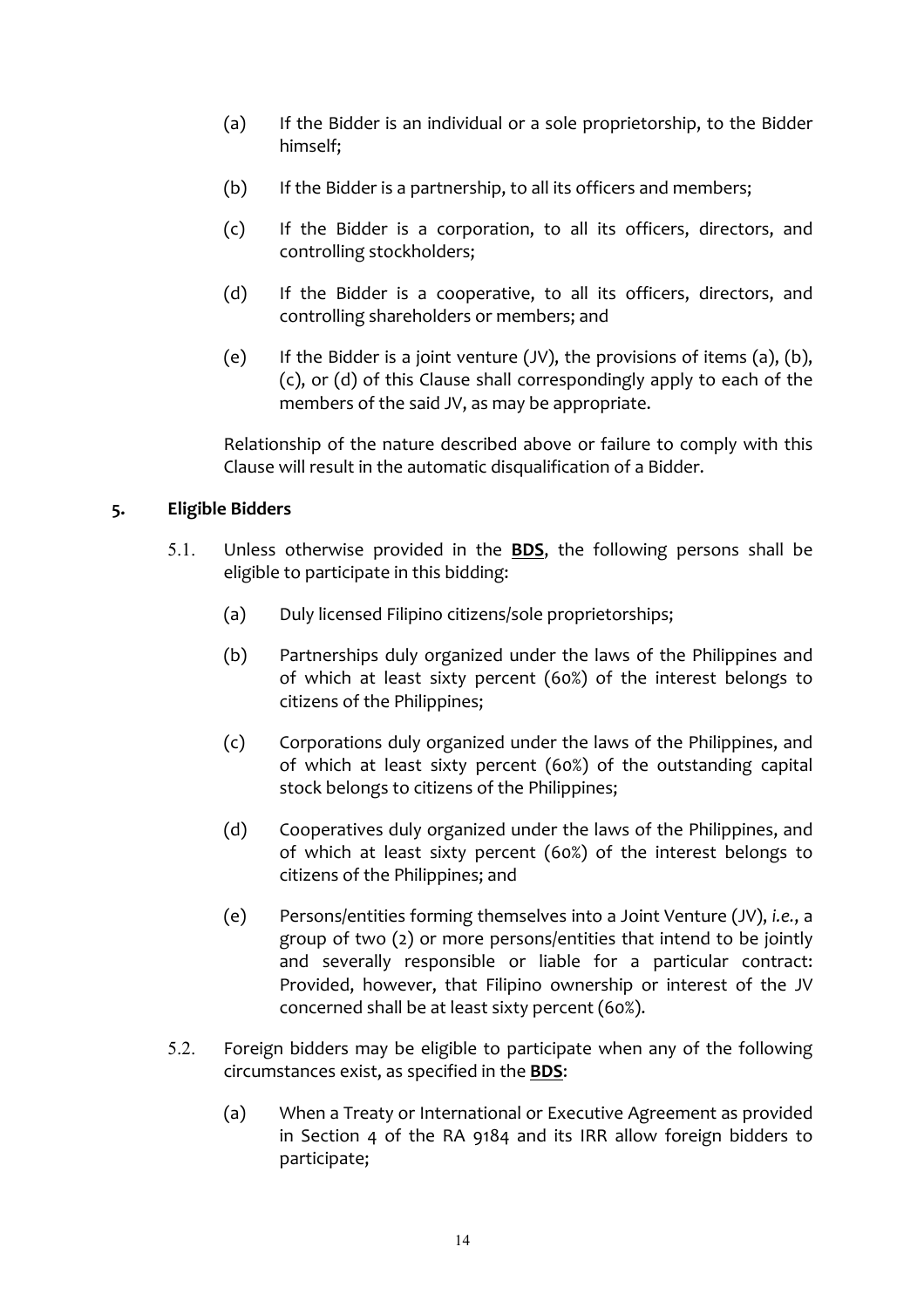- (b) Citizens, corporations, or associations of a country, included in the list issued by the GPPB, the laws or regulations of which grant reciprocal rights or privileges to citizens, corporations, or associations of the Philippines;
- (c) When the Goods sought to be procured are not available from local suppliers; or
- (d) When there is a need to prevent situations that defeat competition or restrain trade.
- 5.3. Government owned or -controlled corporations (GOCCs) may be eligible to participate only if they can establish that they (a) are legally and financially autonomous, (b) operate under commercial law, and (c) are not attached agencies of the **TPB**.
- 5.4. Unless otherwise provided in the **BDS**, the Bidder must have completed a Single Largest Completed Contract (SLCC) similar to the Project and the value of which, adjusted, if necessary, by the Bidder to current prices using the Philippine Statistics Authority (PSA) consumer price index, must be at least equivalent to a percentage of the ABC stated in the **BDS**.

For this purpose, contracts similar to the Project shall be those described in the **BDS**, and completed within the relevant period stated in the Invitation to Bid and **ITB** Clause  $12.1$  (a)(ii).

#### 5.5. The Bidder must submit a computation of its Net Financial Contracting *Capacity* (NFCC), which must be at least equal to the ABC to be bid, *calculated as follows:*

NFCC =  $[(Current assets minus current liabilities)(15)]$  minus the value of all outstanding or uncompleted portions of the projects under ongoing contracts, including awarded contracts yet to be started, coinciding with the contract to be bid.

The values of the domestic bidder's current assets and current liabilities shall be based on the latest Audited Financial Statements submitted to the BIR. 

For purposes of computing the foreign bidders' NFCC, the value of the current assets and current liabilities shall be based on their audited financial statements prepared in accordance with international financial reporting standards.

If the prospective bidder opts to submit a committed Line of Credit, it must be at least equal to ten percent (10%) of the ABC to be bid. If issued by a foreign universal or commercial bank, it shall be confirmed or authenticated by a local universal or commercial bank.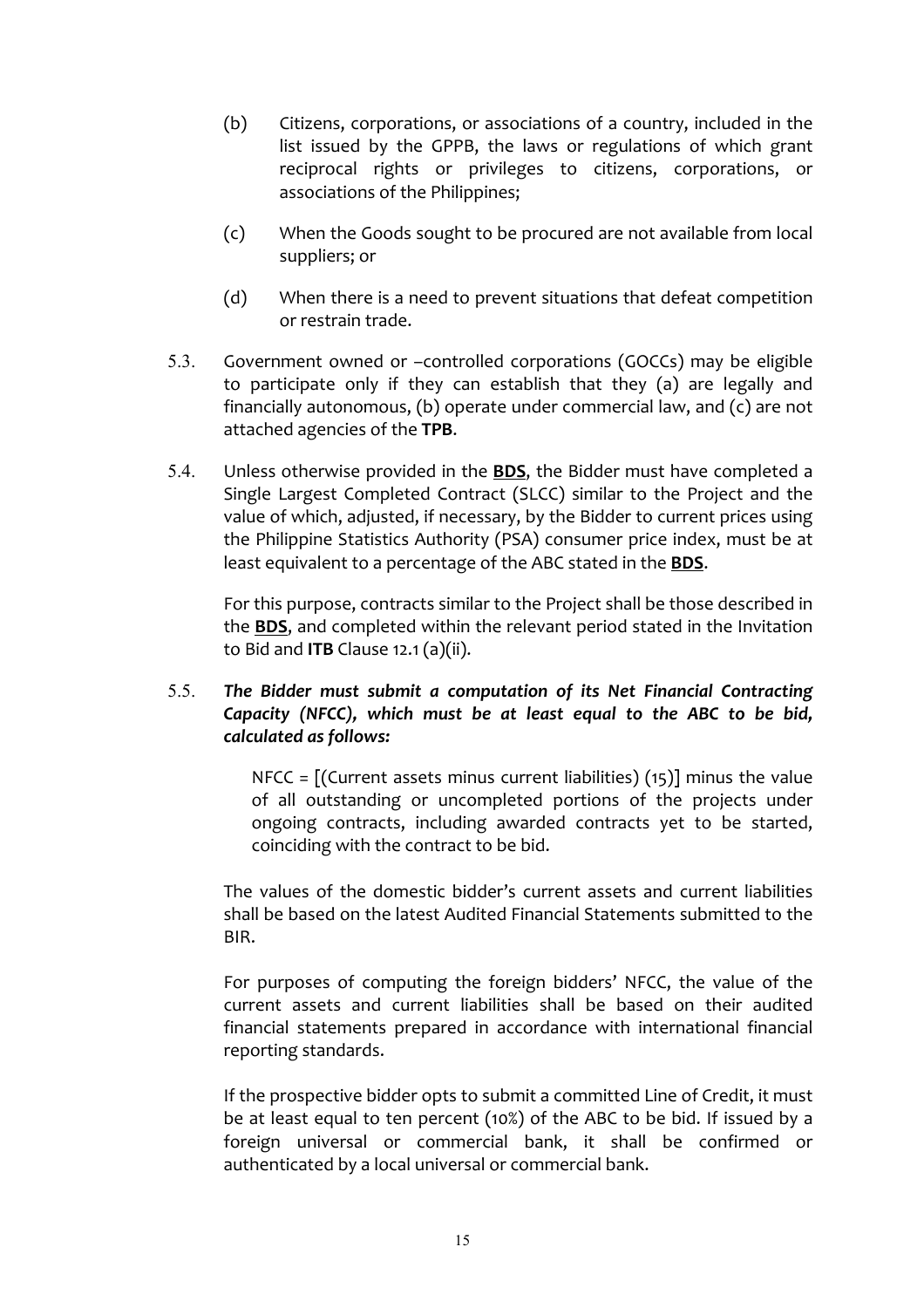#### **6. Bidder's Responsibilities**

- 6.1. The Bidder or its duly authorized representative shall submit a sworn statement in the form prescribed in Section VIII. Bidding Forms as required in **ITB** Clause 12.1(b)(iii).
- $6.2.$  The Bidder is responsible for the following:
	- (a) Having taken steps to carefully examine all of the Bidding Documents;
	- (b) Having acknowledged all conditions, local or otherwise, affecting the implementation of the contract;
	- (c) Having made an estimate of the facilities available and needed for the contract to be bid, if any;
	- (d) Having complied with its responsibility to inquire or secure Supplemental/Bid Bulletin(s) as provided under ITB Clause 10.4.
	- (e) Ensuring that it is not "blacklisted" or barred from bidding by the GOP or any of its agencies, offices, corporations, or LGUs, including foreign government/foreign or international financing institution whose blacklisting rules have been recognized by the GPPB;
	- $(f)$  Ensuring that each of the documents submitted in satisfaction of the bidding requirements is an authentic copy of the original, complete, and all statements and information provided therein are true and correct;
	- $(g)$  Authorizing the HoPE or its duly authorized representative/s to verify all the documents submitted;
	- $(h)$  Ensuring that the signatory is the duly authorized representative of the Bidder, and granted full power and authority to do, execute and perform any and all acts necessary and/or to represent the Bidder in the bidding, with the duly notarized Secretary's Certificate attesting to such fact, if the Bidder is a corporation, partnership, cooperative, or joint venture;
	- (i) Complying with the disclosure provision under Section 47 of RA 9184 and its IRR in relation to other provisions of RA 3019;
	- (j) Complying with existing labor laws and standards, in the case of procurement of services; Moreover, bidder undertakes to: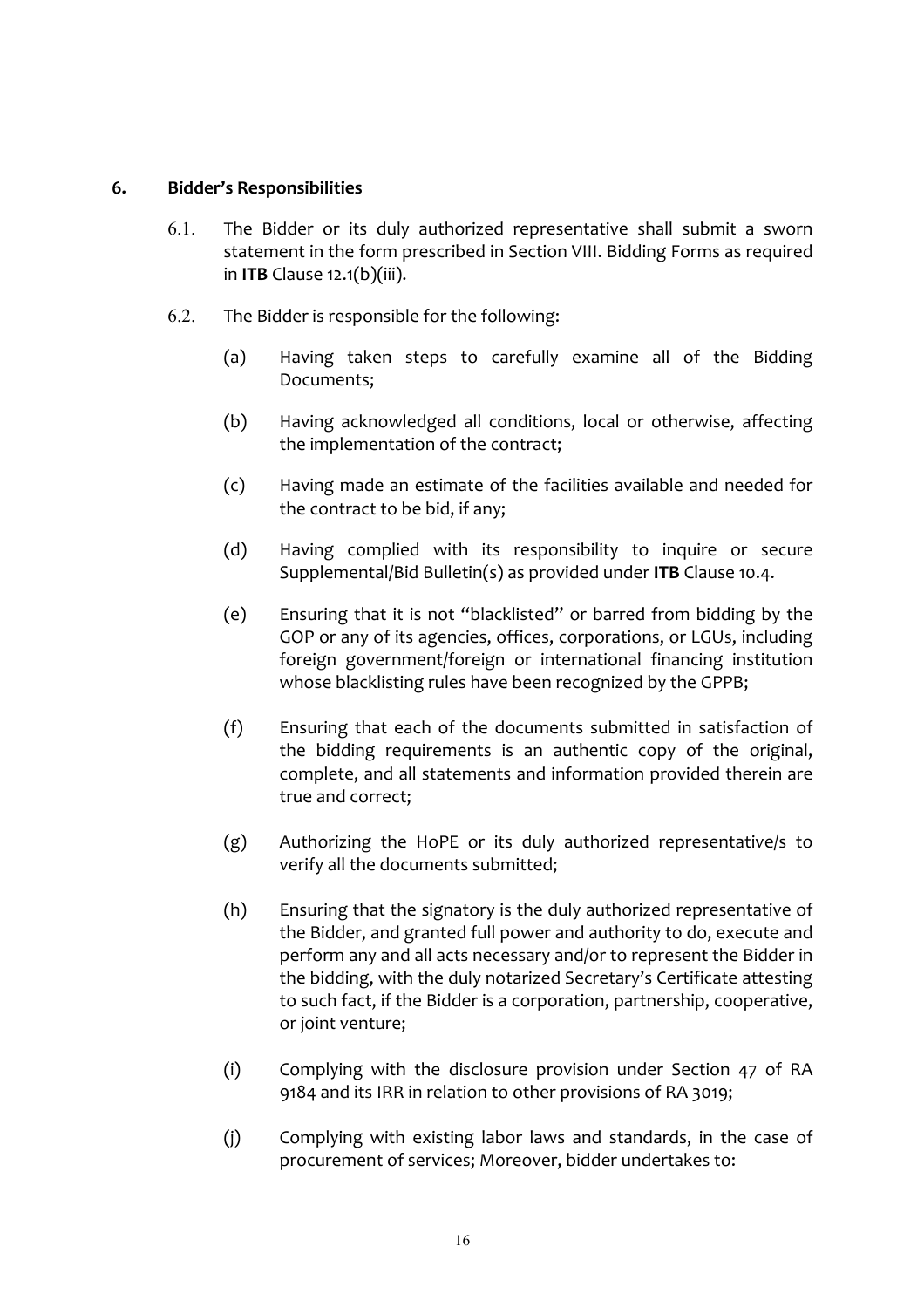$(i)$  Ensure the entitlement of workers to wages, hours of work, safety and health and other prevailing conditions of work as established by national laws, rules and regulations; or collective bargaining agreement; or arbitration award, if and when applicable.

> In case there is a finding by the **Tourism Promotions Board** *(TPB)* or the DOLE of underpayment or non-payment of workers' wage and wage-related benefits, bidder agrees that the performance security or portion of the contract amount shall be withheld in favor of the complaining workers pursuant to appropriate provisions of Republic Act No. 9184 without prejudice to the institution of appropriate actions under the Labor Code, as amended, and other social legislations.

(ii) Comply with occupational safety and health standards and to correct deficiencies, if any.

> In case of imminent danger, injury or death of the worker, bidder undertakes to suspend contract implementation pending clearance to proceed from the DOLE Regional Office and to comply with Work Stoppage Order; and

- (iii) Inform the workers of their conditions of work, labor clauses under the contract specifying wages, hours of work and other benefits under prevailing national laws, rules and regulations; or collective bargaining agreement; or arbitration award, if and when applicable, through posting in two (2) conspicuous places in the establishment's premises; and
- $(k)$  Ensuring that it did not give or pay, directly or indirectly, any commission, amount, fee, or any form of consideration, pecuniary or otherwise, to any person or official, personnel or representative of the government in relation to any procurement project or activity.

Failure to observe any of the above responsibilities shall be at the risk of the Bidder concerned.

- 6.3. The Bidder is expected to examine all instructions, forms, terms, and specifications in the Bidding Documents.
- 6.4. It shall be the sole responsibility of the Bidder to determine and to satisfy itself by such means as it considers necessary or desirable as to all matters pertaining to the contract to be bid, including: (a) the location and the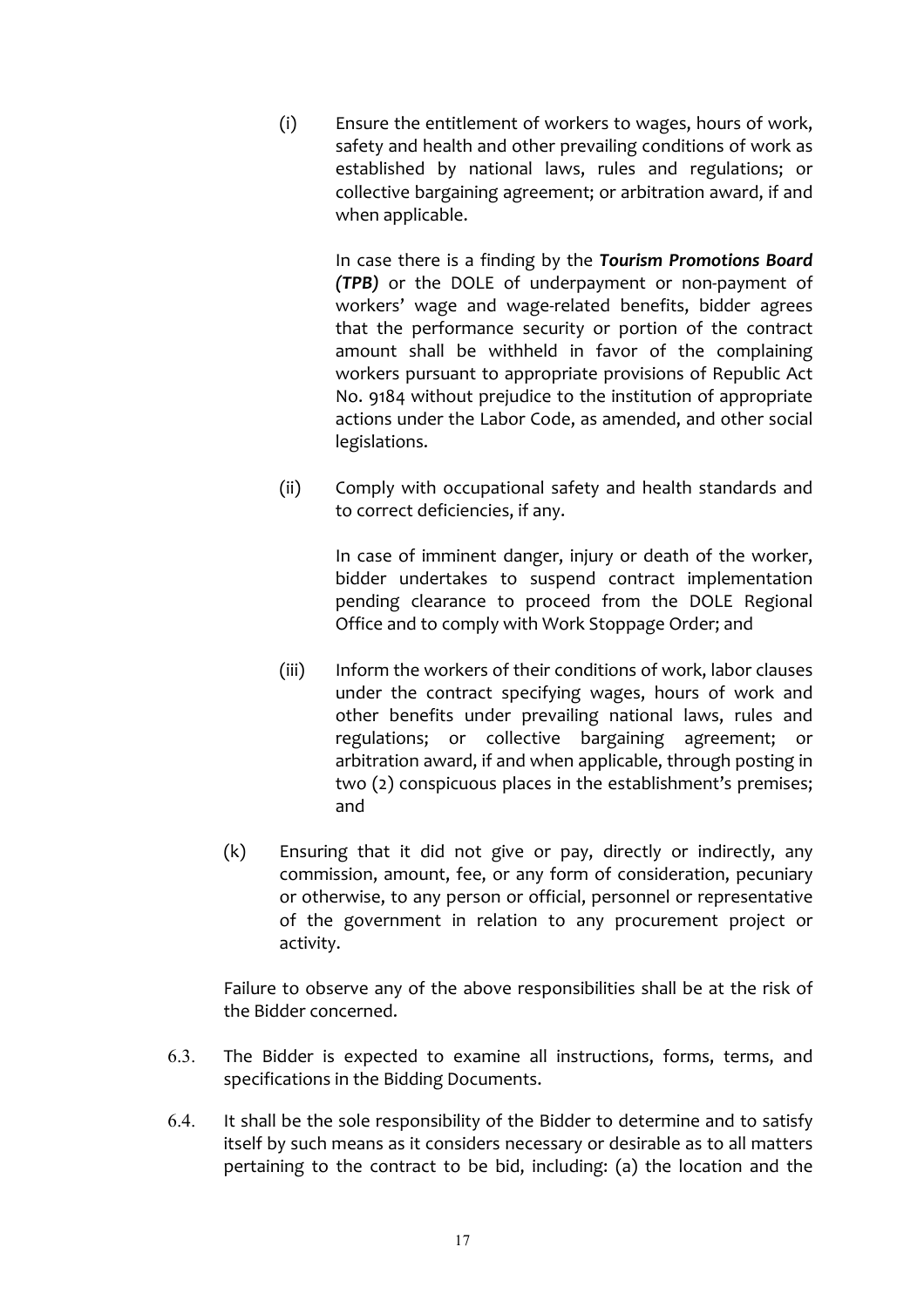nature of this Project; (b) climatic conditions; (c) transportation facilities; and (d) other factors that may affect the cost, duration, and execution or implementation of this Project.

- 6.5. The **Tourism Promotions Board (TPB)** shall not assume any responsibility regarding erroneous interpretations or conclusions by the prospective or eligible bidder out of the data furnished by the procuring entity. However, the Procuring Entity shall ensure that all information in the Bidding Documents, including bid/supplemental bid bulletin/s issued, are correct and consistent.
- 6.6. Before submitting their bids, the Bidder is deemed to have become familiar with all existing laws, decrees, ordinances, acts and regulations of the Philippines which may affect this Project in any way.
- 6.7. The Bidder shall bear all costs associated with the preparation and submission of his bid, and the *Tourism Promotions Board* (TPB) will in no case be responsible or liable for those costs, regardless of the conduct or outcome of the bidding process.
- 6.8. The Bidder should note that the **Tourism Promotions Board (TPB)** will accept bids only from those that have paid the applicable fee for the Bidding Documents at the office indicated in the Invitation to Bid.

#### **7. Origin of Goods**

Unless otherwise indicated in the **BDS**, there is no restriction on the origin of goods other than those prohibited by a decision of the United Nations Security Council taken under Chapter VII of the Charter of the United Nations, subject to **ITB** Clause 27.1.

#### **8. Subcontracts**

- 8.1. Unless otherwise specified in the **BDS**, the Bidder may subcontract portions of the Goods to an extent as may be approved by the **Tourism Promotions Board (TPB)** and stated in the **BDS**. However, subcontracting of any portion shall not relieve the Bidder from any liability or obligation that may arise from the contract for this Project.
- 8.2. Subcontractors must comply with the eligibility criteria and the documentary requirements specified in the **BDS**. In the event that any subcontractor is found by the Tourism Promotions Board (TPB) to be ineligible, the subcontracting of such portion of the Goods shall be disallowed.
- 8.3. The Bidder may identify the subcontractor to whom a portion of the Goods will be subcontracted at any stage of the bidding process or during contract implementation. If the Bidder opts to disclose the name of the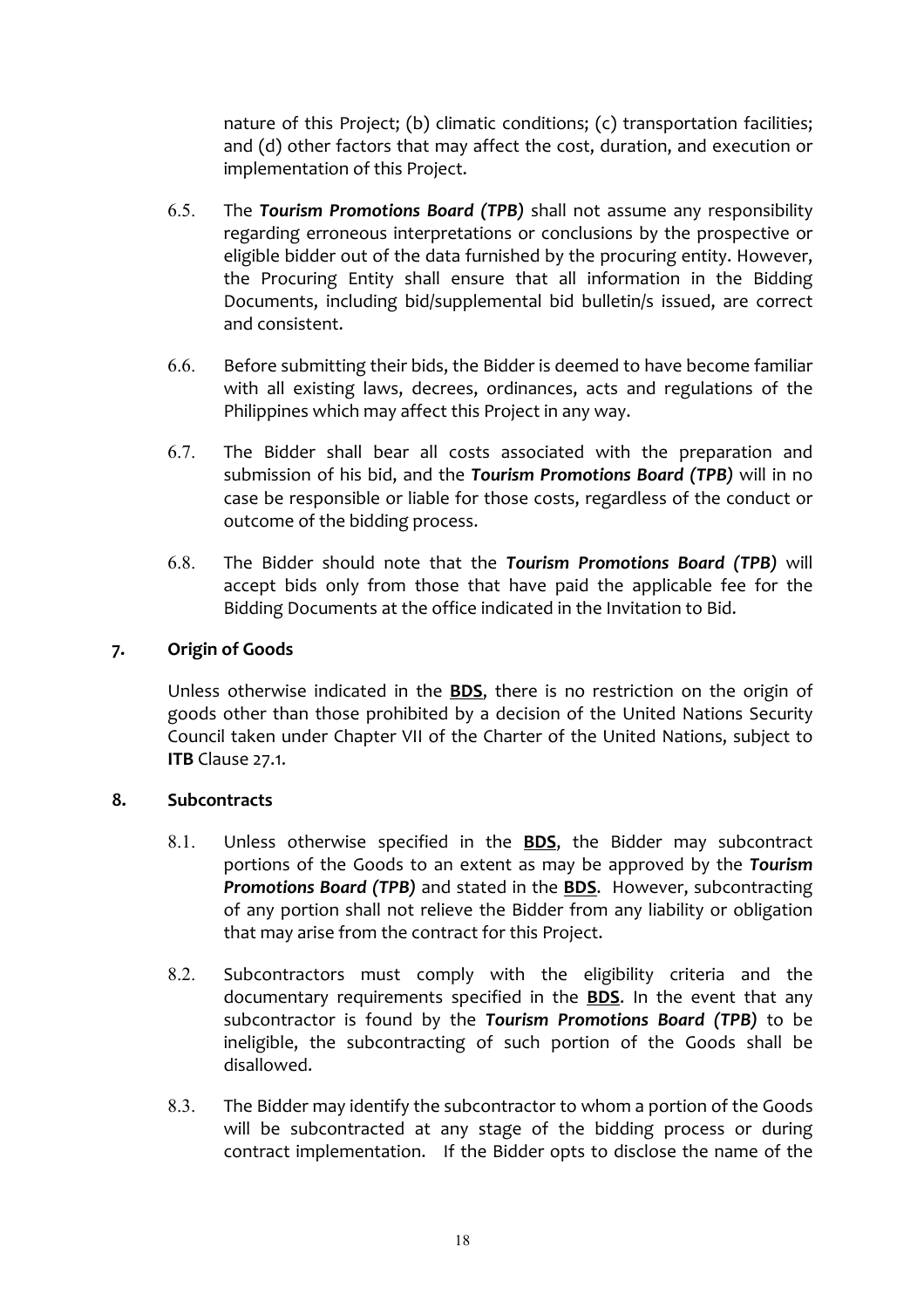subcontractor during bid submission, the Bidder shall include the required documents as part of the technical component of its bid.

#### **B. Contents of Bidding Documents**

#### **9. Pre-Bid Conference**

9.1. (a) If so specified in the **BDS**, a pre-bid conference shall be held at the venue and on the date indicated therein, to clarify and address the Bidders' questions on the technical and financial components of this Project.

(b) The pre-bid conference shall be held at least twelve  $(12)$  calendar days before the deadline for the submission and receipt of bids, but not earlier than seven  $(7)$  calendar days from the posting of the invitation to bid/bidding documents in the PhilGEPS website. If the *Tourism Promotions* **Board (TPB)** determines that, by reason of the method, nature, or complexity of the contract to be bid, or when international participation will be more advantageous to the GOP, a longer period for the preparation of bids is necessary, the pre-bid conference shall be held at least thirty  $(30)$ calendar days before the deadline for the submission and receipt of bids, as specified in the BDS.

- 9.2. Bidders are encouraged to attend the pre-bid conference to ensure that they fully understand the Tourism Promotion Board (TPB)'s requirements. Non-attendance of the Bidder will in no way prejudice its bid; however, the Bidder is expected to know the changes and/or amendments to the Bidding Documents as recorded in the minutes of the pre-bid conference and the Supplemental/Bid Bulletin. The minutes of the pre-bid conference shall be recorded and prepared not later than five  $(5)$  calendar days after the pre-bid conference. The minutes shall be made available to prospective bidders not later than five  $(5)$  days upon written request.
- 9.3 Decisions of the **TPB-BAC** amending any provision of the bidding documents shall be issued in writing through a Supplemental/Bid Bulletin at least seven (7) calendar days before the deadline for the submission and receipt of bids.

#### 10. Clarification and Amendment of Bidding Documents

- 10.1. Prospective bidders may request for clarification on and/or interpretation of any part of the Bidding Documents. Such request must be in writing and submitted to the *Tourism Promotions Board* (TPB) at the address indicated in the **BDS** at least ten (10) calendar days before the deadline set for the submission and receipt of Bids.
- 10.2. The **TPB-BAC** shall respond to the said request by issuing a Supplemental/Bid Bulletin, to be made available to all those who have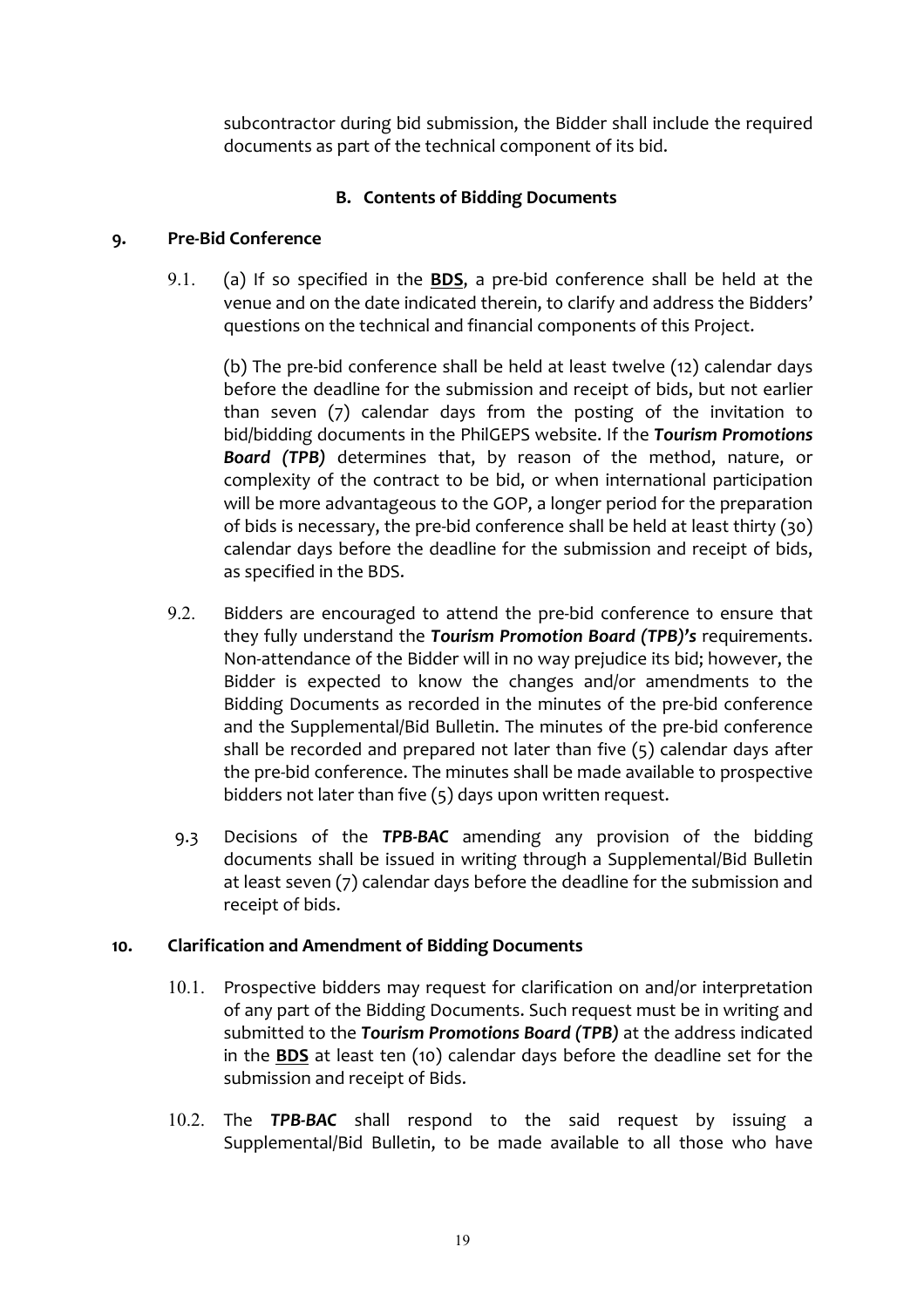properly secured the Bidding Documents, at least seven (7) calendar days before the deadline for the submission and receipt of Bids.

- 10.3. Supplemental/Bid Bulletins may also be issued upon the *Tourism*  **Promotions Board (TPB)'s** initiative for purposes of clarifying or modifying any provision of the Bidding Documents not later than seven (7) calendar days before the deadline for the submission and receipt of Bids. Any modification to the Bidding Documents shall be identified as an amendment.
- 10.4. Any Supplemental/Bid Bulletin issued by the **TPB-BAC** shall also be posted in the PhilGEPS and the website of the *Tourism Promotions Board (TPB)'s* concerned, if available, and at any conspicuous place in the premises of the **Tourism Promotions Board (TPB)** concerned. It shall be the responsibility of all Bidders who have properly secured the Bidding Documents to inquire and secure Supplemental/Bid Bulletins that may be issued by the TPB-BAC. However, Bidders who have submitted bids before the issuance of the Supplemental/Bid Bulletin must be informed and allowed to modify or withdraw their bids in accordance with ITB Clause 23.

#### **C. Preparation of Bids**

#### **11. Language of Bid**

The eligibility requirements or statements, the bids, and all other documents to be submitted to the BAC must be in English. If the eligibility requirements or statements, the bids, and all other documents submitted to the TPB-BAC are in foreign language other than English, it must be accompanied by a translation of the documents in English. The documents shall be translated by the relevant foreign government agency, the foreign government agency authorized to translate documents, or a registered translator in the foreign bidder's country; and shall be authenticated by the appropriate Philippine foreign service establishment/post or the equivalent office having jurisdiction over the foreign bidder's affairs in the Philippines. The English translation shall govern, for purposes of interpretation of the bid.

#### 12. **Documents Comprising the Bid: Eligibility and Technical Components**

- 12.1. Unless otherwise indicated in the **BDS**, the first envelope shall contain the following eligibility and technical documents:
	- (a) Eligibility Documents -

#### Class "A" Documents:

(i) PhilGEPS Certificate of Registration and Membership in accordance with Section 8.5.2 of the IRR, except for foreign bidders participating in the procurement by a Philippine Foreign Service Office or Post, which shall submit their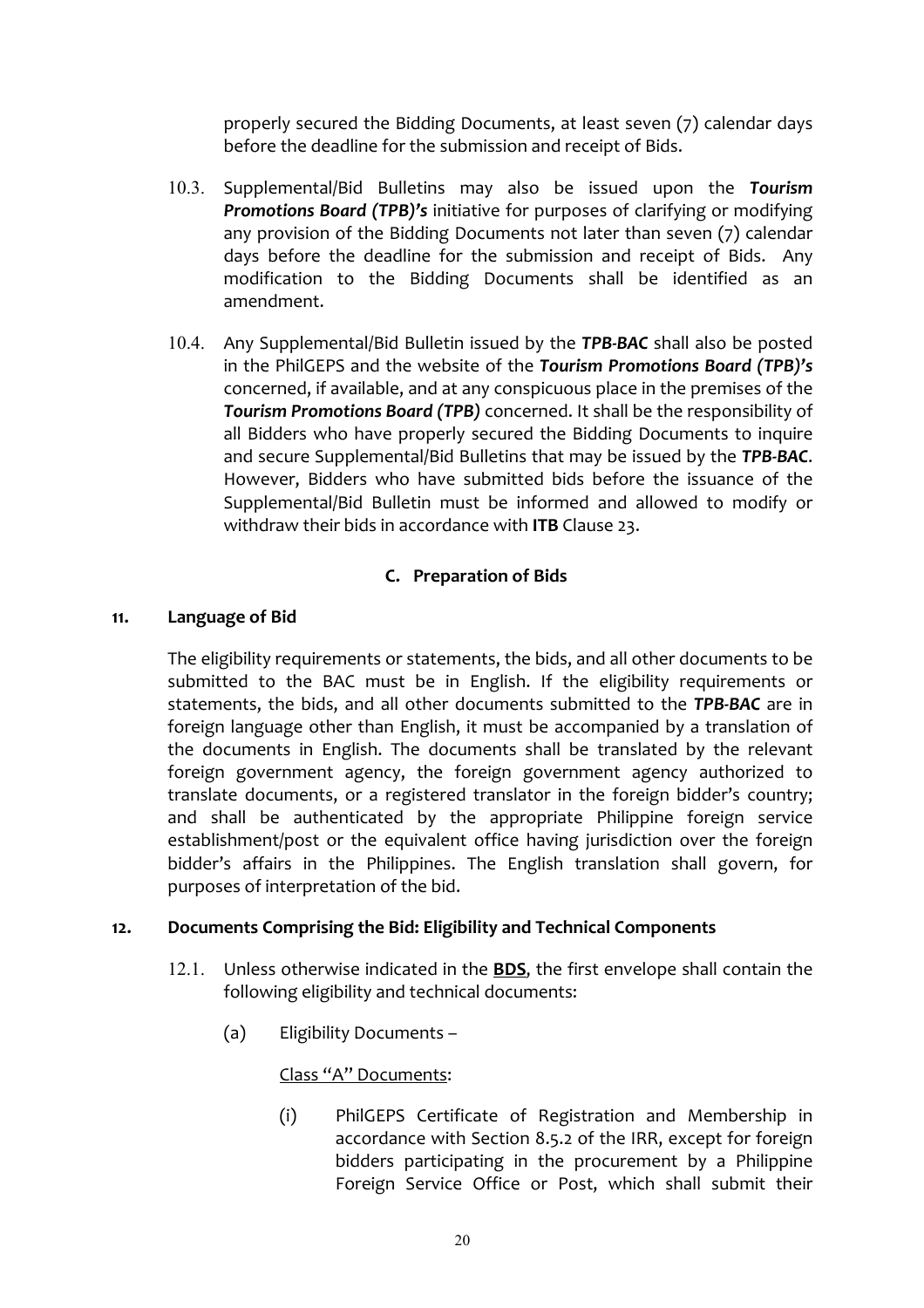eligibility documents under Section 23.1 of the IRR, provided, that the winning bidder shall register with the PhilGEPS in accordance with section 37.1.4 of the IRR.

(ii) Statement of all its ongoing government and private contracts, including contracts awarded but not yet started, if any, whether similar or not similar in nature and complexity to the contract to be bid; and

> Statement of the Bidder's SLCC similar to the contract to be bid, in accordance with ITB Clause 5.4, within the relevant period as provided in the **BDS.**

> The two statements required shall indicate for each contract the following:

- $(ii.1)$  name of the contract;
- $(ii.2)$  date of the contract;
- (ii.3) contract duration;
- $(ii.4)$  owner's name and address;
	- (ii.5) kinds of Goods;
	- (ii.6) For Statement of Ongoing Contracts amount of contract and value of outstanding contracts;
	- (ii.7) For Statement of SLCC amount of completed contracts, adjusted by the Bidder to current prices using PSA's consumer price index, if necessary for the purpose of meeting the SLCC requirement;
	- $(ii.8)$  date of delivery; and
	- $(ii.9)$  end user's acceptance or official receipt(s) or sales invoice issued for the contract, if completed, which shall be attached to the statements.
- (iii) NFCC computation in accordance with ITB Clause 5.5 or a committed Line of Credit from a universal or commercial bank.

#### Class "B" Document:

(iv) If applicable, the Joint Venture Agreement (JVA) in case the joint venture is already in existence, or duly notarized statements from all the potential joint venture partners in accordance with Section 23.1(b) of the IRR.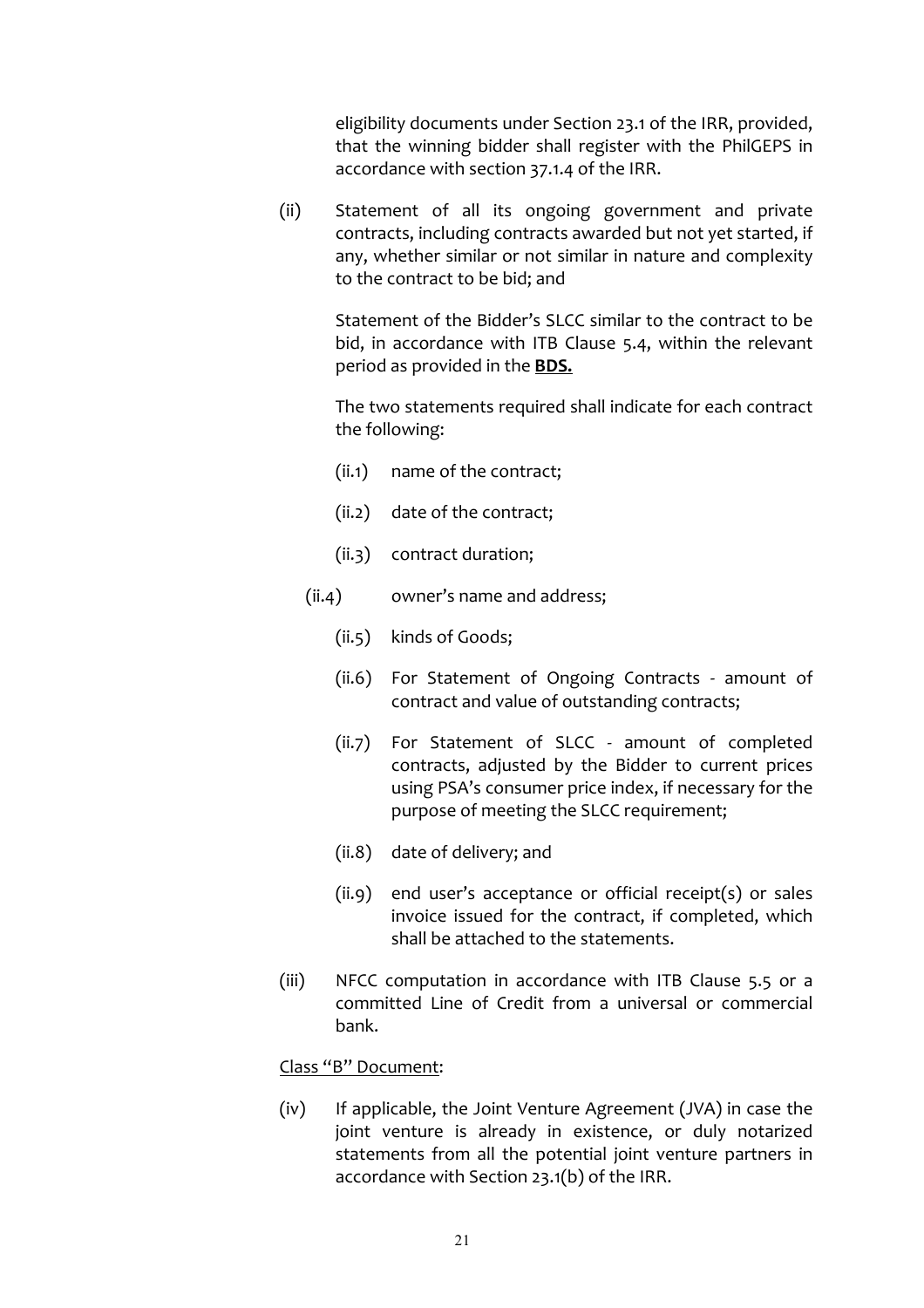- (b) Technical Documents
	- (i) Bid security in accordance with **ITB** Clause 12.1. If the Bidder opts to submit the bid security in the form of:
		- $(i.1)$  a bank draft/guarantee or an irrevocable letter of credit issued by a foreign bank, it shall be accompanied by a confirmation from a Universal or Commercial Bank; or
		- $(i.2)$  a surety bond, it shall be accompanied by a certification by the Insurance Commission that the surety or insurance company is authorized to issue such instruments;
	- (ii) Conformity with technical specifications, as enumerated and specified in Sections VI and VII of the Bidding Documents; and
	- (iii) Sworn statement in accordance with Section 25.3 of the IRR of RA 9184 and using the form prescribed in Section VIII. Bidding Forms.
	- $(iv)$  For foreign bidders claiming eligibility by reason of their country's extension of reciprocal rights to Filipinos, a certification from the relevant government office of their country stating that Filipinos are allowed to participate in their government procurement activities for the same item or product.

#### 13. **Documents Comprising the Bid: Financial Component**

- 13.1. Unless otherwise stated in the **BDS**, the financial component of the bid shall contain the following:
	- (a) Financial Bid Form, which includes bid prices and the applicable Price Schedules, in accordance with **ITB** Clauses 15.1 and 15.4;
	- (b) If the Bidder claims preference as a Domestic Bidder, a certification from the DTI issued in accordance with ITB Clause 27, unless otherwise provided in the **BDS**; and
	- (c) Any other document related to the financial component of the bid as stated in the **BDS**.
- 13.2. (a) Unless otherwise stated in the **BDS**, all bids that exceed the ABC shall not be accepted.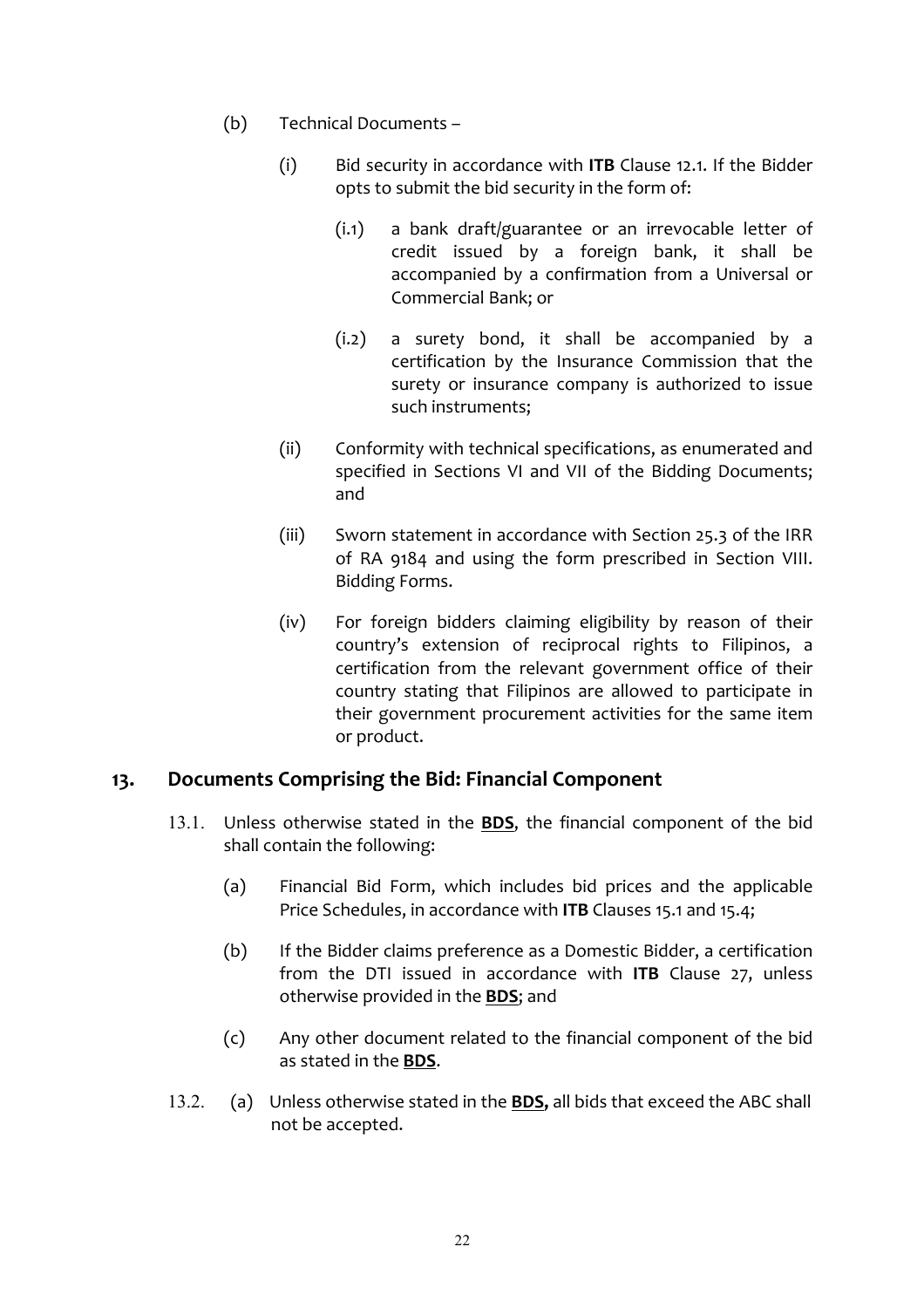- (b) Unless otherwise indicated in the **BDS**, for foreign-funded procurement, a ceiling may be applied to bid prices provided the following conditions are met:
	- (i) Bidding Documents are obtainable free of charge on a freely accessible website. If payment of Bidding Documents is required by the procuring entity, payment could be made upon the submission of bids.
	- (ii) The **Tourism Promotions Board (TPB)** has procedures in place to ensure that the ABC is based on recent estimates made by the responsible unit of the procuring entity and that the estimates reflect the quality, supervision and risk and inflationary factors, as well as prevailing market prices, associated with the types of works or goods to be procured.
	- (iii) The **Tourism Promotions Board (TPB)** has trained cost estimators on estimating prices and analyzing bid variances.
	- (iv) The **Tourism Promotions Board (TPB)** has established a system to monitor and report bid prices relative to ABC and engineer's/procuring entity's estimate.
	- (v) The *Tourism Promotions Board (TPB)* has established a monitoring and evaluation system for contract implementation to provide a feedback on actual total costs of goods and works.

#### **14. Alternative Bids**

- 14.1 Alternative Bids shall be rejected. For this purpose, alternative bid is an offer made by a Bidder in addition or as a substitute to its original bid which may be included as part of its original bid or submitted separately therewith for purposes of bidding. A bid with options is considered an alternative bid regardless of whether said bid proposal is contained in a single envelope or submitted in two (2) or more separate bid envelopes.
- 14.2 Each Bidder shall submit only one Bid, either individually or as a partner in a JV. A Bidder who submits or participates in more than one bid (other than as a subcontractor if a subcontractor is permitted to participate in more than one bid) will cause all the proposals with the Bidder's participation to be disqualified. This shall be without prejudice to any applicable criminal, civil and administrative penalties that may be imposed upon the persons and entities concerned.

#### **15. Bid Prices**

15.1. The Bidder shall complete the appropriate Schedule of Prices included herein, stating the unit prices, total price per item, the total amount and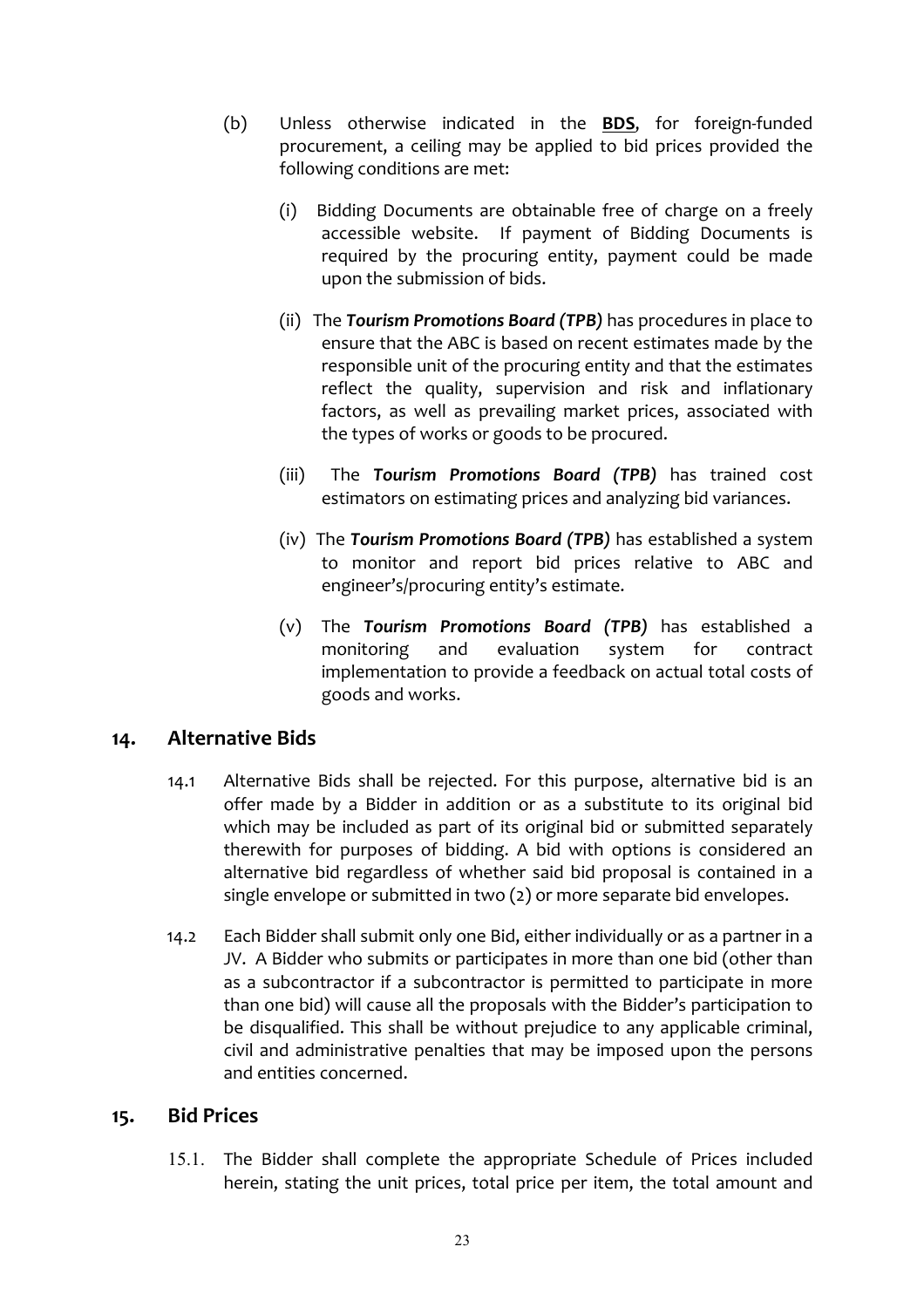the expected countries of origin of the Goods to be supplied under this Project.

- 15.2. The Bidder shall fill in rates and prices for all items of the Goods described in the Schedule of Prices. Bids not addressing or providing all of the required items in the Bidding Documents including, where applicable, Schedule of Prices, shall be considered non-responsive and, thus, automatically disqualified. In this regard, where a required item is provided, but no price is indicated, the same shall be considered as nonresponsive, but specifying a zero (0) or a dash (-) for the said item would mean that it is being offered for free to the Government, except those required by law or regulations to be accomplished.
- 15.3. The terms Ex Works (EXW), Cost, Insurance and Freight (CIF), Cost and Insurance Paid to (CIP), Delivered Duty Paid (DDP), and other trade terms used to describe the obligations of the parties, shall be governed by the rules prescribed in the current edition of the International Commercial Terms (INCOTERMS) published by the International Chamber of Commerce, Paris.
- 15.4. Prices indicated on the Price Schedule shall be entered separately in the following manner:
	- (a) For Goods offered from within the **Tourism Promotions Board** *(TPB)'s* country:
		- (i) The price of the Goods quoted EXW (ex works, ex factory, ex warehouse, ex showroom, or off-the-shelf, as applicable);
		- (ii) The cost of all customs duties and sales and other taxes already paid or payable;
		- (iii) The cost of transportation, insurance, and other costs incidental to delivery of the Goods to their final destination; and
		- $(iv)$  The price of other (incidental) services, if any, listed in the **BDS**.
	- (b) For Goods offered from abroad:
		- (i) Unless otherwise stated in the **BDS**, the price of the Goods shall be quoted DDP with the place of destination in the Philippines as specified in the **BDS**. In quoting the price, the Bidder shall be free to use transportation through carriers registered in any eligible country. Similarly, the Bidder may obtain insurance services from any eligible source country.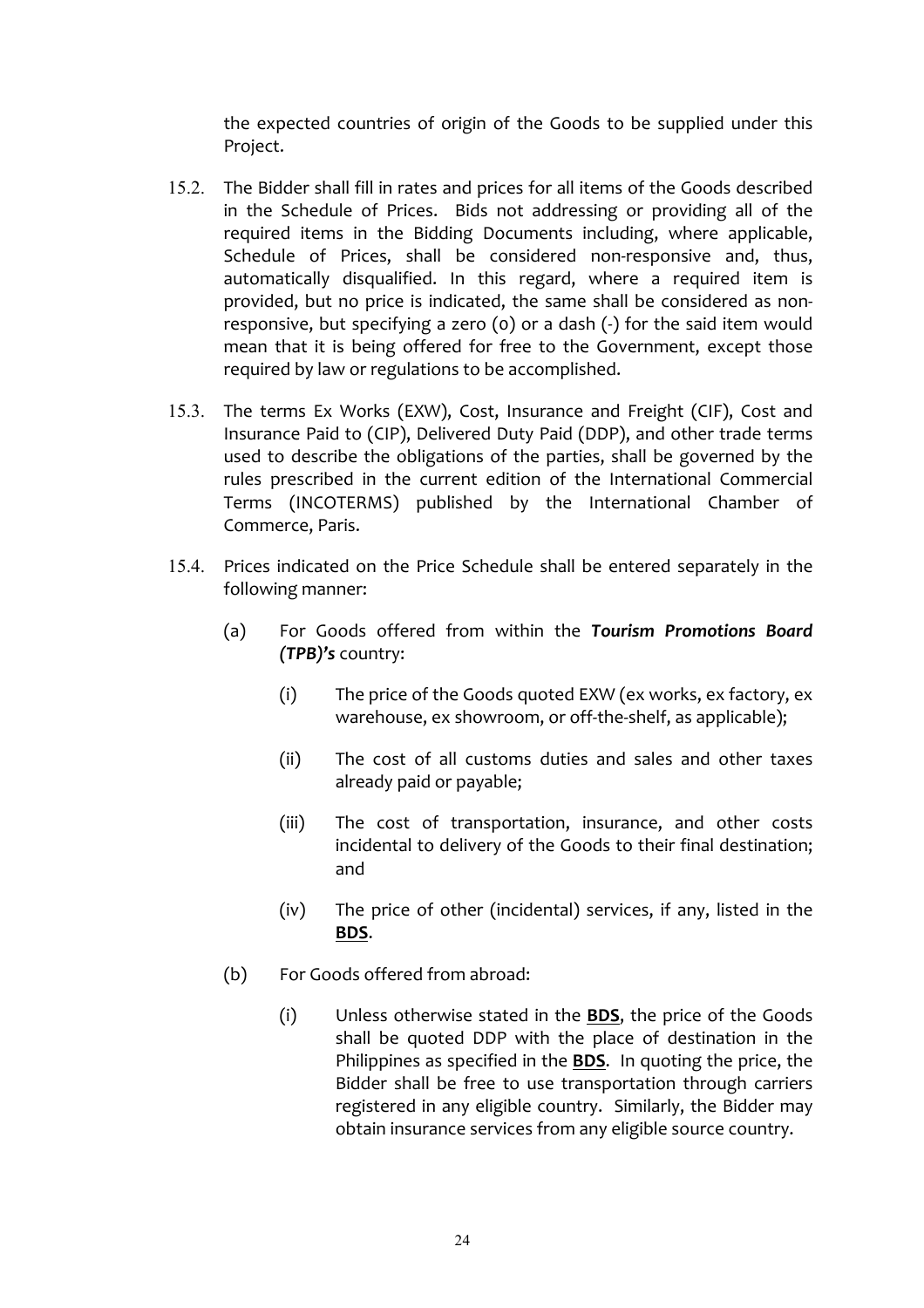- (ii) The price of other (incidental) services, if any, listed in the **BDS**.
- (c) For Services, based on the form which may be prescribed by the **Tourism Promotions Board (TPB)**, in accordance with existing laws, rules and regulations
- 15.5. Prices quoted by the Bidder shall be fixed during the Bidder's performance of the contract and not subject to variation or price escalation on any account. A bid submitted with an adjustable price quotation shall be treated as non-responsive and shall be rejected, pursuant to **ITB** Clause 24.

All bid prices for the given scope of work in the contract as awarded shall be considered as fixed prices, and therefore not subject to price escalation during contract implementation, except under extraordinary circumstances. Upon the recommendation of the *Tourism Promotions*  **Board (TPB)**, price escalation may be allowed in extraordinary circumstances as may be determined by the National Economic and Development Authority in accordance with the Civil Code of the Philippines, and upon approval by the GPPB. Nevertheless, in cases where the cost of the awarded contract is affected by any applicable new laws, ordinances, regulations, or other acts of the GOP, promulgated after the date of bid opening, a contract price adjustment shall be made or appropriate relief shall be applied on a no loss-no gain basis.

#### **16. Bid Currencies**

- 16.1. Prices shall be quoted in the following currencies:
	- (a) For Goods that the Bidder will supply from within the Philippines, the prices shall be quoted in Philippine Pesos.
	- (b) For Goods that the Bidder will supply from outside the Philippines, the prices may be quoted in the currency(ies) stated in the **BDS**. However, for purposes of bid evaluation, bids denominated in foreign currencies shall be converted to Philippine currency based on the exchange rate as published in the Bangko Sentral ng Pilipinas (BSP) reference rate bulletin on the day of the bid opening.
- 16.2. If so allowed in accordance with **ITB** Clause 16.1, the **Tourism Promotions Board (TPB)** for purposes of bid evaluation and comparing the bid prices will convert the amounts in various currencies in which the bid price is expressed to Philippine Pesos at the foregoing exchange rates.
- 16.3. Unless otherwise specified in the **BDS**, payment of the contract price shall be made in Philippine Pesos.

#### **17. Bid Validity**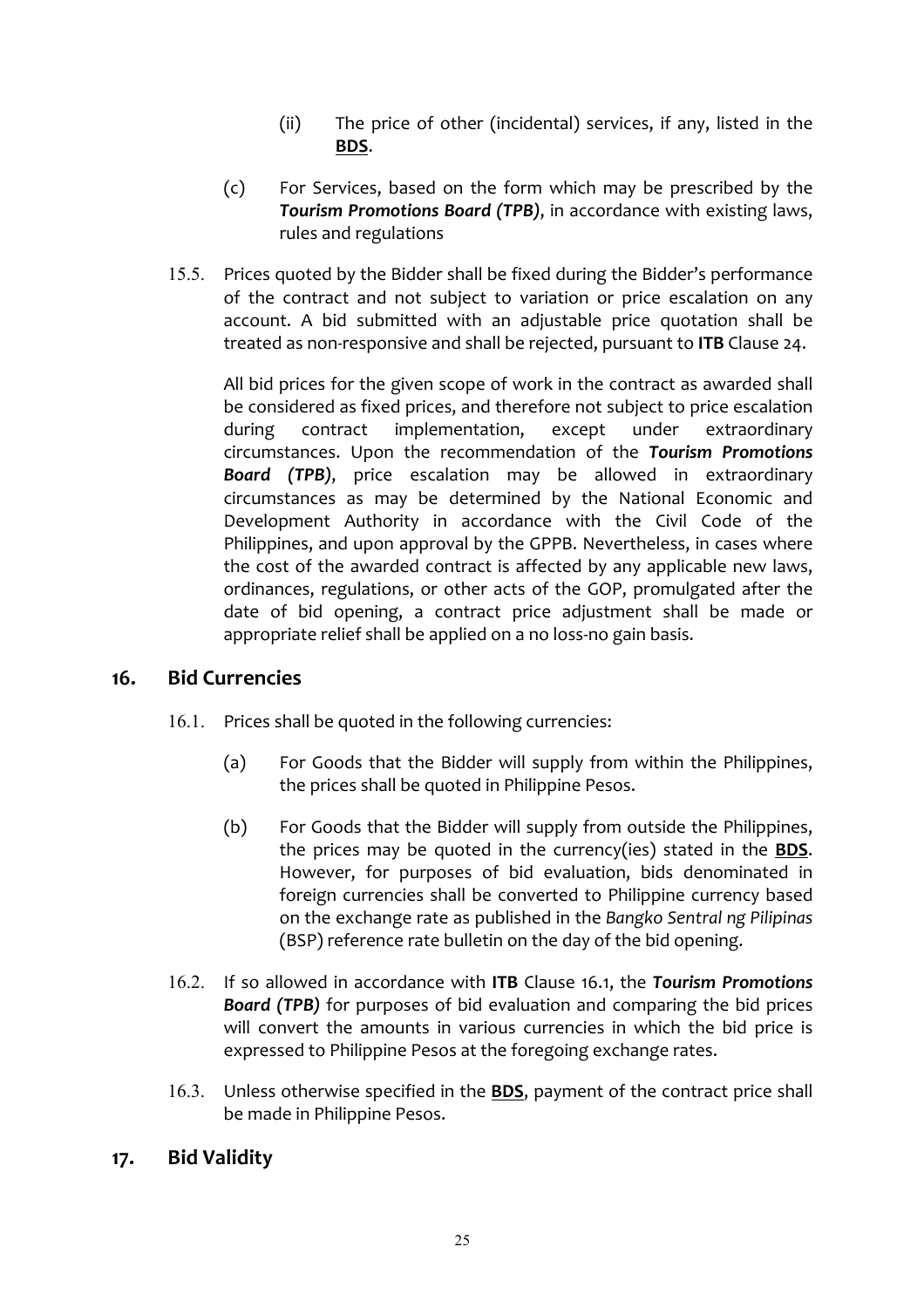- 17.1. Bids shall remain valid for the period specified in the **BDS** which shall not exceed one hundred twenty (120) calendar days from the date of the opening of bids.
- 17.2. In exceptional circumstances, prior to the expiration of the bid validity period, the **Tourism Promotions Board (TPB)** may request Bidders to extend the period of validity of their bids. The request and the responses shall be made in writing. The bid security described in ITB Clause 18 should also be extended corresponding to the extension of the bid validity period at the least. A Bidder may refuse the request without forfeiting its bid security, but his bid shall no longer be considered for further evaluation and award. A Bidder granting the request shall not be required or permitted to modify its bid.

#### **18. Bid Security**

18.1. The Bidder shall submit a Bid Securing Declaration or any form of Bid Security in the amount stated in the **BDS**, which shall be not less than the percentage of the ABC in accordance with the following schedule:

| Form of Bid Security                                                                                                                                                                                                                                                  | Amount of Bid Security<br>(Not Less than the Percentage of<br>the ABC) |
|-----------------------------------------------------------------------------------------------------------------------------------------------------------------------------------------------------------------------------------------------------------------------|------------------------------------------------------------------------|
| (a) Cash or cashier's/manager's<br>check issued by a Universal or<br>Commercial Bank.                                                                                                                                                                                 |                                                                        |
| For biddings conducted by LGUs,<br>the Cashier's/Manager's Check<br>may be issued by other banks<br>certified by the BSP as authorized<br>to issue such financial instrument.                                                                                         |                                                                        |
| (b) Bank<br>draft/guarantee<br>or<br>irrevocable letter of credit issued<br>by a Universal or Commercial<br>Bank: Provided, however, that it<br>confirmed<br>be<br>shall<br>or<br>authenticated by a Universal or<br>Commercial Bank, if issued by a<br>foreign bank. | Two percent $(2\%)$                                                    |
| For biddings conducted by LGUs,<br>Draft/Guarantee,<br>Bank<br>or<br>Irrevocable Letter of Credit may<br>be issued by other banks certified<br>by the BSP as authorized to issue<br>such financial instrument.                                                        |                                                                        |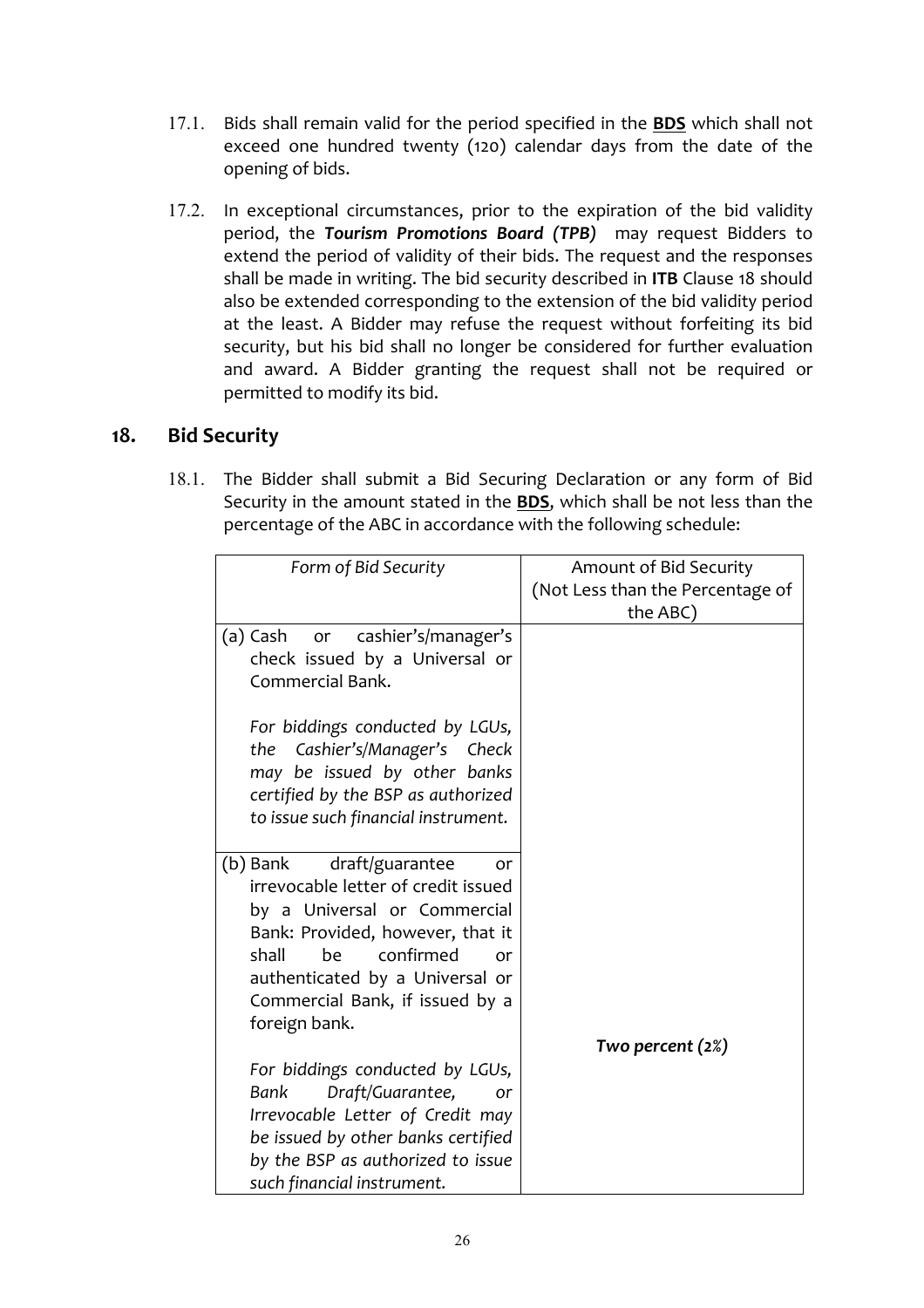| (c) Surety bond callable<br>upon   |                        |
|------------------------------------|------------------------|
| demand issued by a surety or       |                        |
| insurance company duly certified   | Five percent $(5\%)$ . |
| by the Insurance Commission as     |                        |
| authorized to issue such security. |                        |

The Bid Securing Declaration mentioned above is an undertaking which states, among others, that the Bidder shall enter into contract with the procuring entity and furnish the performance security required under ITB Clause 33.2, within ten (10) calendar days from receipt of the Notice of Award, and commits to pay the corresponding amount as fine, and be suspended for a period of time from being qualified to participate in any government procurement activity in the event it violates any of the conditions stated therein as provided in the guidelines issued by the GPPB.

- 18.2. The bid security should be valid for the period specified in the **BDS**. Any bid not accompanied by an acceptable bid security shall be rejected by the **Tourism Promotions Board (TPB)** as non-responsive.
- 18.3. No bid securities shall be returned to Bidders after the opening of bids and before contract signing, except to those that failed or declared as postdisqualified, upon submission of a written waiver of their right to file a request for reconsideration and/or protest, or upon the lapse of the reglementary period to file a request for reconsideration or protest. Without prejudice on its forfeiture, bid securities shall be returned only after the Bidder with the Lowest Calculated Responsive Bid (LCRB) has signed the contract and furnished the performance security, but in no case later than the expiration of the bid security validity period indicated in **ITB** Clause o.
- 18.4. Upon signing and execution of the contract pursuant to ITB Clause 32, and the posting of the performance security pursuant to **ITB** Clause 33, the successful Bidder's bid security will be discharged, but in no case later than the bid security validity period as indicated in the ITB Clause o.
- 18.5. The bid security may be forfeited:
	- (a) if a Bidder:
		- (i) withdraws its bid during the period of bid validity specified in **ITB** Clause 17;
		- (ii) does not accept the correction of errors pursuant to **ITB** Clause  $28.3(b)$ ;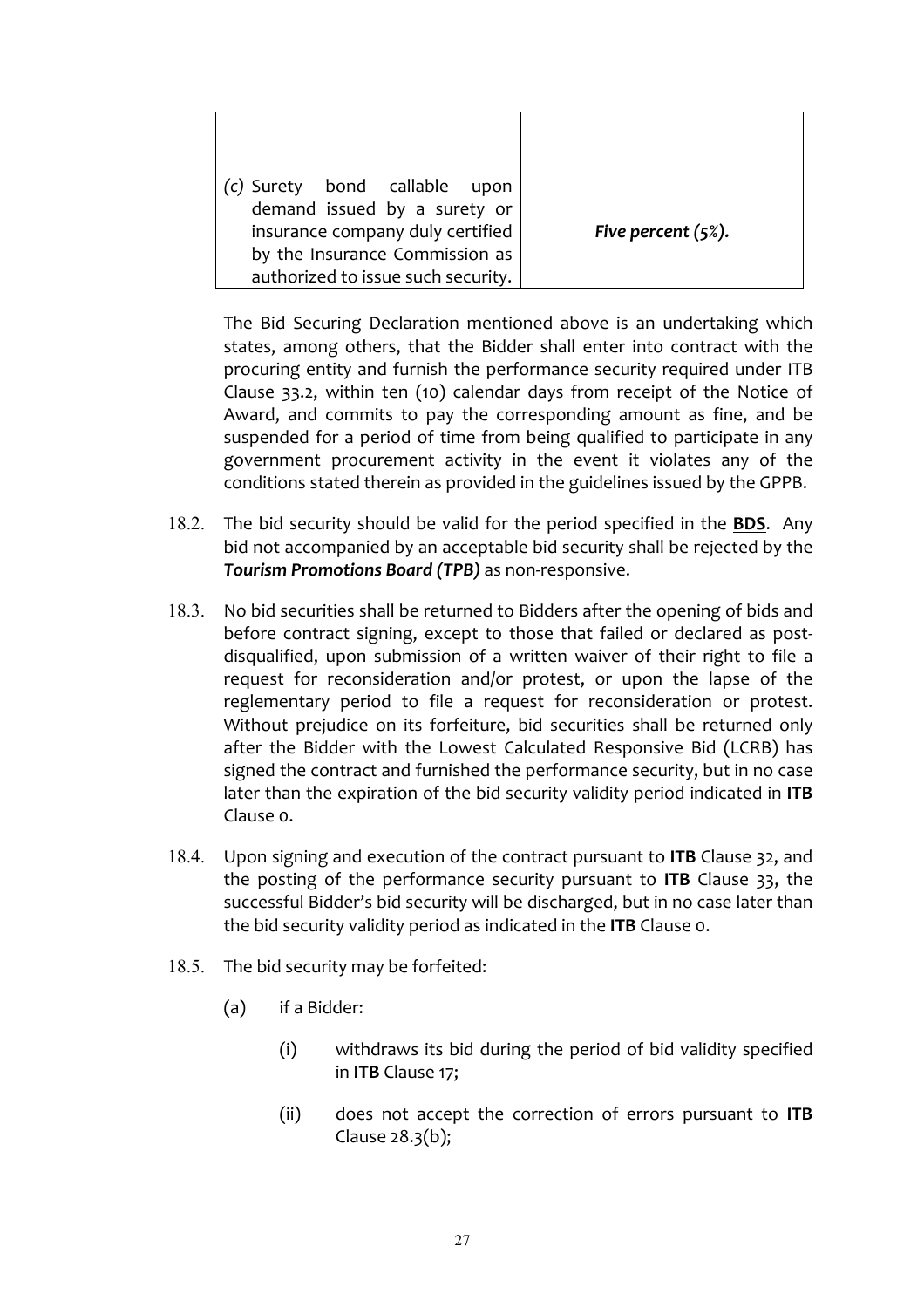- (iii) has a finding against the veracity of any of the documents submitted as stated in **ITB** Clause 29.2;
- (iv) submission of eligibility requirements containing false information or falsified documents;
- $(v)$  submission of bids that contain false information or falsified documents, or the concealment of such information in the bids in order to influence the outcome of eligibility screening or any other stage of the public bidding;
- (vi) allowing the use of one's name, or using the name of another for purposes of public bidding;
- (vii) withdrawal of a bid, or refusal to accept an award, or enter into contract with the Government without justifiable cause, after the Bidder had been adjudged as having submitted the LCRB;
- (viii) refusal or failure to post the required performance security within the prescribed time;
- (ix) refusal to clarify or validate in writing its bid during postqualification within a period of seven (7) calendar days from receipt of the request for clarification;
- $(x)$  any documented attempt by a Bidder to unduly influence the outcome of the bidding in his favor;
- $(xi)$  failure of the potential joint venture partners to enter into the joint venture after the bid is declared successful; or
- (xii) all other acts that tend to defeat the purpose of the competitive bidding, such as habitually withdrawing from bidding, submitting late Bids or patently insufficient bid, for at least three  $(3)$  times within a year, except for valid reasons.
- $(b)$  if the successful Bidder:
	- (i) fails to sign the contract in accordance with **ITB** Clause 32; or
	- (ii) fails to furnish performance security in accordance with **ITB** Clause 33.

#### 19. Format and Signing of Bids

19.1. Bidders shall submit their bids through their duly authorized representative using the appropriate forms provided in Section VIII.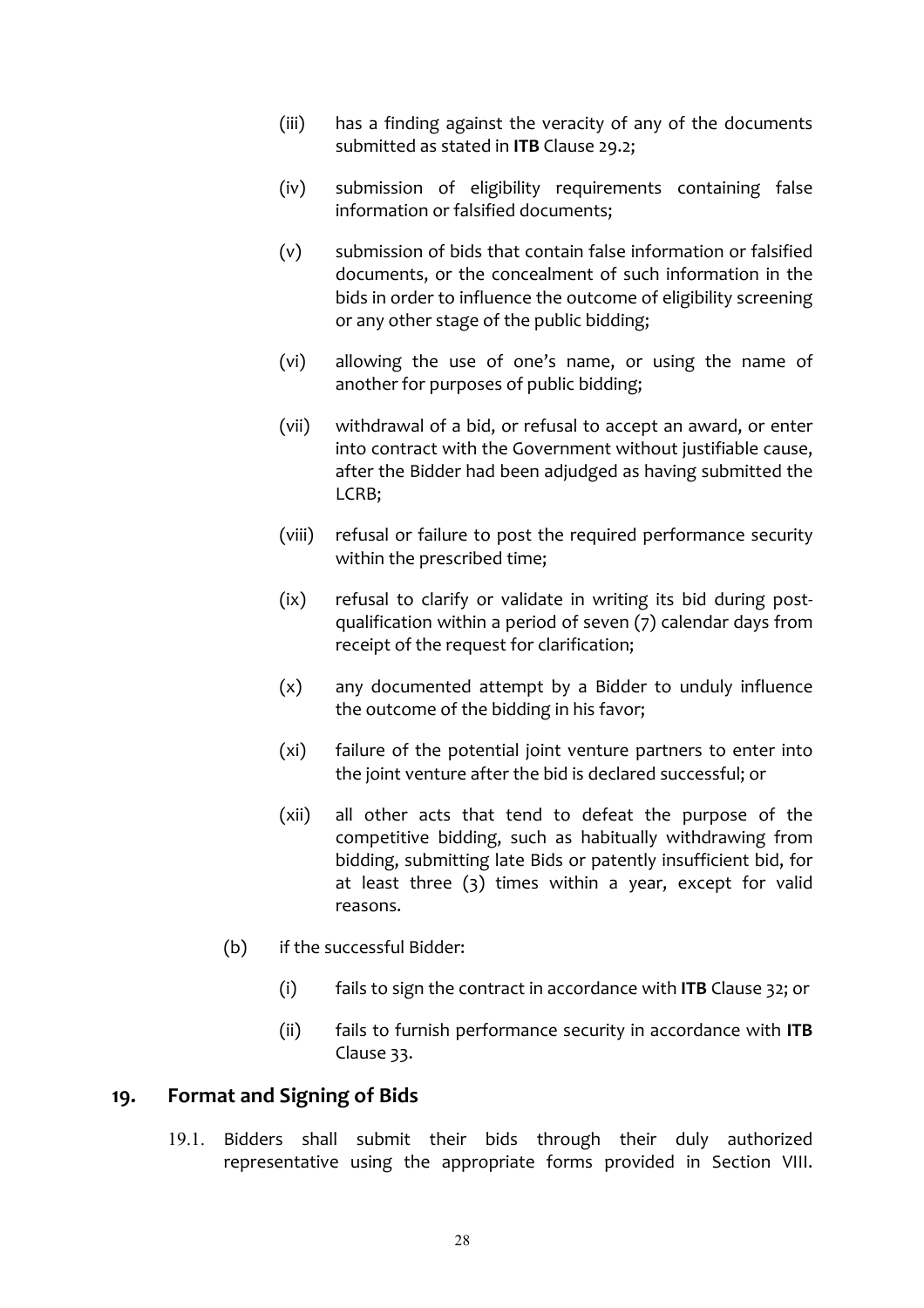Bidding Forms on or before the deadline specified in the **ITB** Clauses 21 in two (2) separate sealed bid envelopes, and which shall be submitted simultaneously. The first shall contain the technical component of the bid, including the eligibility requirements under ITB Clause 12.1, and the second shall contain the financial component of the bid. This shall also be observed for each lot in the case of lot procurement.

- 19.2. Forms as mentioned in ITB Clause 19.1 must be completed without any alterations to their format, and no substitute form shall be accepted. All blank spaces shall be filled in with the information requested.
- 19.3. The Bidder shall prepare and submit an original of the first and second envelopes as described in **ITB** Clauses o and 13. In addition, the Bidder shall submit copies of the first and second envelopes. In the event of any discrepancy between the original and the copies, the original shall prevail.
- 19.4. Each and every page of the Bid Form, including the Schedule of Prices, under Section VIII hereof, shall be signed by the duly authorized representative/s of the Bidder. Failure to do so shall be a ground for the rejection of the bid.
- 19.5. Any interlineations, erasures, or overwriting shall be valid only if they are signed or initialed by the duly authorized representative/s of the Bidder.

#### **20. Sealing and Marking of Bids**

- 20.1. Bidders shall enclose their original eligibility and technical documents described in ITB Clause o in one sealed envelope marked "ORIGINAL -**TECHNICAL COMPONENT"**, and the original of their financial component in another sealed envelope marked "ORIGINAL - FINANCIAL COMPONENT", sealing them all in an outer envelope marked "ORIGINAL BID".
- 20.2. Each copy of the first and second envelopes shall be similarly sealed duly marking the inner envelopes as "COPY NO. 1 - **TECHNICAL COMPONENT"** and "**COPY NO.** 1 - FINANCIAL COMPONENT" and the outer envelope as "COPY NO. 1  $\blacksquare$ , respectively. These envelopes containing the original and the copies shall then be enclosed in one single envelope.
- 20.3. The original and the number of copies of the Bid as indicated in the **BDS** shall be typed or written in ink and shall be signed by the Bidder or its duly authorized representative/s.
- 20.4. All envelopes shall:
	- $(a)$  contain the name of the contract to be bid in capital letters;
	- (b) bear the name and address of the Bidder in capital letters;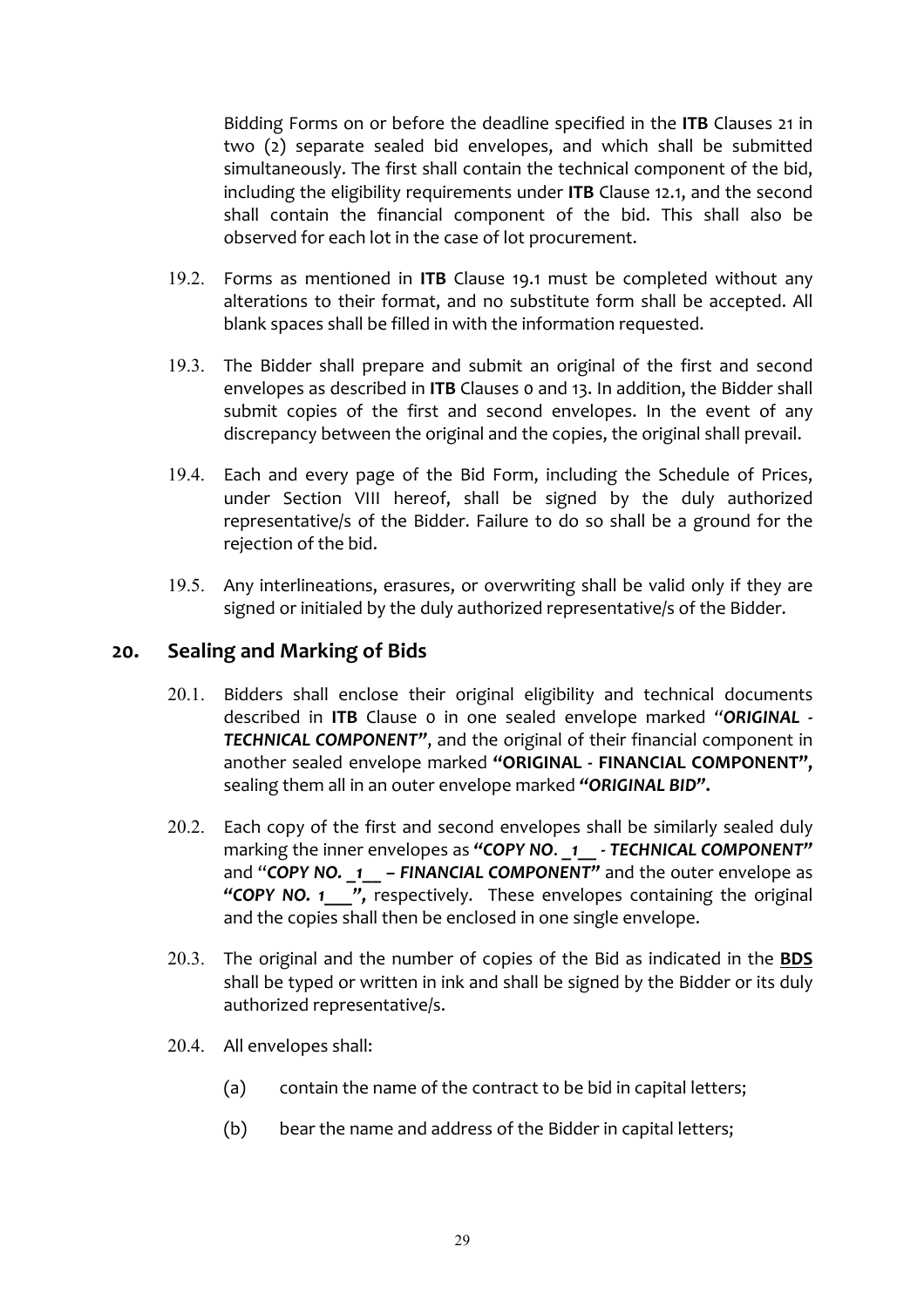- (c) be addressed to the Procuring Entity's BAC in accordance with **ITB** Clause 1.1:
- (d) bear the specific identification of this bidding process indicated in the **ITB** Clause 1.2; and
- (e) bear a warning "DO NOT OPEN BEFORE..." the date and time for the opening of bids, in accordance with ITB Clause 21.
- 20.5. *Bid envelopes that are not properly sealed and marked, as required in the* bidding documents, shall not be rejected, but the Bidder or its duly authorized representative shall acknowledge such condition of the bid as submitted. The BAC or the Procuring Entity shall assume no responsibility *for the misplacement of the contents of the improperly sealed or marked* bid, or for its premature opening.

#### **D. Submission and Opening of Bids**

#### 21. **Deadline for Submission of Bids**

Bids must be received by the **Tourism Promotions Board (TPB)'s** BAC at the address and on or before the date and time indicated in the **BDS**.

#### **22. Late Bids**

Any bid submitted after the deadline for submission and receipt of bids prescribed by the **Tourism Promotions Board (TPB),** pursuant to ITB Clause 21, shall be declared "Late" and shall not be accepted by the **Tourism Promotions Board** *(TPB)*. The BAC shall record in the minutes of bid submission and opening, the Bidder's name, its representative and the time the late bid was submitted.

#### **23. Modification and Withdrawal of Bids**

- 23.1. The Bidder may modify its bid after it has been submitted; provided that the modification is received by the **Tourism Promotions Board (TPB)**, prior to the deadline prescribed for submission and receipt of bids. The Bidder shall not be allowed to retrieve its original bid, but shall be allowed to submit another bid equally sealed and properly identified in accordance with ITB Clause 20, linked to its original bid marked as "TECHNICAL MODIFICATION" or "FINANCIAL MODIFICATION" and stamped "received" by the BAC. Bid modifications received after the applicable deadline shall not be considered and shall be returned to the Bidder unopened.
- 23.2 A Bidder may, through a Letter of Withdrawal, withdraw its bid after it has been submitted, for valid and justifiable reason; provided that the Letter of Withdrawal is received by the **Tourism Promotions Board (TPB)**, to the deadline prescribed for submission and receipt of bids. The Letter of Withdrawal must be executed by the duly authorized representative of the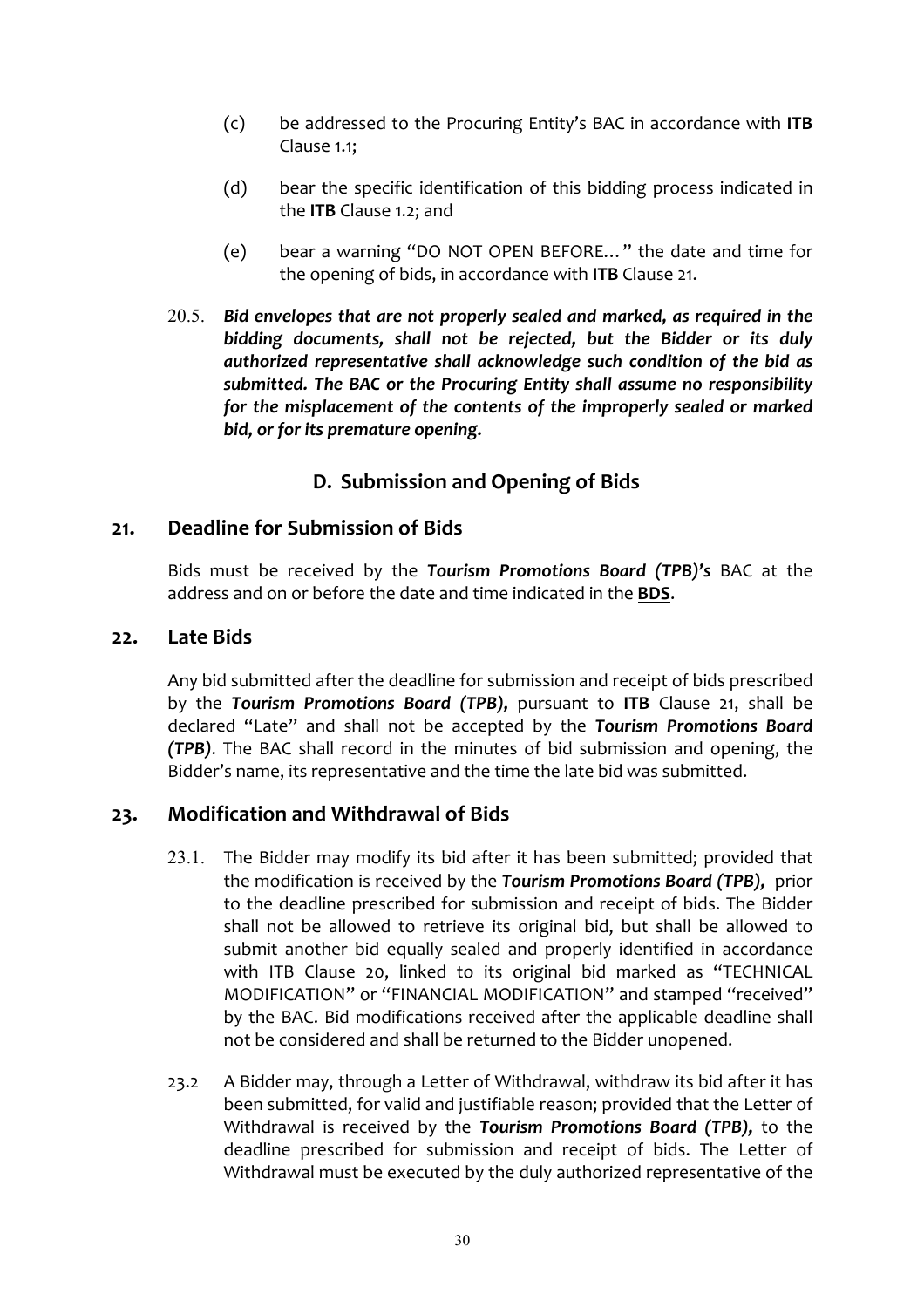Bidder identified in the Omnibus Sworn Statement, a copy of which should be attached to the letter.

- 23.3. Bids requested to be withdrawn in accordance with **ITB** Clause 23.1 shall be returned unopened to the Bidders. A Bidder, who has acquired the bidding documents, may also express its intention not to participate in the bidding through a letter which should reach and be stamped by the BAC before the deadline for submission and receipt of bids. A Bidder that withdraws its bid shall not be permitted to submit another bid, directly or indirectly, for the same contract.
- 23.4. No bid may be modified after the deadline for submission of bids. No bid may be withdrawn in the interval between the deadline for submission of bids and the expiration of the period of bid validity specified by the Bidder on the Financial Bid Form. Withdrawal of a bid during this interval shall result in the forfeiture of the Bidder's bid security, pursuant to ITB Clause 18.5, and the imposition of administrative, civil and criminal sanctions as prescribed by RA 9184 and its IRR.

#### 24. Opening and Preliminary Examination of Bids

- 24.1. The BAC shall open the bids in public, immediately after the deadline for the submission and receipt of bids, as specified in the **BDS**. In case the Bids cannot be opened as scheduled due to justifiable reasons, the BAC shall take custody of the Bids submitted and reschedule the opening of Bids on the next working day or at the soonest possible time through the issuance of a Notice of Postponement to be posted in the PhilGEPS website and the website of the *Tourism Promotions Board (TPB)*, concerned.
- 24.2. Unless otherwise specified in the **BDS**, the BAC shall open the first bid envelopes and determine each Bidder's compliance with the documents prescribed in ITB Clause o, using a non-discretionary "pass/fail" criterion. If a Bidder submits the required document, it shall be rated "passed" for that particular requirement. In this regard, bids that fail to include any requirement or are incomplete or patently insufficient shall be considered as "failed". Otherwise, the BAC shall rate the said first bid envelope as "passed".
- 24.3. Unless otherwise specified in the **BDS**, immediately after determining compliance with the requirements in the first envelope, the BAC shall forthwith open the second bid envelope of each remaining eligible bidder whose first bid envelope was rated "passed". The second envelope of each complying bidder shall be opened within the same day. In case one or more of the requirements in the second envelope of a particular bid is missing, incomplete or patently insufficient, and/or if the submitted total bid price exceeds the ABC unless otherwise provided in ITB Clause 13.2, the BAC shall rate the bid concerned as "failed". Only bids that are determined to contain all the bid requirements for both components shall be rated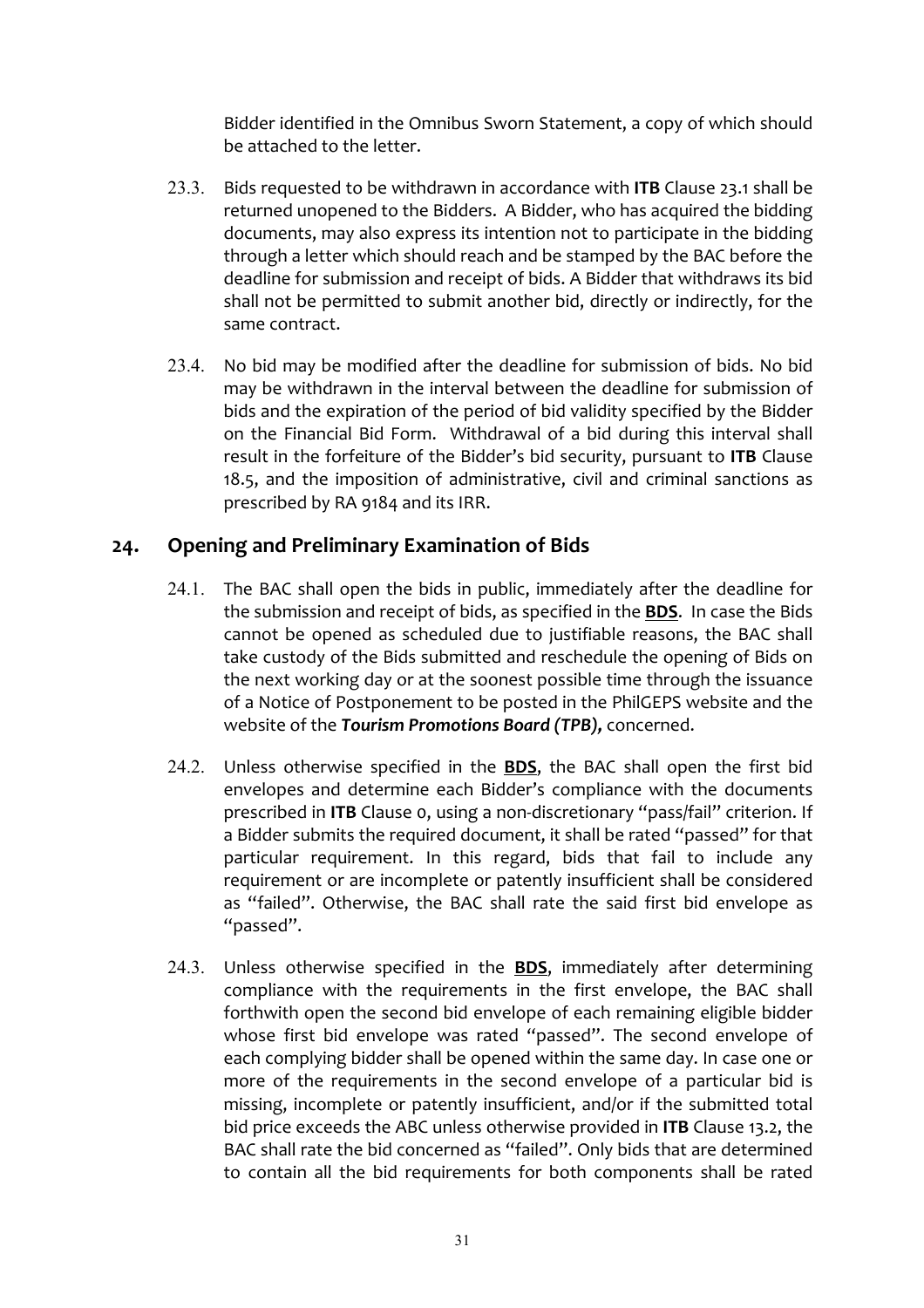"passed" and shall immediately be considered for evaluation and comparison.

24.4. Letters of Withdrawal shall be read out and recorded during bid opening, and the envelope containing the corresponding withdrawn bid shall be returned to the Bidder unopened.

#### 24.5. All members of the BAC who are present during bid opening shall initial *every* page of the original copies of all bids received and opened.

- 24.6. In the case of an eligible foreign bidder as described in **ITB** Clause  $5$ , the following Class "A" Documents may be substituted with the appropriate equivalent documents, if any, issued by the country of the foreign Bidder concerned, which shall likewise be uploaded and maintained in the PhilGEPS in accordance with Section 8.5.2 of the IRR:
	- (a) Registration certificate from the Securities and Exchange Commission (SEC), Department of Trade and Industry (DTI) for sole proprietorship, or CDA for cooperatives;
	- (b) Mayor's/Business permit issued by the local government where the principal place of business of the bidder is located; and
	- (c) Audited Financial Statements showing, among others, the prospective bidder's total and current assets and liabilities stamped "received" by the Bureau of Internal Revenue or its duly accredited and authorized institutions, for the preceding calendar year which should not be earlier than two years from the date of bid submission.
- 24.7. Each partner of a joint venture agreement shall likewise submit the requirements in **ITB** Clause  $12.1(a)(i)$ . Submission of documents required under **ITB** Clauses  $12.1(a)(ii)$  to  $12.1(a)(iii)$  by any of the joint venture partners constitutes compliance.
- 24.8. The **Tourism Promotions Board (TPB)** shall prepare the minutes of the proceedings of the bid opening that shall include, as a minimum: (a) names of Bidders, their bid price (per lot, if applicable, and/or including discount, if any), bid security, findings of preliminary examination, and whether there is a withdrawal or modification; and (b) attendance sheet. The BAC members shall sign the abstract of bids as read.
- 24.8 The bidders or their duly authorized representatives may attend the opening of bids. The BAC shall ensure the integrity, security, and confidentiality of all submitted bids. The Abstract of Bids as read and the *minutes* of the bid opening shall be made available to the public upon written request and payment of a specified fee to recover cost of materials.
- 24.9 To ensure transparency and accurate representation of the bid submission, the **BAC Secretariat** shall notify in writing all bidders whose bids it has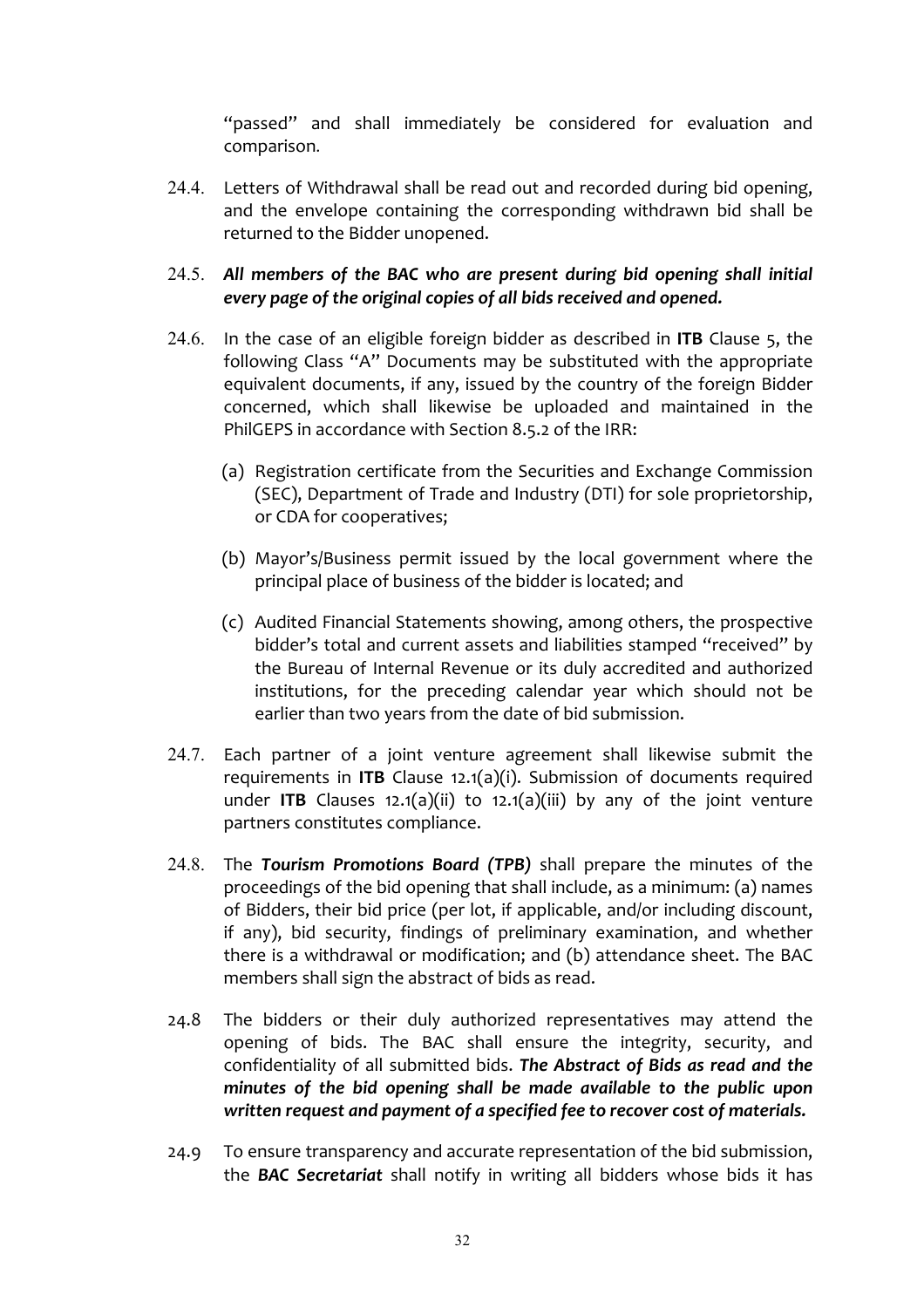received through its PhilGEPS-registered physical address or official e-mail address. The notice shall be issued within seven  $(7)$  calendar days from the date of the bid opening.

#### **E. Evaluation and Comparison of Bids**

#### 25. Process to be Confidential

- 25.1. Members of the BAC, including its staff and personnel, as well as its Secretariat and TWG, are prohibited from making or accepting any kind of communication with any bidder regarding the evaluation of their bids until the issuance of the Notice of Award, unless otherwise allowed in the case of **ITB** Clause 26.
- 25.2. Any effort by a bidder to influence the Procuring Entity in the Tourism **Promotions Board (TPB's)** decision in respect of bid evaluation, bid comparison or contract award will result in the rejection of the Bidder's bid.

#### 26. **Clarification of Bids**

To assist in the evaluation, comparison, and post-qualification of the bids, the **Tourism Promotions Board (TPB)** may ask in writing any Bidder for a clarification of its bid. All responses to requests for clarification shall be in writing. Any clarification submitted by a Bidder in respect to its bid and that is not in response to a request by the *Tourism Promotions Board (TPB)* shall not be considered.

#### **27. Domestic Preference**

- 27.1. Unless otherwise stated in the **BDS**, the **Tourism Promotions Board (TPB)**, will grant a margin of preference for the purpose of comparison of bids in accordance with the following:
	- (a) The preference shall be applied when the lowest Foreign Bid is lower than the lowest bid offered by a Domestic Bidder.
	- (b) For evaluation purposes, the lowest Foreign Bid shall be increased by fifteen percent (15%).
	- (c) In the event that the lowest bid offered by a Domestic Bidder does not exceed the lowest Foreign Bid as increased, then the *Tourism* **Promotions Board (TPB),** shall award the contract to the Domestic Bidder at the amount of the lowest Foreign Bid.
	- (d) If the Domestic Bidder refuses to accept the award of contract at the amount of the Foreign Bid within two  $(2)$  calendar days from receipt of written advice from the BAC, the Tourism Promotions **Board (TPB),** shall award to the bidder offering the Foreign Bid,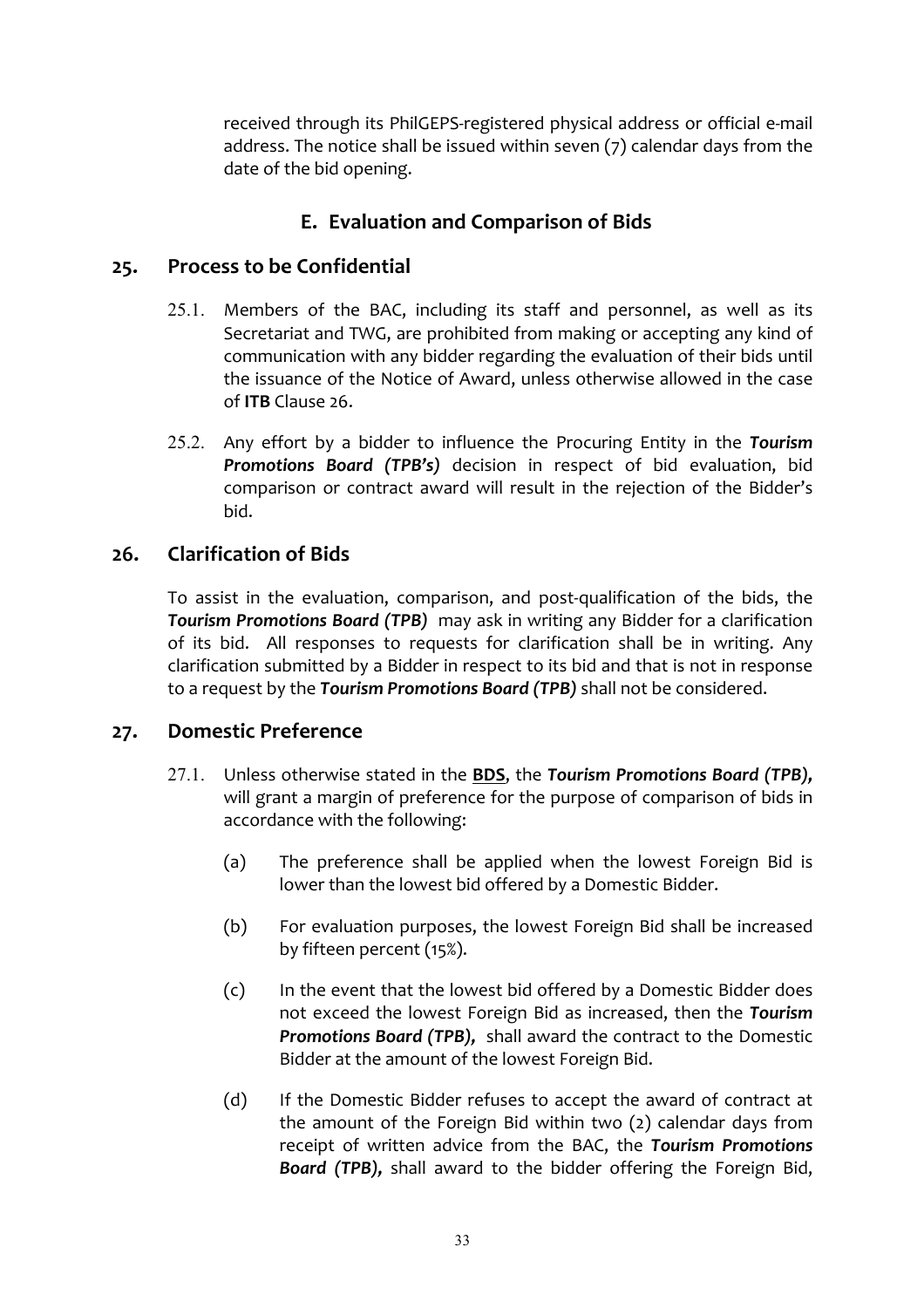subject to post-qualification and submission of all the documentary requirements under these Bidding Documents.

27.2. A Bidder may be granted preference as a Domestic Bidder subject to the certification from the DTI that the Bidder is offering unmanufactured articles, materials or supplies of the growth or production of the Philippines, or manufactured articles, materials, or supplies manufactured or to be manufactured in the Philippines substantially from articles, materials, or supplies of the growth, production, or manufacture, as the case may be, of the Philippines.

#### 28. **Detailed Evaluation and Comparison of Bids**

- 28.1. The **Tourism Promotions Board (TPB),** will undertake the detailed evaluation and comparison of bids which have passed the opening and preliminary examination of bids, pursuant to ITB Clause 24, in order to determine the Lowest Calculated Bid.
- 28.2. The Lowest Calculated Bid shall be determined in two steps:
	- (a) The detailed evaluation of the financial component of the bids, to establish the correct calculated prices of the bids; and
	- (b) The ranking of the total bid prices as so calculated from the lowest to the highest. The bid with the lowest price shall be identified as the Lowest Calculated Bid.
- 28.3. The **TPB's BAC** shall immediately conduct a detailed evaluation of all bids rated "passed," using non-discretionary pass/fail criteria. The BAC shall consider the following in the evaluation of bids:
	- (a) Completeness of the bid. Unless the **BDS** allows partial bids, bids not addressing or providing all of the required items in the Schedule of Requirements including, where applicable, Schedule of Prices, shall be considered non-responsive and, thus, automatically disqualified. In this regard, where a required item is provided, but no price is indicated, the same shall be considered as nonresponsive, but specifying a zero (0) or a dash (-) for the said item would mean that it is being offered for free to the Procuring Entity, except those required by law or regulations to be provided for; and
	- (b) Arithmetical corrections. Consider computational errors and omissions to enable proper comparison of all eligible bids. It may also consider bid modifications. Any adjustment shall be calculated in monetary terms to determine the calculated prices.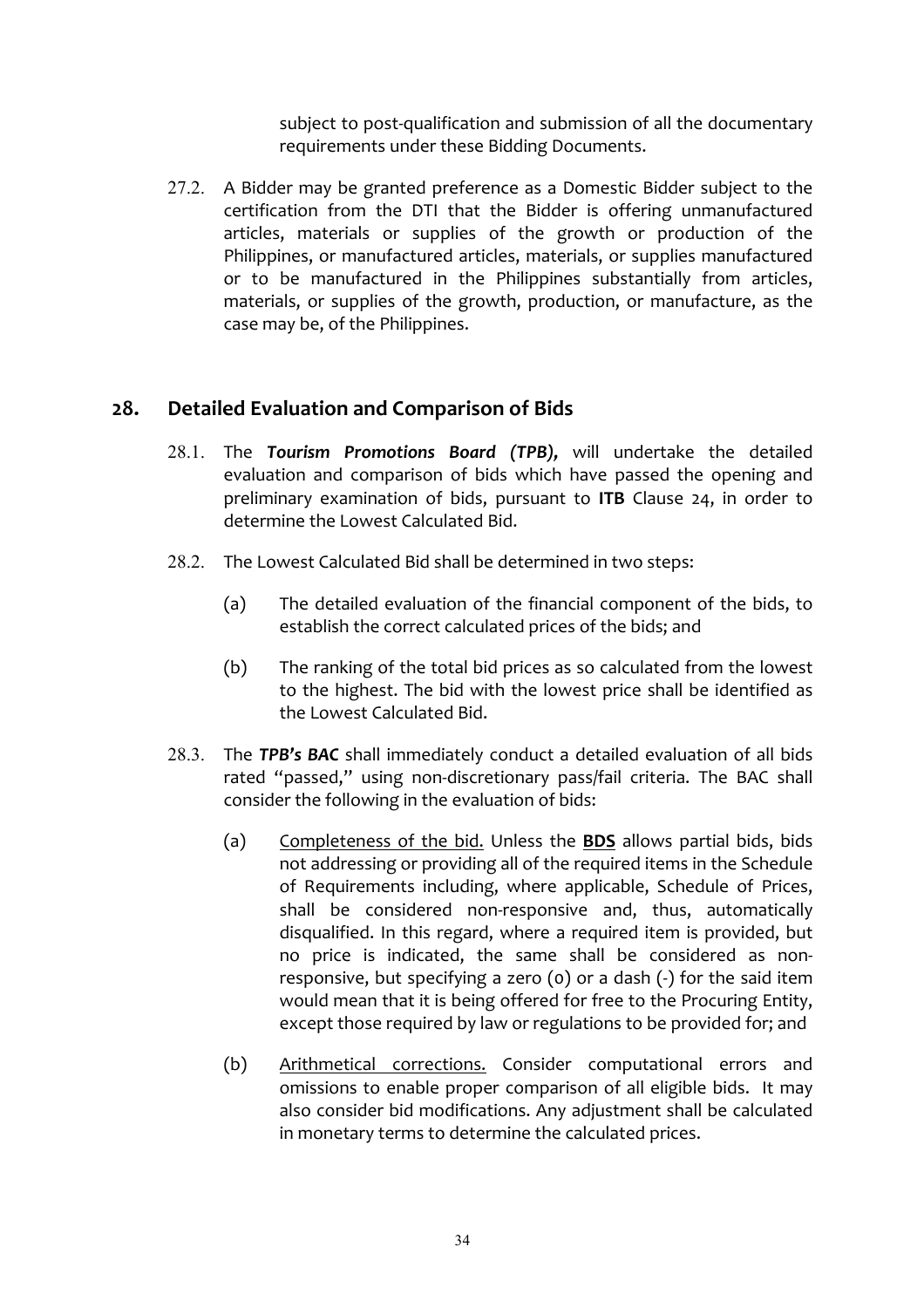- 28.4. Based on the detailed evaluation of bids, those that comply with the above-mentioned requirements shall be ranked in the ascending order of their total calculated bid prices, as evaluated and corrected for computational errors, discounts and other modifications, to identify the Lowest Calculated Bid. Total calculated bid prices, as evaluated and corrected for computational errors, discounts and other modifications, which exceed the ABC shall not be considered, unless otherwise indicated in the **BDS**.
- 28.5. The **Tourism Promotions Board (TPB)'s** evaluation of bids shall be based on the bid price quoted in the Bid Form, which includes the Schedule of Prices.
- 28.6. Bids shall be evaluated on an equal footing to ensure fair competition. For this purpose, all bidders shall be required to include in their bids the cost of all taxes, such as, but not limited to, value added tax (VAT), income tax, local taxes, and other fiscal levies and duties which shall be itemized in the bid form and reflected in the detailed estimates. Such bids, including said taxes, shall be the basis for bid evaluation and comparison.
- 28.7. If so indicated pursuant to **ITB** Clause 1.2, Bids are being invited for individual lots or for any combination thereof, provided that all Bids and combinations of Bids shall be received by the same deadline and opened and evaluated simultaneously so as to determine the Bid or combination of Bids offering the lowest calculated cost to the Tourism Promotions Board *(TPB)*. Bid prices quoted shall correspond to all items specified for each lot and to all quantities specified for each item of a lot. Bid Security as required by **ITB** Clause 18 shall be submitted for each contract (lot) separately. The basis for evaluation of lots is specified in BDS Clause 28.3.

#### **29. Post-Qualification**

- $29.1$ . The BAC shall determine to its satisfaction whether the Bidder that is evaluated as having submitted the Lowest Calculated Bid complies with and is responsive to all the requirements and conditions specified in ITB Clauses  $5$ ,  $0$ , and  $13$ .
- 29.2. Within a non-extendible period of five  $(5)$  calendar days from receipt by the bidder of the notice from the BAC that it submitted the Lowest Calculated Bid, the Bidder shall submit its latest income and business tax returns filed and paid through the BIR Electronic Filing and Payment System (eFPS) and other appropriate licenses and permits required by law and stated in the **BDS**.

Failure to submit any of the post-qualification requirements on time, or a finding against the veracity thereof, shall disqualify the bidder for award. Provided in the event that a finding against the veracity of any of the documents submitted is made, it shall cause the forfeiture of the bid security in accordance with Section 69 of the IRR of RA 9184.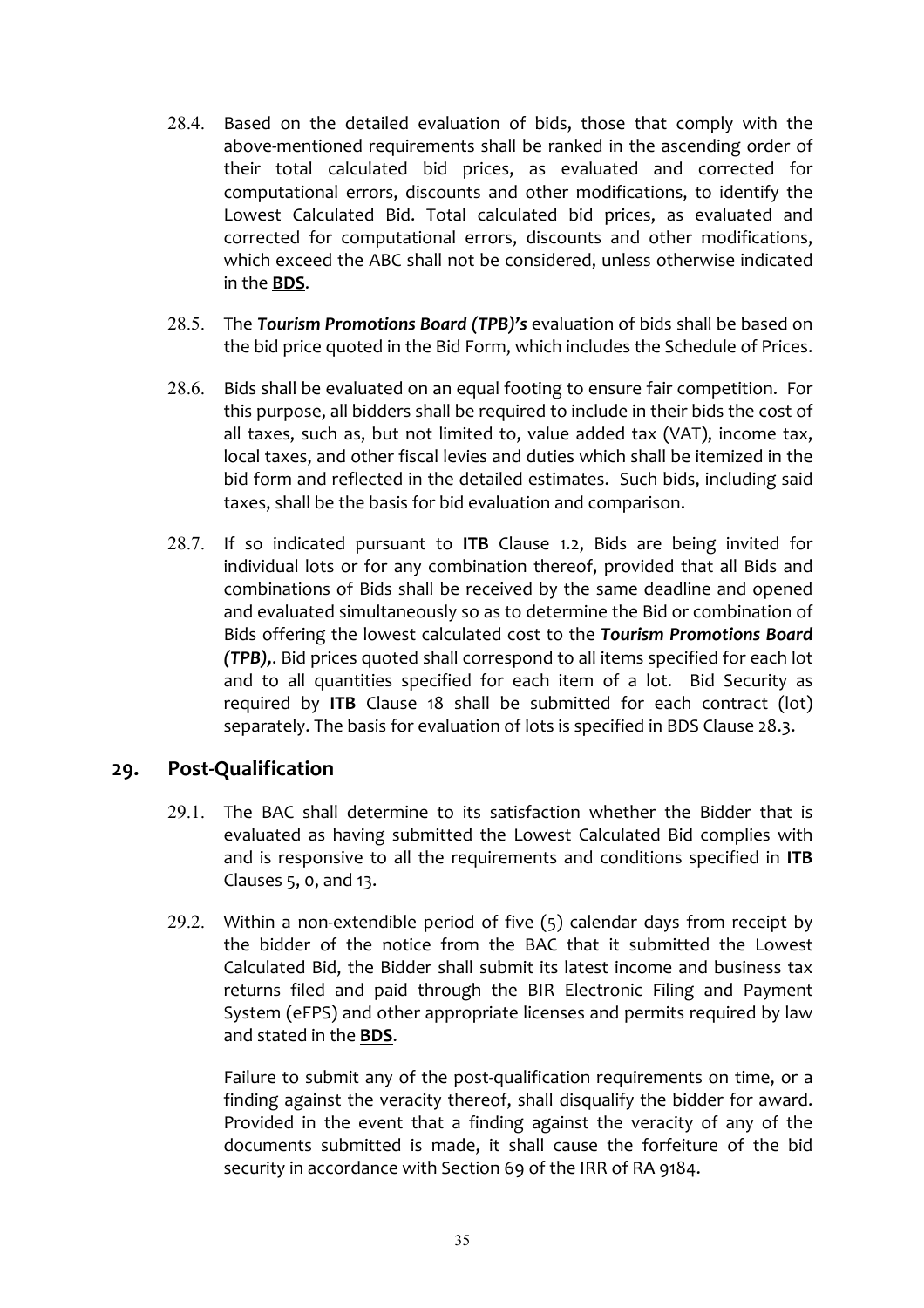- 29.3. The determination shall be based upon an examination of the documentary evidence of the Bidder's qualifications submitted pursuant to **ITB** Clauses o and 13, as well as other information as the **Tourism Promotions Board (TPB),** deems necessary and appropriate, using a nondiscretionary "pass/fail" criterion, which shall be completed within a period of twelve (12) calendar days.
- $29.4$ . If the BAC determines that the Bidder with the Lowest Calculated Bid passes all the criteria for post-qualification, it shall declare the said bid as the LCRB, and recommend to the HoPE the award of contract to the said Bidder at its submitted price or its calculated bid price, whichever is lower.
- 29.5. A negative determination shall result in rejection of the Bidder's Bid, in which event the **Tourism Promotions Board (TPB)**, shall proceed to the next Lowest Calculated Bid with a fresh period to make a similar determination of that Bidder's capabilities to perform satisfactorily. If the second Bidder, however, fails the post qualification, the procedure for post qualification shall be repeated for the Bidder with the next Lowest Calculated Bid, and so on until the LCRB is determined for recommendation for contract award.
- 29.6. Within a period not exceeding fifteen  $(15)$  calendar days from the determination by the BAC of the LCRB and the recommendation to award the contract, the HoPE or his duly authorized representative shall approve or disapprove the said recommendation.
- 29.7. In the event of disapproval, which shall be based on valid, reasonable, and justifiable grounds as provided for under Section 41 of the IRR of RA 9184, the HoPE shall notify the BAC and the Bidder in writing of such decision and the grounds for it. When applicable, the BAC shall conduct a postqualification of the Bidder with the next Lowest Calculated Bid. A request for reconsideration may be filed by the bidder with the HoPE in accordance with Section 37.1.3 of the IRR of RA 9184.

#### **30. Reservation Clause**

30.1. Notwithstanding the eligibility or post-qualification of a Bidder, the **Tourism Promotions Board (TPB)** concerned reserves the right to review its qualifications at any stage of the procurement process if it has reasonable grounds to believe that a misrepresentation has been made by the said Bidder, or that there has been a change in the Bidder's capability to undertake the project from the time it submitted its eligibility requirements. Should such review uncover any misrepresentation made in the eligibility and bidding requirements, statements or documents, or any changes in the situation of the Bidder which will affect its capability to undertake the project so that it fails the preset eligibility or bid evaluation criteria, the *Tourism Promotions Board (TPB)* shall consider the said Bidder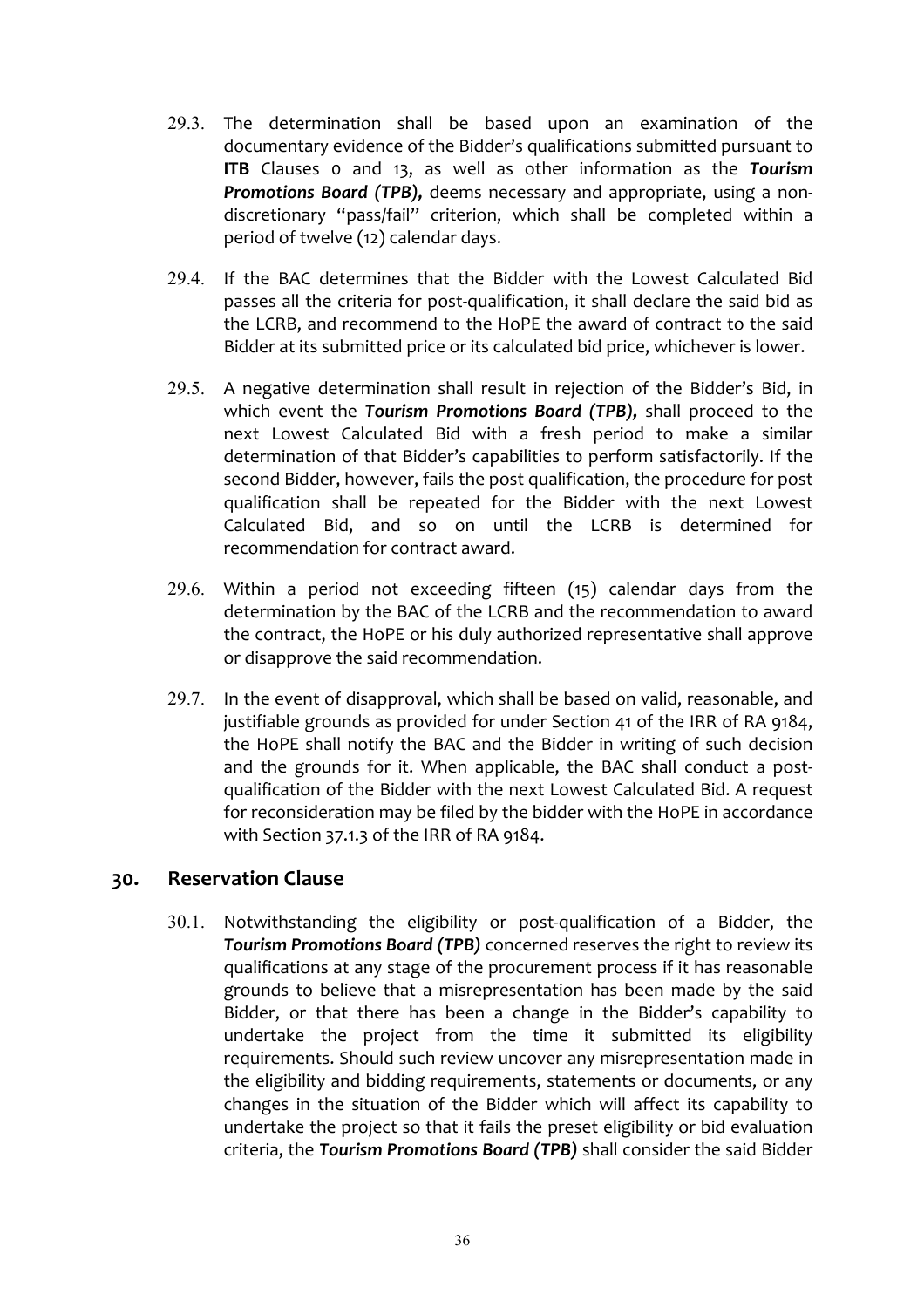as ineligible and shall disqualify it from submitting a bid or from obtaining an award or contract.

- 30.2. Based on the following grounds, the **Tourism Promotions Board (TPB)** reserves the right to reject any and all bids, declare a Failure of Bidding at any time prior to the contract award, or not to award the contract, without thereby incurring any liability, and make no assurance that a contract shall be entered into as a result of the bidding:
	- (a) If there is *prima facie* evidence of collusion between appropriate public officers or employees of the **Tourism Promotions Board** *(TPB)*, or between the BAC and any of the Bidders, or if the collusion is between or among the bidders themselves, or between a Bidder and a third party, including any act which restricts, suppresses or nullifies or tends to restrict, suppress or nullify competition;
	- (b) If the **Tourism Promotions Board (TPB)'s** BAC is found to have failed in following the prescribed bidding procedures; or
	- (c) For any justifiable and reasonable ground where the award of the contract will not redound to the benefit of the GOP as follows:
		- $(i)$  If the physical and economic conditions have significantly changed so as to render the project no longer economically, financially or technically feasible as determined by the HoPE;
		- (ii) If the project is no longer necessary as determined by the HoPE; and
		- (iii) If the source of funds for the project has been withheld or reduced through no fault of the **Tourism Promotions Board** *(TPB)*.
- 30.3. In addition, the Procuring Entity may likewise declare a failure of bidding when:
	- (a) No bids are received:
	- (b) All prospective Bidders are declared ineligible;
	- (c) All bids fail to comply with all the bid requirements or fail postqualification; or
	- (d) The bidder with the LCRB refuses, without justifiable cause to accept the award of contract, and no award is made in accordance with Section 40 of the IRR of RA 9184.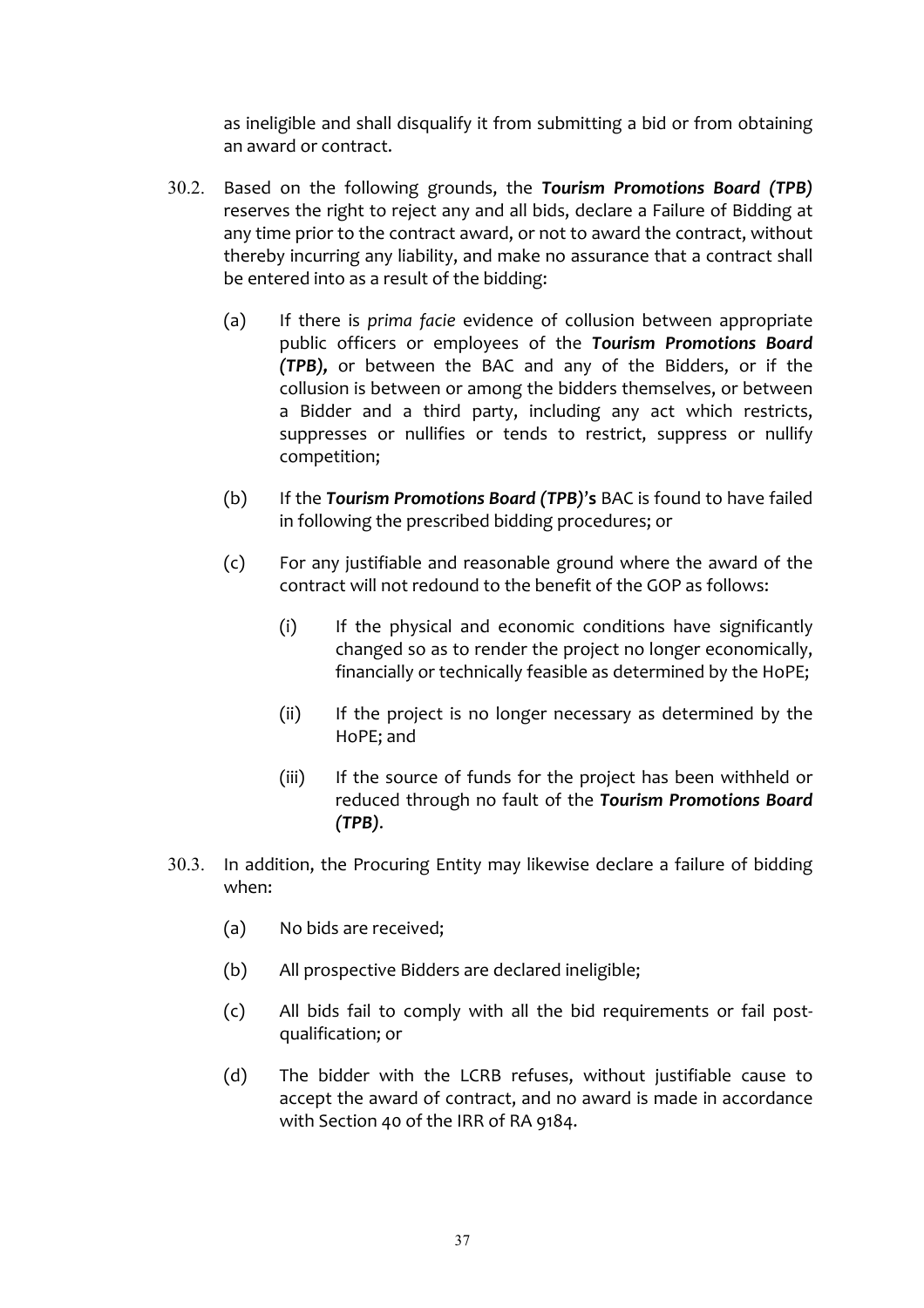### **F. Award of Contract**

#### **31. Contract Award**

- 31.1. Subject to **ITB** Clause 29, the HoPE or its duly authorized representative shall award the contract to the Bidder whose bid has been determined to  $be$  the  $ICRR$ .
- 31.2. Prior to the expiration of the period of bid validity, the **Tourism Promotions Board (TPB)** shall notify the successful Bidder in writing that its bid has been accepted, through a Notice of Award duly received by the Bidder or its representative personally or sent by registered mail or electronically, receipt of which must be confirmed in writing within two  $(2)$  days by the Bidder with the LCRB and submitted personally or sent by registered mail or electronically to the Tourism Promotions Board (TPB).
- 31.3. Notwithstanding the issuance of the Notice of Award, award of contract shall be subject to the following conditions:
	- (a) Submission of the following documents within ten (10) calendar days from receipt of the Notice of Award:
		- (i) Valid JVA, if applicable; or
		- $(ii)$  In the case of procurement by a Philippine Foreign Service Office or Post, the PhilGEPS Registration Number of the winning foreign Bidder;
	- (b) Posting of the performance security in accordance with **ITB** Clause 33;
	- (c) Signing of the contract as provided in **ITB** Clause 32; and
	- (d) Approval by higher authority, if required, as provided in Section  $37.3$ of the IRR of RA 9184.
- 31.4. At the time of contract award, the **Tourism Promotions Board (TPB)** shall not increase or decrease the quantity of goods originally specified in Section VI. Schedule of Requirement.

#### **32.** Signing of the Contract

32.1. At the same time as the **Tourism Promotions Board (TPB)** notifies the successful Bidder that its bid has been accepted, the *Tourism Promotions* **Board (TPB)** shall send the Contract Form to the Bidder, which contract has been provided in the Bidding Documents, incorporating therein all agreements between the parties.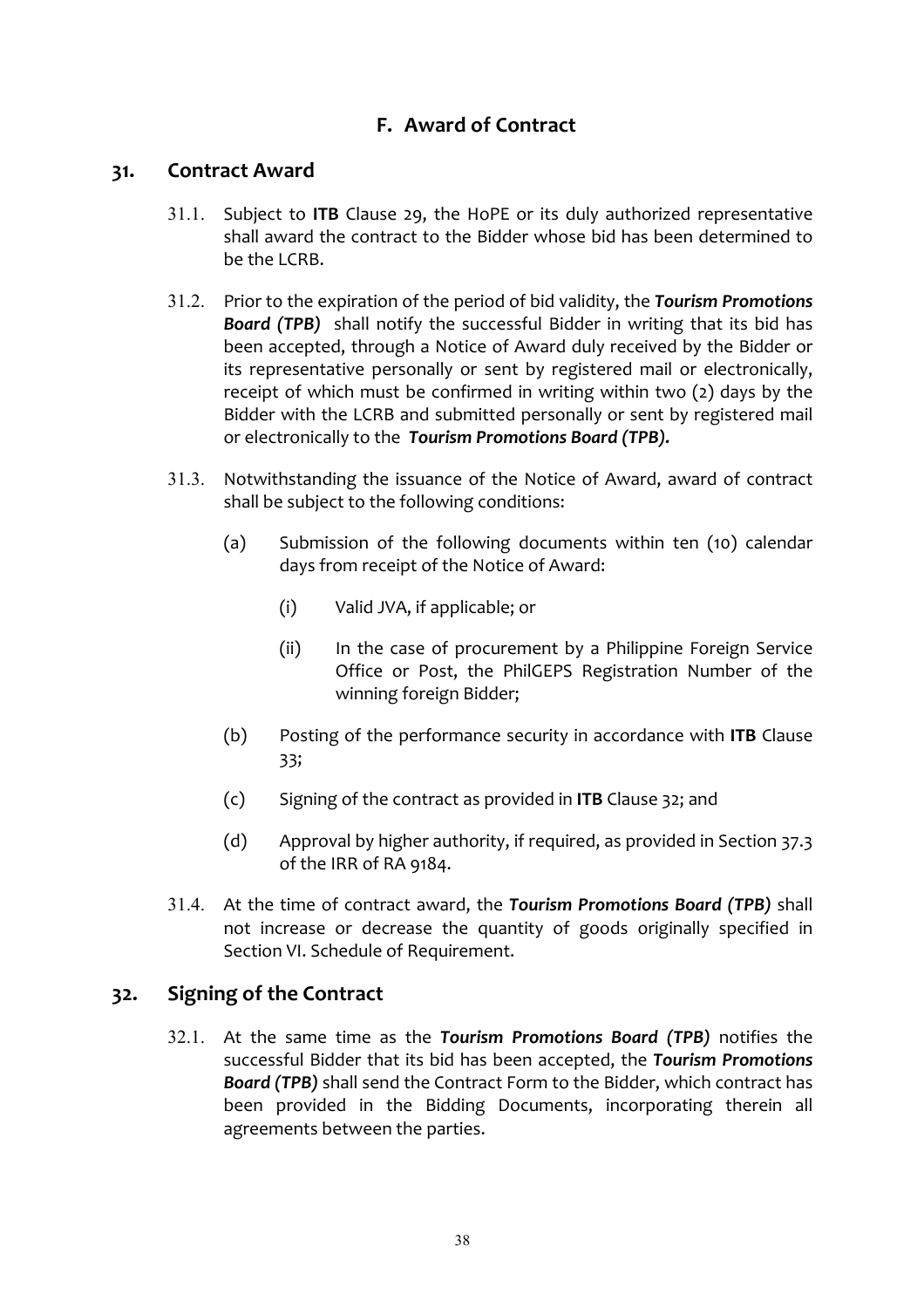- 32.2. Within ten (10) calendar days from receipt of the Notice of Award, the successful Bidder shall post the required performance security, sign and date the contract and return it to the *Tourism Promotions Board (TPB)*.
- 32.3. The **Tourism Promotions Board (TPB)** shall enter into contract with the successful Bidder within the same ten (10) calendar day period provided that all the documentary requirements are complied with.
- 32.4. The following documents shall form part of the contract:
	- (a) Contract Agreement;
	- (b) Bidding Documents;
	- (c) Winning bidder's bid, including the Technical and Financial Proposals, and all other documents/statements submitted (e.g., bidder's response to request for clarifications on the bid), including corrections to the bid, if any, resulting from the **Tourism Promotions Board (TPB)'s bid evaluation;**
	- (d) Performance Security;
	- (e) Notice of Award of Contract; and
	- $(f)$  Other contract documents that may be required by existing laws and/or specified in the **BDS**.

#### **33. Performance Security**

- 33.1. To guarantee the faithful performance by the winning Bidder of its obligations under the contract, it shall post a performance security within a maximum period of ten (10) calendar days from the receipt of the Notice of Award from the *Tourism Promotions Board (TPB)* and in no case later than the signing of the contract.
- 33.2. The Performance Security shall be denominated in Philippine Pesos and posted in favor of the *Tourism Promotions Board* (TPB) in an amount not less than the percentage of the total contract price in accordance with the following schedule:

|                                 | Amount of Performance Security    |  |
|---------------------------------|-----------------------------------|--|
| Form of Performance Security    | (Equal to Percentage of the Total |  |
|                                 | Contract Price)                   |  |
| (a) Cash or cashier's/manager's |                                   |  |
| check issued by a Universal or  |                                   |  |
| Commercial Bank.                | Five percent $(5%)$               |  |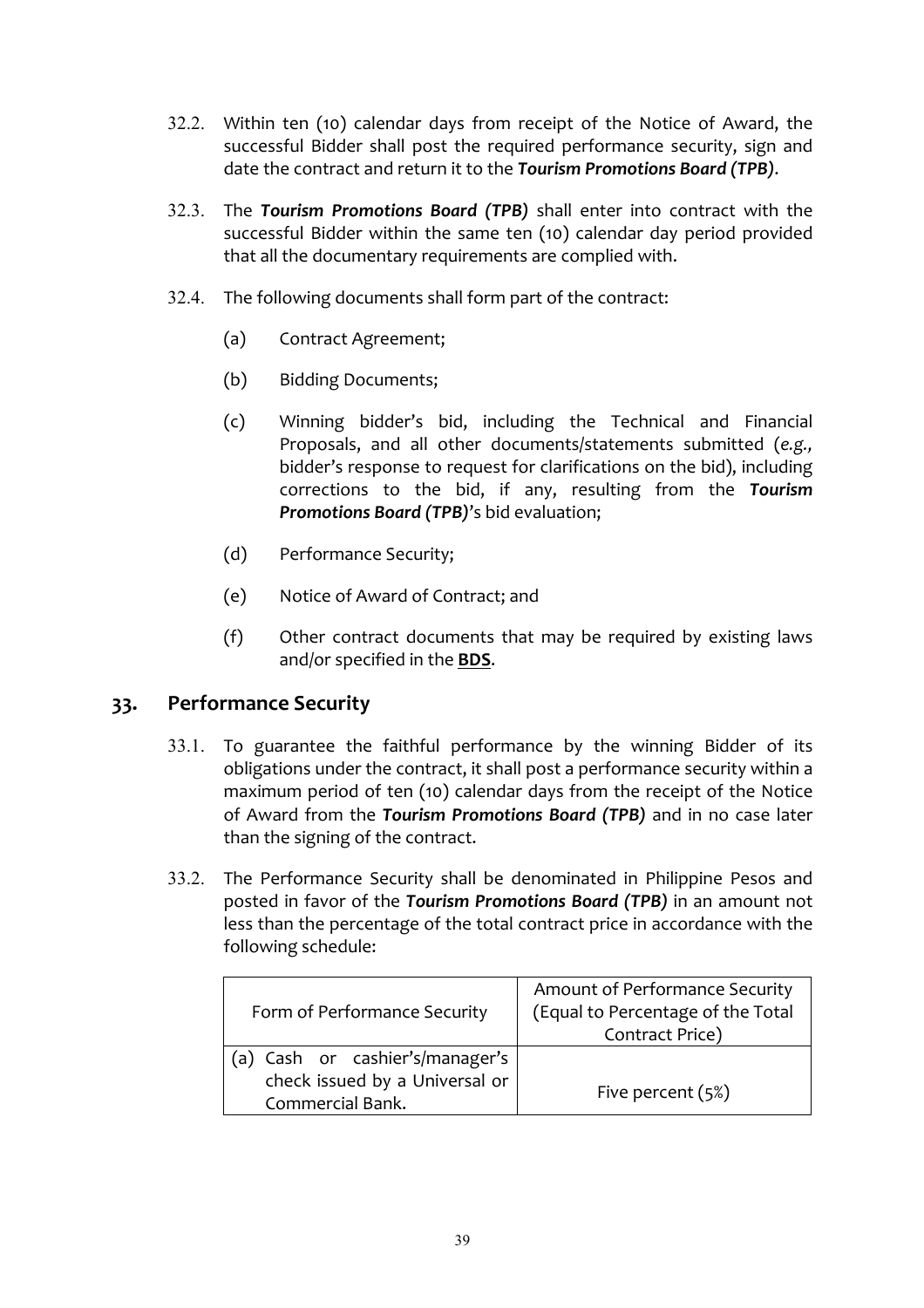| (b) Bank draft/guarantee<br><b>or</b><br>irrevocable letter of credit<br>issued by a Universal or<br>Commercial Bank: Provided,<br>however, that it shall be<br>confirmed or authenticated by<br>a Universal or Commercial<br>Bank, if issued by a foreign<br>bank. |                      |
|---------------------------------------------------------------------------------------------------------------------------------------------------------------------------------------------------------------------------------------------------------------------|----------------------|
| (c) Surety bond callable upon<br>demand issued by a surety or<br>duly<br>insurance company<br>certified by the Insurance<br>Commission as authorized to<br>issue such security                                                                                      | Thirty percent (30%) |

33.3. Failure of the successful Bidder to comply with the above-mentioned requirement shall constitute sufficient ground for the annulment of the award and forfeiture of the bid security, in which event the Tourism **Promotions Board (TPB)** shall have a fresh period to initiate and complete the post qualification of the second Lowest Calculated Bid. The procedure shall be repeated until the LCRB is identified and selected for recommendation of contract award. However, if no Bidder passed postqualification, the BAC shall declare the bidding a failure and conduct a rebidding with re-advertisement. If necessary.

#### **34.** Notice to Proceed

Within seven  $(7)$  calendar days from the date of approval of the contract by the appropriate government approving authority, the **Tourism Promotions Board** (TPB) shall issue The Notice to Proceed (NTP) together with a copy or copies of the approved contract to the successful Bidder. All notices called for by the terms of the contract shall be effective only at the time of receipt thereof by the successful Bidder.

#### **35. Protest Mechanism**

*Decision* of the Tourism Promotions Board (TPB) at any stage of the procurement *process may be questioned in accordance with Section 55 of the IRR of RA 9184.*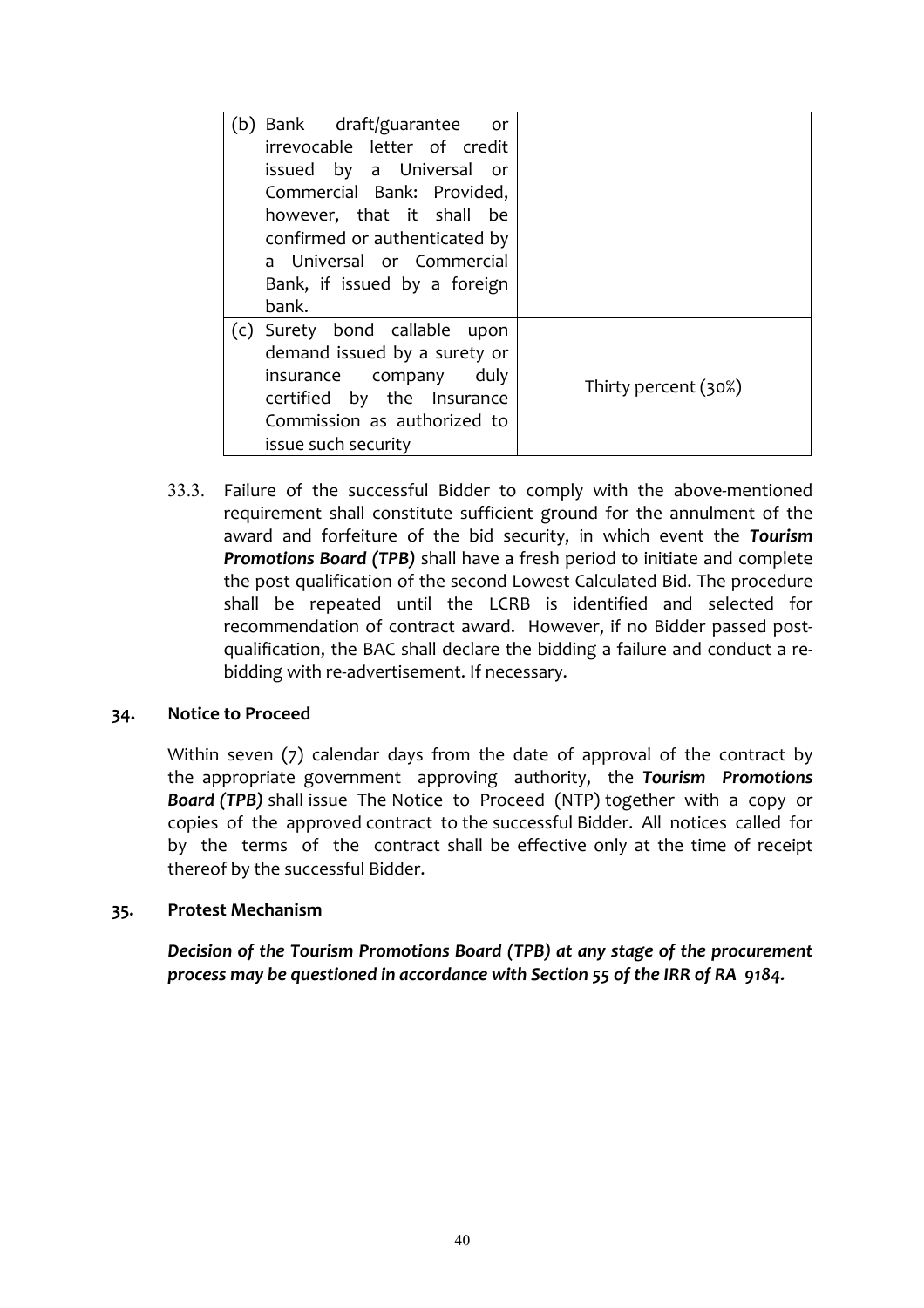# *Section III. Bid Data Sheet*

## **Notes on the Bid Data Sheet**

Section III is intended to assist the *Tourism Promotions Board (TPB)* in providing the specific information in relation to corresponding clauses in the ITB included in Section II, and has to be prepared for each specific procurement.

The **Tourism Promotions Board (TPB)** should specify in the BDS information and requirements specific to the circumstances of the Procuring Entity, the processing of the procurement, the applicable rules regarding bid price and currency, and the bid evaluation criteria that will apply to the bids. In preparing Section III, the following aspects should be checked:

- (a) Information that specifies and complements provisions of Section II must be incorporated.
- (b) Amendments and/or supplements, if any, to provisions of Section II as necessitated by the circumstances of the specific procurement, must also be incorporated.

For foreign-assisted projects, the Bid Data Sheet to be used is provided in Section IX-Foreign-Assisted Projects.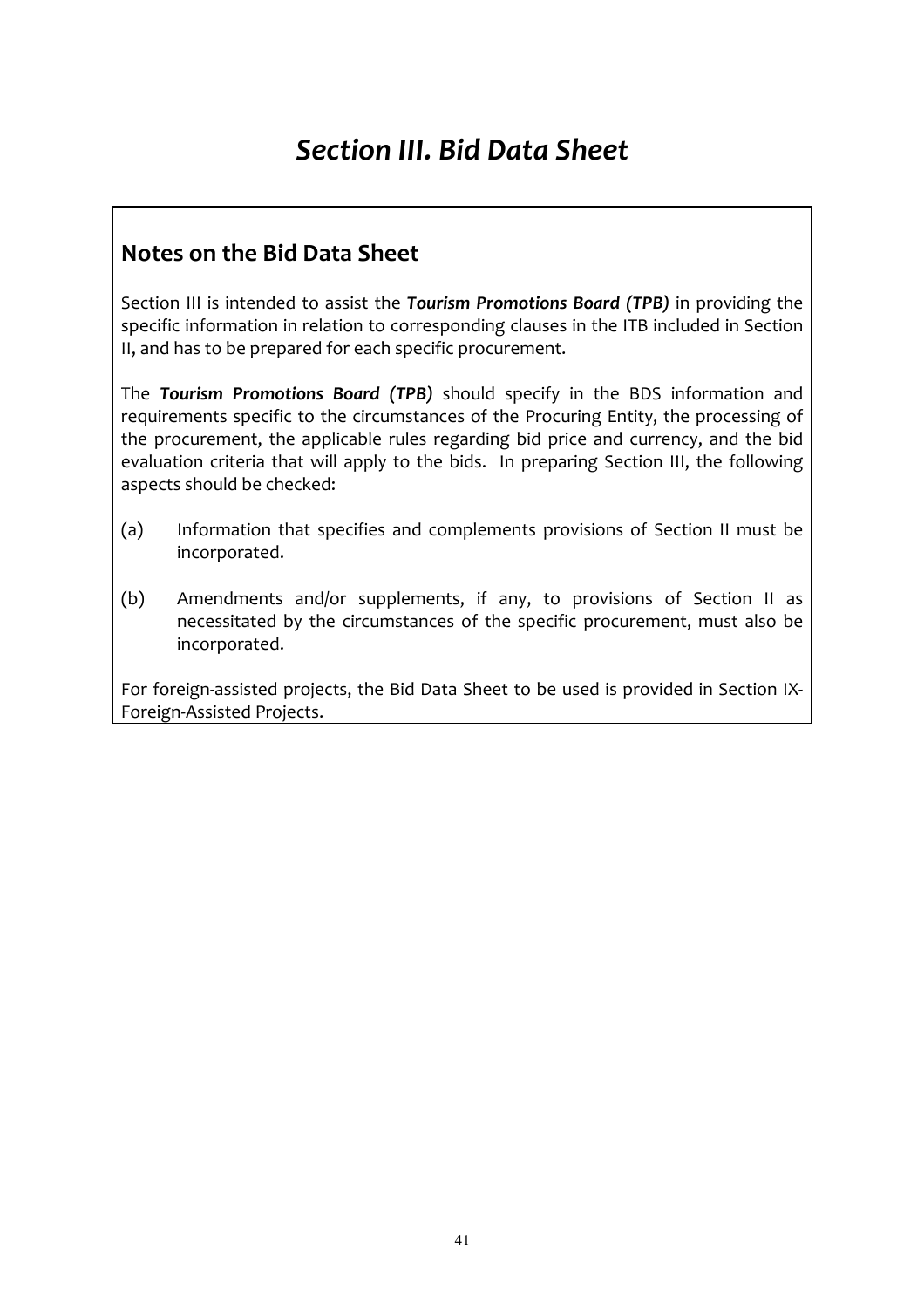## **Bid Data Sheet**

 $\overline{\mathbf{u}}$ 

| <b>ITB Clause</b> |                                                                                                                                                                                                                                                                                                                                           |
|-------------------|-------------------------------------------------------------------------------------------------------------------------------------------------------------------------------------------------------------------------------------------------------------------------------------------------------------------------------------------|
| 1.1               | The Procuring Entity is Tourism Promotions Board (TPB)                                                                                                                                                                                                                                                                                    |
| 1.2               | The name of the Contract is:                                                                                                                                                                                                                                                                                                              |
|                   | <b>Printing of Safety Protocols Stickers</b>                                                                                                                                                                                                                                                                                              |
|                   | Note: for Technical Specifications refer to Section VII                                                                                                                                                                                                                                                                                   |
| $\overline{2}$    | The Funding Source is:                                                                                                                                                                                                                                                                                                                    |
|                   | The Government of the Philippines (GOP) through Corporate Budget<br>FY2020 in the amount of Eighteen Million Eight Hundred Fifty Eight<br>Thousand Seven Hundred Fifty Pesos Only (Php18,858,750.00).                                                                                                                                     |
|                   | The name of the Project is: Printing of Safety Protocols Stickers.                                                                                                                                                                                                                                                                        |
| 3.1               | No further instructions.                                                                                                                                                                                                                                                                                                                  |
| 5.1               | No further instructions.                                                                                                                                                                                                                                                                                                                  |
| 5.1(e)            | None of the circumstances mentioned in the <b>ITB</b> Clause exists in this<br>Project. Foreign bidders, except those falling under ITB Clause 5.2(b),<br>may not participate in this Project.                                                                                                                                            |
| 5.4               | The Bidder must have completed, within the period of five $(5)$ years<br>specified in the Invitation to Bid and ITB Clause 12.1 (a) (iii), a single<br>contract that is similar to this Project, equivalent to at least twenty-five<br>percent (25%) of the ABC.<br>For this purpose, similar contracts shall refer to Printing of Safety |
|                   | <b>Protocols Stickers.</b>                                                                                                                                                                                                                                                                                                                |
| 6.5               | No further instructions.                                                                                                                                                                                                                                                                                                                  |
| 8.1               | "Subcontracting is not allowed."                                                                                                                                                                                                                                                                                                          |
| 8.2               | "Not applicable".                                                                                                                                                                                                                                                                                                                         |
| 9.1               | The Pre-bid Conference is on November 04, 2020, 10:00 a.m. at the TPB<br>Boardroom, 4th Floor Legaspi Towers 300, Roxas Blvd., Manila                                                                                                                                                                                                     |
| 10.1              | Submission of written queries/clarification shall be made not later than<br>ten (10) days before the date of the bidding and addressed to:                                                                                                                                                                                                |
|                   | <b>Tourism Promotions Board</b><br>4 <sup>th</sup> Floor Legaspi Towers 300, Roxas Blvd., Manila                                                                                                                                                                                                                                          |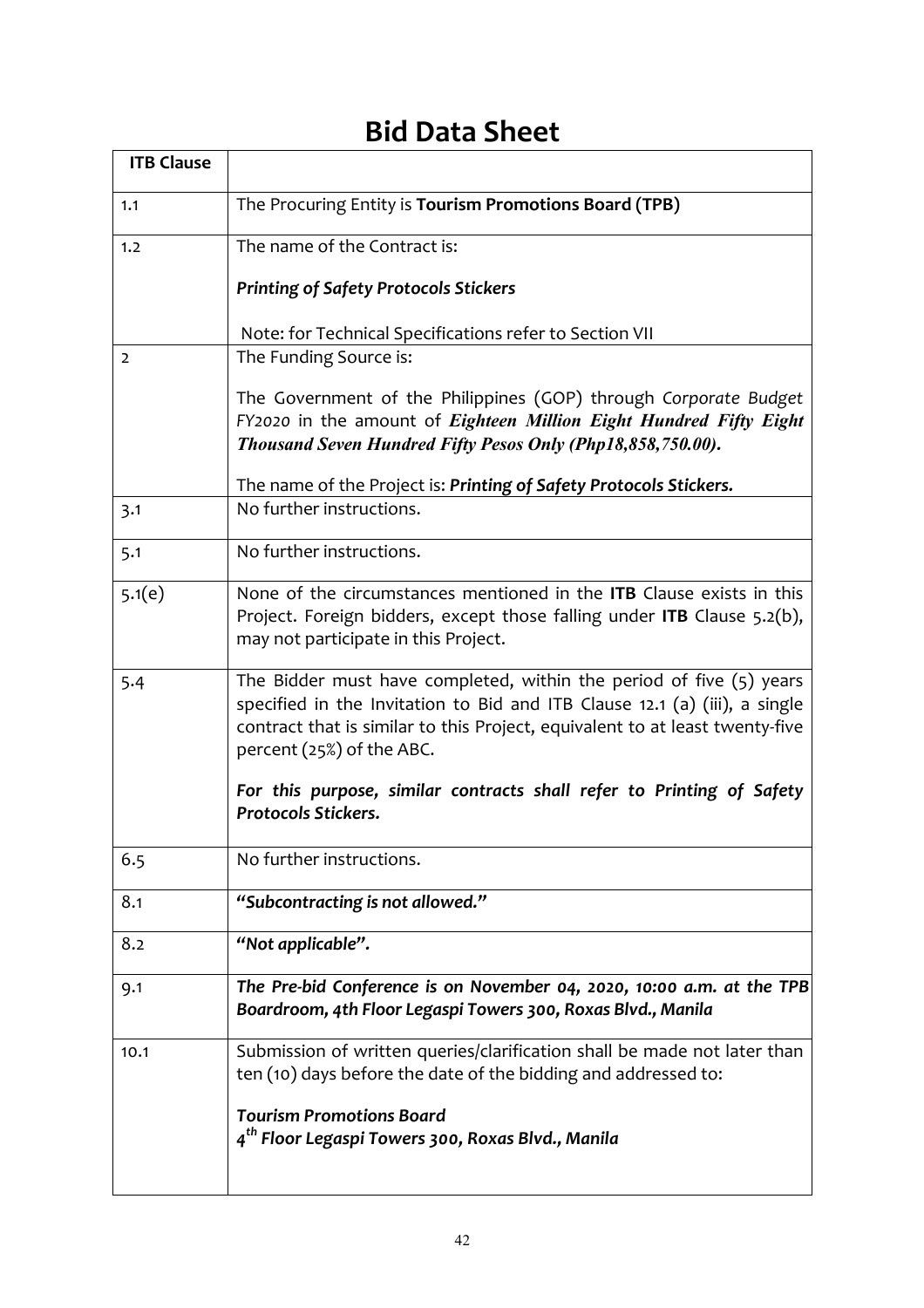|               | <b>ATTY. VENANCIO C. MANUEL III</b>                                                                                                                                                                                                                                                |
|---------------|------------------------------------------------------------------------------------------------------------------------------------------------------------------------------------------------------------------------------------------------------------------------------------|
|               | Chairperson                                                                                                                                                                                                                                                                        |
|               | <b>Bids and Awards Committee</b>                                                                                                                                                                                                                                                   |
|               | Tel. No. 02-525-9318 loc. 230                                                                                                                                                                                                                                                      |
|               | Fax No. 02-525-1153                                                                                                                                                                                                                                                                |
|               | Email: bac sec@tpb.gov.ph/soc torres@tpb.gov.ph                                                                                                                                                                                                                                    |
|               |                                                                                                                                                                                                                                                                                    |
| 12.1(a)       | No further instructions.                                                                                                                                                                                                                                                           |
| 12.1 (a) (ii) | The Statement of All On-Going government and private contracts shall                                                                                                                                                                                                               |
|               | include all such contracts within five (5) years, as provided in Invitation to<br>Bid prior to the deadline for the submission and receipt of bids.                                                                                                                                |
|               |                                                                                                                                                                                                                                                                                    |
|               | Statement of the bidder's Single Largest Complete Contract similar to                                                                                                                                                                                                              |
|               | the contract to be bid must be within five $(5)$ years prior to the deadline                                                                                                                                                                                                       |
|               | for the submission and receipt of bids. Bidder's single largest completed                                                                                                                                                                                                          |
|               | similar contract or other completed similar contracts or both whose                                                                                                                                                                                                                |
|               | individual amount is at least 25% of the ABC.                                                                                                                                                                                                                                      |
|               |                                                                                                                                                                                                                                                                                    |
|               | The following proofs for the single largest completed contract similar to<br>the contract to be bid must submitted:                                                                                                                                                                |
|               |                                                                                                                                                                                                                                                                                    |
|               | 1. Certificate of Satisfactory Completion or Certificate Of Acceptance                                                                                                                                                                                                             |
|               | from the Clients; and                                                                                                                                                                                                                                                              |
|               | 2. Contract Agreement.                                                                                                                                                                                                                                                             |
|               | Note: 1. Bidders shall include all contracts with TPB for the said period, if<br>any.                                                                                                                                                                                              |
|               |                                                                                                                                                                                                                                                                                    |
| 12.1(a)(vii)  | If applicable, the JVA in case the joint venture is already in existence, or<br>duly notarized statements from all the potential joint venture partners<br>stating that they will enter into and abide by the provisions of the JVA in<br>the instance that the bid is successful. |
| 13.1(b)       | No further instructions.                                                                                                                                                                                                                                                           |
| 13.1(c)       | No additional requirements.                                                                                                                                                                                                                                                        |
| 13.2          | The ABC is Eighteen Million Eight Hundred Fifty Eight Thousand Seven<br>Hundred Fifty Pesos Only (Php18,858,750.00).                                                                                                                                                               |
|               | Any bid with a financial component exceeding this amount shall not be<br>accepted.                                                                                                                                                                                                 |
|               | NOTE: If two or more bidders submit the same financial proposal and                                                                                                                                                                                                                |
|               | have been post-qualified as the Lowest Calculated Responsive Bidders                                                                                                                                                                                                               |
|               | (LCRB), the TPB shall use "draw lots" to break the tie.                                                                                                                                                                                                                            |
|               |                                                                                                                                                                                                                                                                                    |
| 15.4(a)(iv)   | No incidental services are required."                                                                                                                                                                                                                                              |
|               |                                                                                                                                                                                                                                                                                    |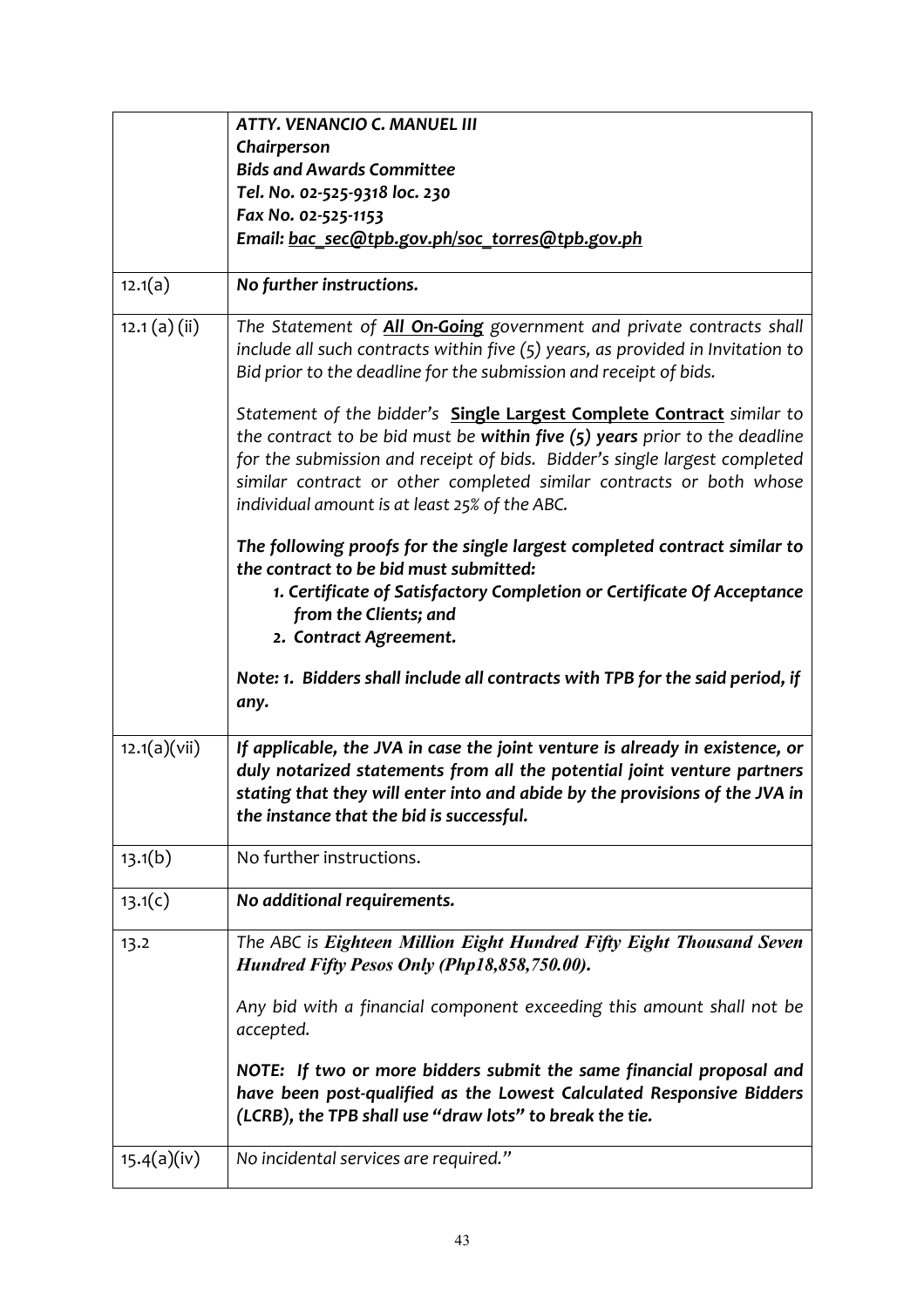| 15.4(b) | "Not applicable",                                                                                                                                                                          |
|---------|--------------------------------------------------------------------------------------------------------------------------------------------------------------------------------------------|
|         | "No incidental services are required."                                                                                                                                                     |
| 16.1(b) | The Bid prices for Goods supplied from outside of the Philippines shall<br>be quoted in Philippine Pesos.                                                                                  |
| 16.3    | "Not applicable".                                                                                                                                                                          |
| 17.1    | Bids will be valid 120 days from the date of the opening of bids.                                                                                                                          |
| 18.1    | The bid security shall be either a Bid Securing declaration, or one of the<br>following in the specified amount                                                                            |
|         | The amount of Php377,175.00 $(2\% \text{ of } ABC)$ , in the form of<br>1.<br>cash/manager's check.                                                                                        |
|         | The amount equivalent to Php942,937.50 (5% of the ABC), if bid<br>2.<br>security is in Surety Bond. A valid certification from Insurance<br>Commission must be attached/submitted.         |
|         | Notarized Bid Securing Declaration using the form prescribed in the<br>3.<br>Bidding Documents. (Use GPPB Prescribed Form).                                                                |
| 18.2    | The bid security shall be valid 120 days from the date of the bid opening.                                                                                                                 |
| 20.3    | Each Bidder shall submit one (1) original and two (2) certified true copies<br>of the first and second components of its bid.                                                              |
|         | All sections of the Technical and Financial Documents shall be separated<br>by dividers and properly labeled/tabs.                                                                         |
|         | <b>MAIN ENVELOPE</b>                                                                                                                                                                       |
|         | 1st Envelope (Marked as "ORIGINAL")<br>Technical Envelope (marked as "ORIGINAL")                                                                                                           |
|         | Finance Envelope (marked as "ORIGINAL")                                                                                                                                                    |
|         | 2nd Envelope (Marked as "COPY 1")<br>Technical Envelope (marked as "COPY 1")                                                                                                               |
|         | Finance Envelope (marked as "COPY 1")                                                                                                                                                      |
|         | 3rd Envelope (Marked as "COPY 2")<br>Technical Envelope (marked as "COPY 2")<br>Finance Envelope (marked as "COPY 2")                                                                      |
|         | The original and the number of copies of the Bid as indicated in the BDS<br>shall be typed or written in ink and shall be signed by the Bidder or its<br>duly authorized representative/s. |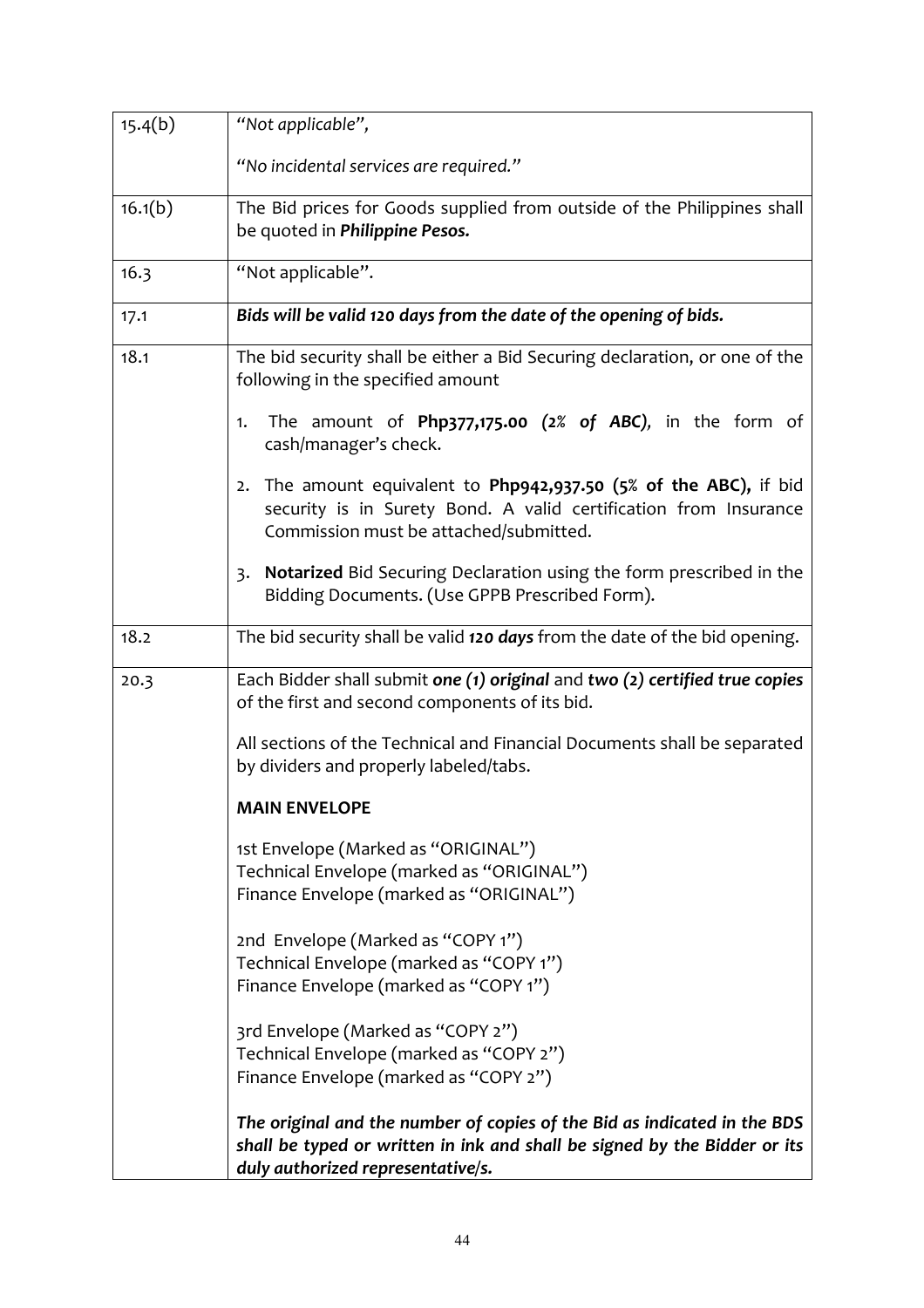|         | Failure to sign or initial any page is a ground for disqualification during<br>the bid opening.         |
|---------|---------------------------------------------------------------------------------------------------------|
| 21      | The address for submission of bids is:                                                                  |
|         | <b>BAC Secretariat, Administrative Department</b><br><b>Tourism Promotions Board</b>                    |
|         | 4 <sup>th</sup> Floor Legaspi Towers 300 Roxas Blvd., Manila<br>Look for MR. SOCRATES G. TORRES.        |
|         | The deadline for submission of bids is 10:00 a.m. November 16, 2020.<br>Late bids shall not be accepted |
|         | Time reference: TPB Bundy Clock at the Administrative Department.                                       |
| 24.1    | The place of bid opening is:                                                                            |
|         | <b>TPB Board Room</b>                                                                                   |
|         | <b>Tourism Promotions Board</b><br>4 <sup>th</sup> Floor Legaspi Towers 300, Roxas Blvd., Manila.       |
|         | The date and time of bid opening is 10:30 a.m. November 16, 2020                                        |
| 24.2    | No further instructions.                                                                                |
| 27.1    | No further instructions.                                                                                |
| 28.3(b) | Bid modification is not allowed.                                                                        |
| 28.4    | No further instructions.                                                                                |
| 32.4(f) | No other requirements.                                                                                  |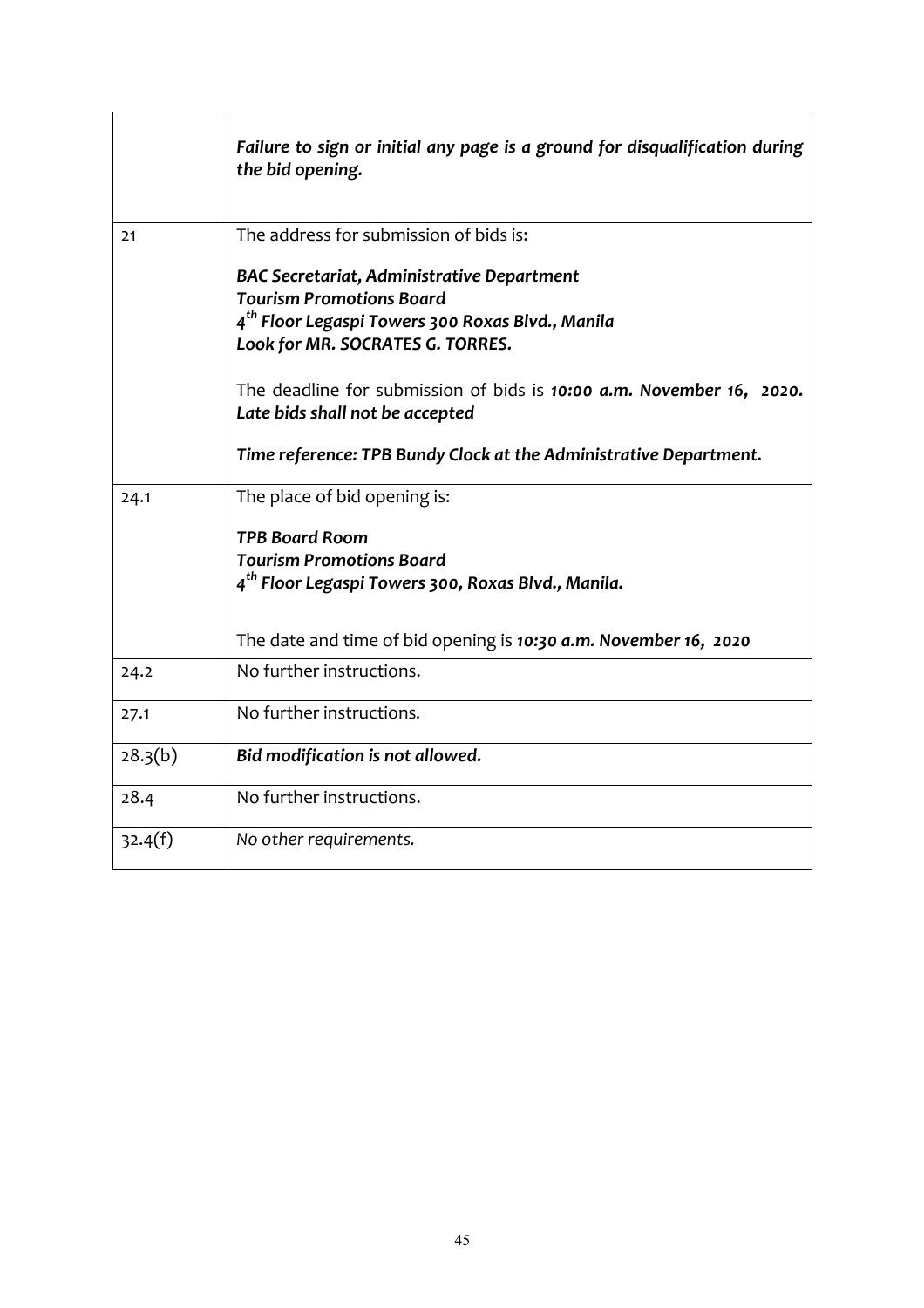# **Section IV. General Conditions of Contract**

### **Notes on the General Conditions of Contract**

The GCC in Section IV, read in conjunction with the SCC in Section V and other documents listed therein, should be a complete document expressing all the rights and obligations of the parties.

The GCC herein shall not be altered. Any changes and complementary information, which may be needed, shall be introduced only through the SCC in Section V.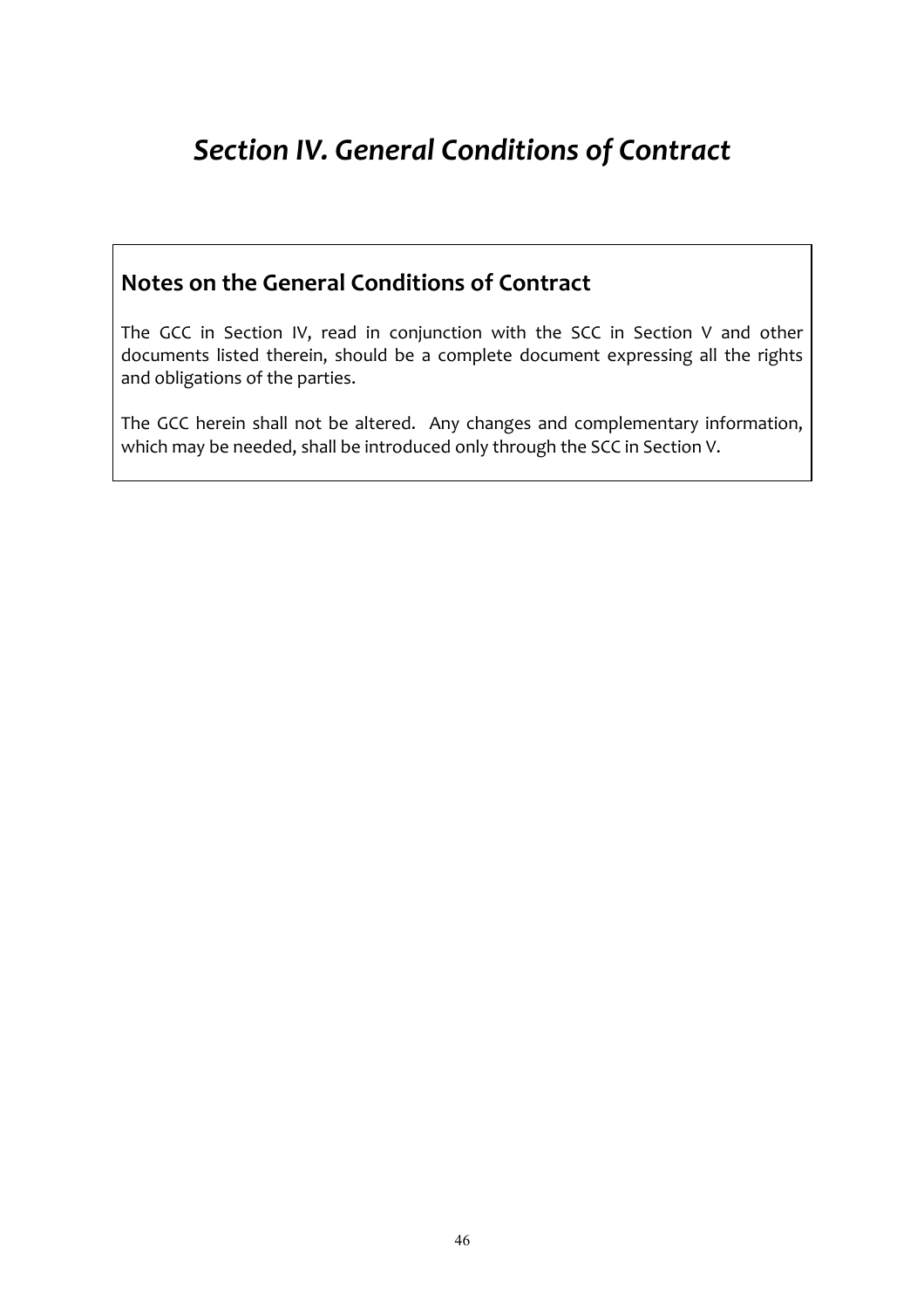## **TABLE OF CONTENTS**

| 1.  |                                                            |
|-----|------------------------------------------------------------|
| 2.  | CORRUPT, FRAUDULENT, COLLUSIVE, AND COERCIVE PRACTICES  50 |
| 3.  |                                                            |
| 4.  |                                                            |
| 5.  | NOTICES 51                                                 |
| 6.  |                                                            |
| 7.  |                                                            |
| 8.  | <b>PROCURING ENTITY'S</b>                                  |
| 9.  | PRICES 52                                                  |
| 10. | PAYMENT 53                                                 |
| 11. |                                                            |
| 12. |                                                            |
| 13. |                                                            |
| 14. | USE OF CONTRACT DOCUMENTS AND INFORMATION 54               |
| 15. |                                                            |
| 16. |                                                            |
| 17. |                                                            |
| 18. |                                                            |
| 19. |                                                            |
| 20. |                                                            |
| 21. |                                                            |
| 22. |                                                            |
| 23. |                                                            |
| 24. | <b>TERMINATION FOR INSOLVENCY</b>                          |
|     | 59                                                         |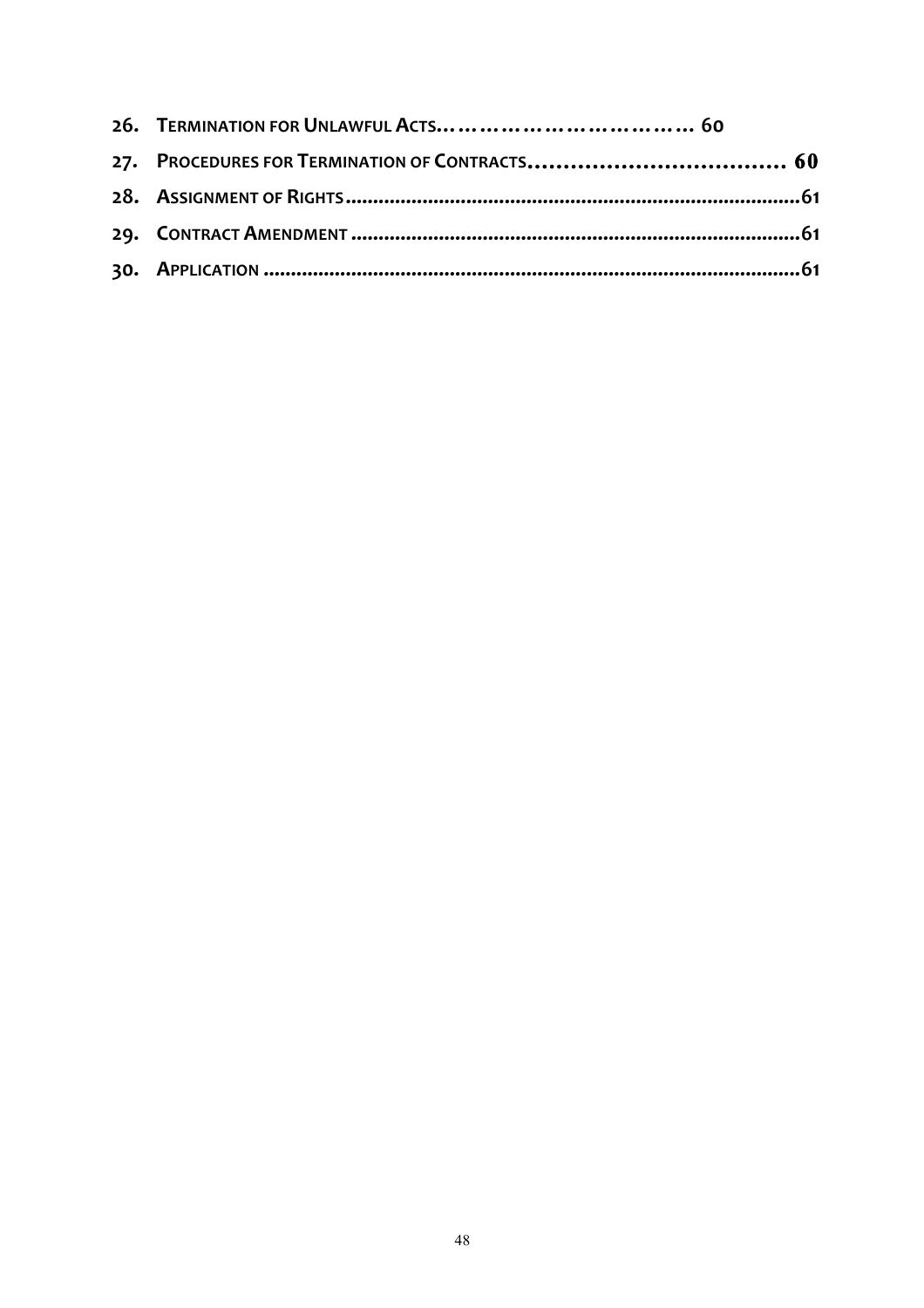#### **1. Definitions**

- 1.1. In this Contract, the following terms shall be interpreted as indicated:
	- (a) "The Contract" means the agreement entered into between the **Tourism Promotions Board (TPB)** and the Supplier, as recorded in the Contract Form signed by the parties, including all attachments and appendices thereto and all documents incorporated by reference therein.
	- (b) "The Contract Price" means the price payable to the Supplier under the Contract for the full and proper performance of its contractual obligations.
	- (c) "The Goods" means all of the supplies, equipment, machinery, spare parts, other materials and/or general support services which the Supplier is required to provide to the **Tourism Promotions Board** *(TPB)* under the Contract.
	- (d) "The Services" means those services ancillary to the supply of the Goods, such as transportation and insurance, and any other incidental services, such as installation, commissioning, provision of technical assistance, training, and other such obligations of the Supplier covered under the Contract.
	- (e) "GCC" means the General Conditions of Contract contained in this Section.
	- (f) "SCC" means the Special Conditions of Contract.
	- (g) "The **Tourism Promotions Board (TPB)**" means the organization purchasing the Goods, as named in the **SCC**.
	- (h) "The **TPB's** country" is the Philippines.
	- (i) "The Supplier" means the individual contractor, manufacturer distributor, or firm supplying/manufacturing the Goods and Services under this Contract and named in the **SCC**.
	- (i) The "Funding Source" means the organization named in the **SCC.**
	- $(k)$  "The Project Site," where applicable, means the place or places named in the **SCC**.
	- (I) "Day" means calendar day.
	- (m) The "Effective Date" of the contract will be the date of receipt by the Supplier of the Notice to Proceed or the date provided in the Notice to Proceed. Performance of all obligations shall be reckoned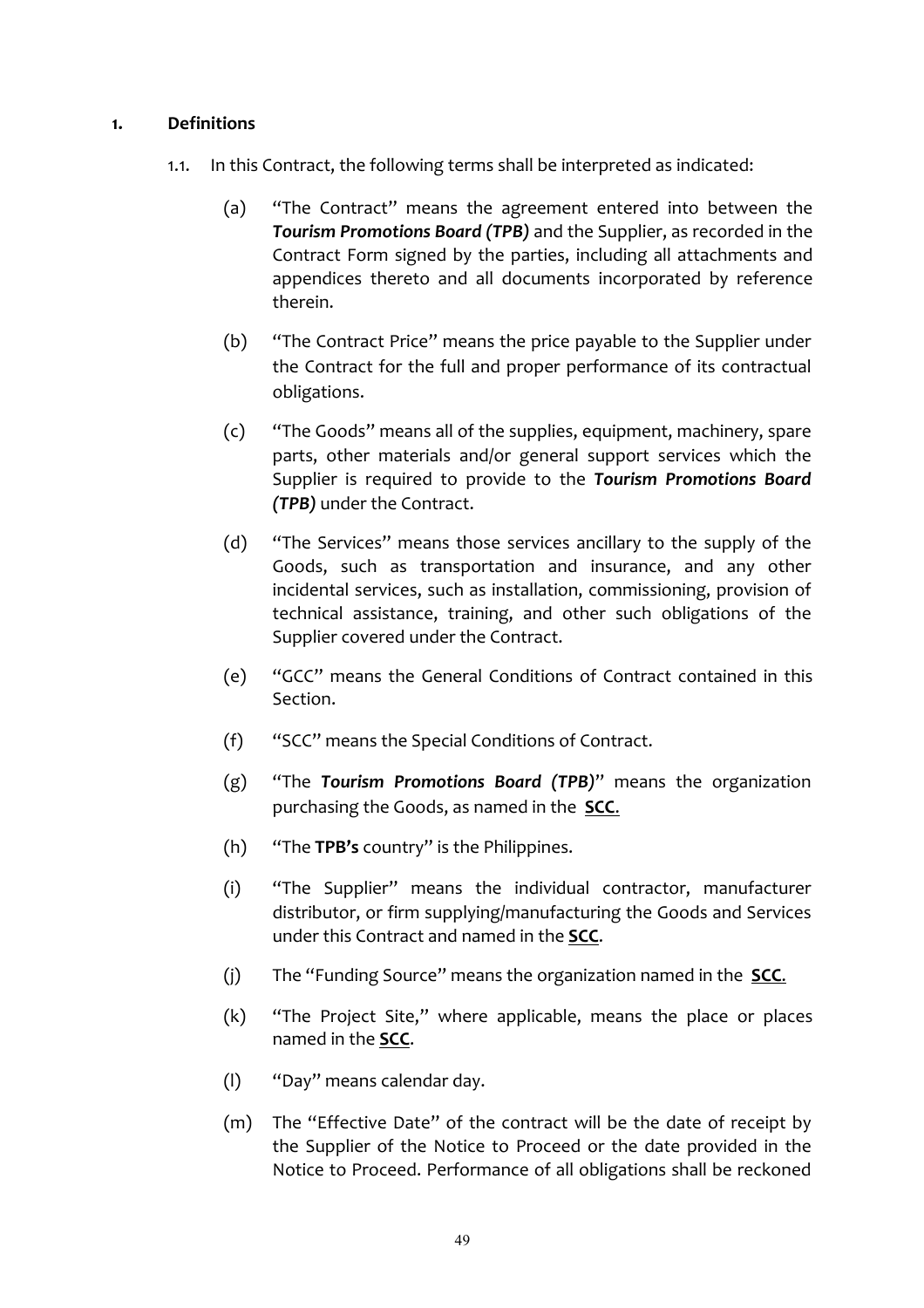from the Effective Date of the Contract.

(n) "Verified Report" refers to the report submitted by the Implementing Unit to the Head of the Tourism Promotions Board *(TPB)* setting forth its findings as to the existence of grounds or causes for termination and explicitly stating its recommendation for the issuance of a Notice to Terminate.

#### 2. **Corrupt, Fraudulent, Collusive, and Coercive Practices**

- 2.1. Unless otherwise provided in the **SCC**, the **Tourism Promotions Board (TPB)** as well as the bidders, contractors, or suppliers shall observe the highest standard of ethics during the procurement and execution of this Contract. In pursuance of this policy, the **Tourism Promotions Board (TPB)**:
- (a) defines, for the purposes of this provision, the terms set forth below as follows:
	- $(i)$  "corrupt practice" means behavior on the part of officials in the public or private sectors by which they improperly and unlawfully enrich themselves, others, or induce others to do so, by misusing the position in which they are placed, and it includes the offering, giving, receiving, or soliciting of anything of value to influence the action of any such official in the procurement process or in contract execution; entering, on behalf of the Government, into any contract or transaction manifestly and grossly disadvantageous to the same, whether or not the public officer profited or will profit thereby, and similar acts as provided in Republic Act 3019.
	- (ii) "fraudulent practice" means a misrepresentation of facts in order to influence a procurement process or the execution of a contract to the detriment of the **Tourism Promotions Board (TPB)**, and includes collusive practices among Bidders (prior to or after bid submission) designed to establish bid prices at artificial, non-competitive levels and to deprive the **Tourism Promotions Board (TPB)** of the benefits of free and open competition.
	- (iii) "collusive practices" means a scheme or arrangement between two or more Bidders, with or without the knowledge of the *Tourism Promotions Board (TPB)*, designed to establish bid prices at artificial, non-competitive levels.
	- (iv) "coercive practices" means harming or threatening to harm, directly or indirectly, persons, or their property to influence their participation in a procurement process, or affect the execution of a contract: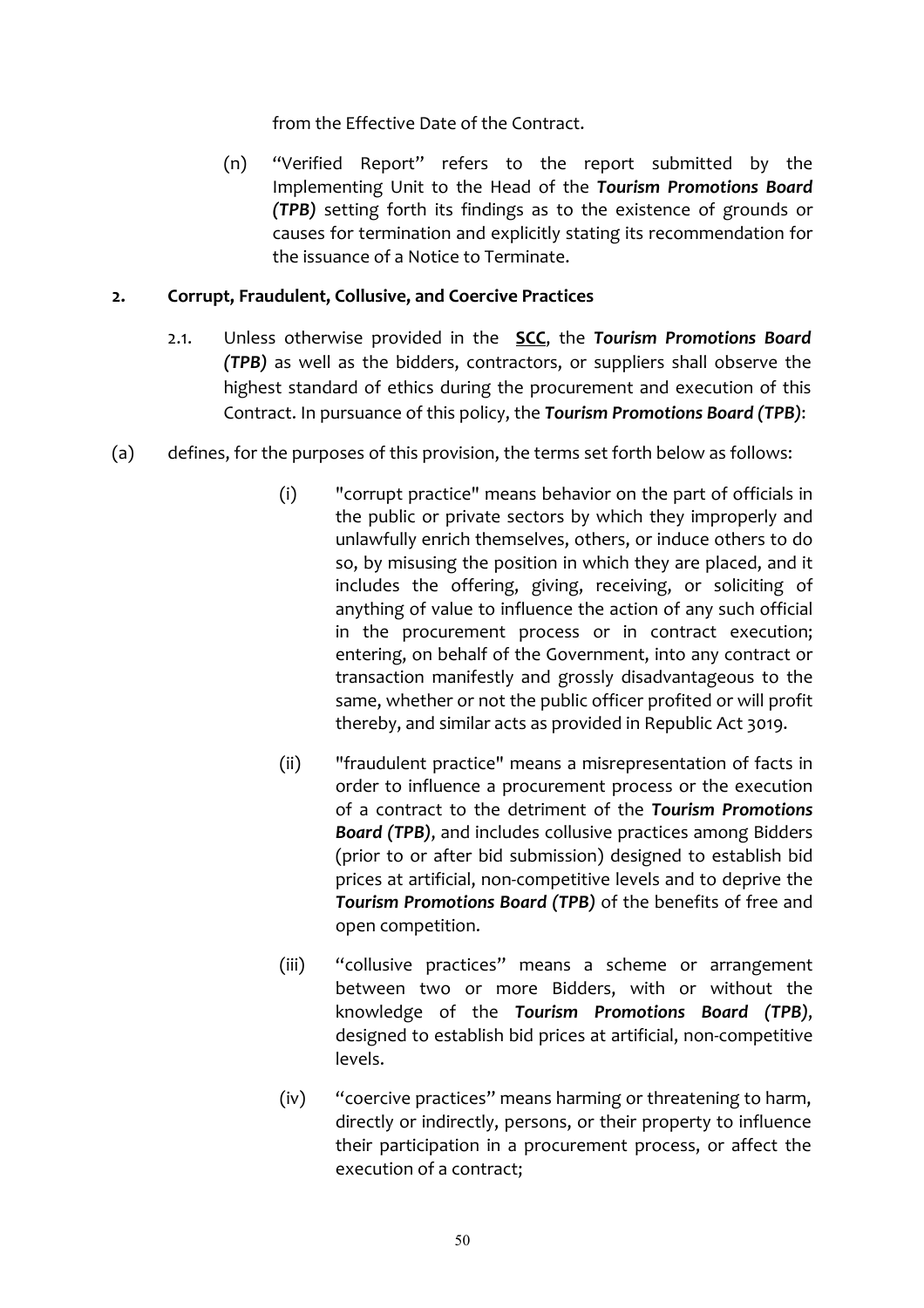- $(v)$  "obstructive practice" is
	- (aa) deliberately destroving, falsifying, altering or concealing of evidence material to an administrative proceedings or investigation or making false statements to investigators in order to materially impede an administrative proceedings or investigation of the *Tourism Promotions Board (TPB)* or any foreign government/foreign or international financing institution into allegations of a corrupt, fraudulent, coercive or collusive practice; and/or threatening, harassing or intimidating any party to prevent it from disclosing its knowledge of matters relevant to the administrative proceedings or investigation or from pursuing such proceedings or investigation; or
	- (bb) acts intended to materially impede the exercise of the inspection and audit rights of the Tourism **Promotions Board (TPB)** or any foreign government/foreign or international financing institution herein.
- (b) will reject a proposal for award if it determines that the Bidder recommended for award has engaged in any of the practices mentioned in this Clause for purposes of competing for the contract.
	- 2.2. Further the Funding Source, Borrower or **Tourism Promotions Board (TPB)**, as appropriate, will seek to impose the maximum civil, administrative and/or criminal penalties available under the applicable law on individuals and organizations deemed to be involved with any of the practices mentioned in **GCC** Clause 2.1(a).

#### 3. **Inspection and Audit by the Funding Source**

The Supplier shall permit the Funding Source to inspect the Supplier's accounts and records relating to the performance of the Supplier and to have them audited by auditors appointed by the Funding Source, if so required by the Funding Source. 

#### 4. Governing Law and Language

- 4.1. This Contract shall be interpreted in accordance with the laws of the Republic of the Philippines.
- 4.2. This Contract has been executed in the English language, which shall be the binding and controlling language for all matters relating to the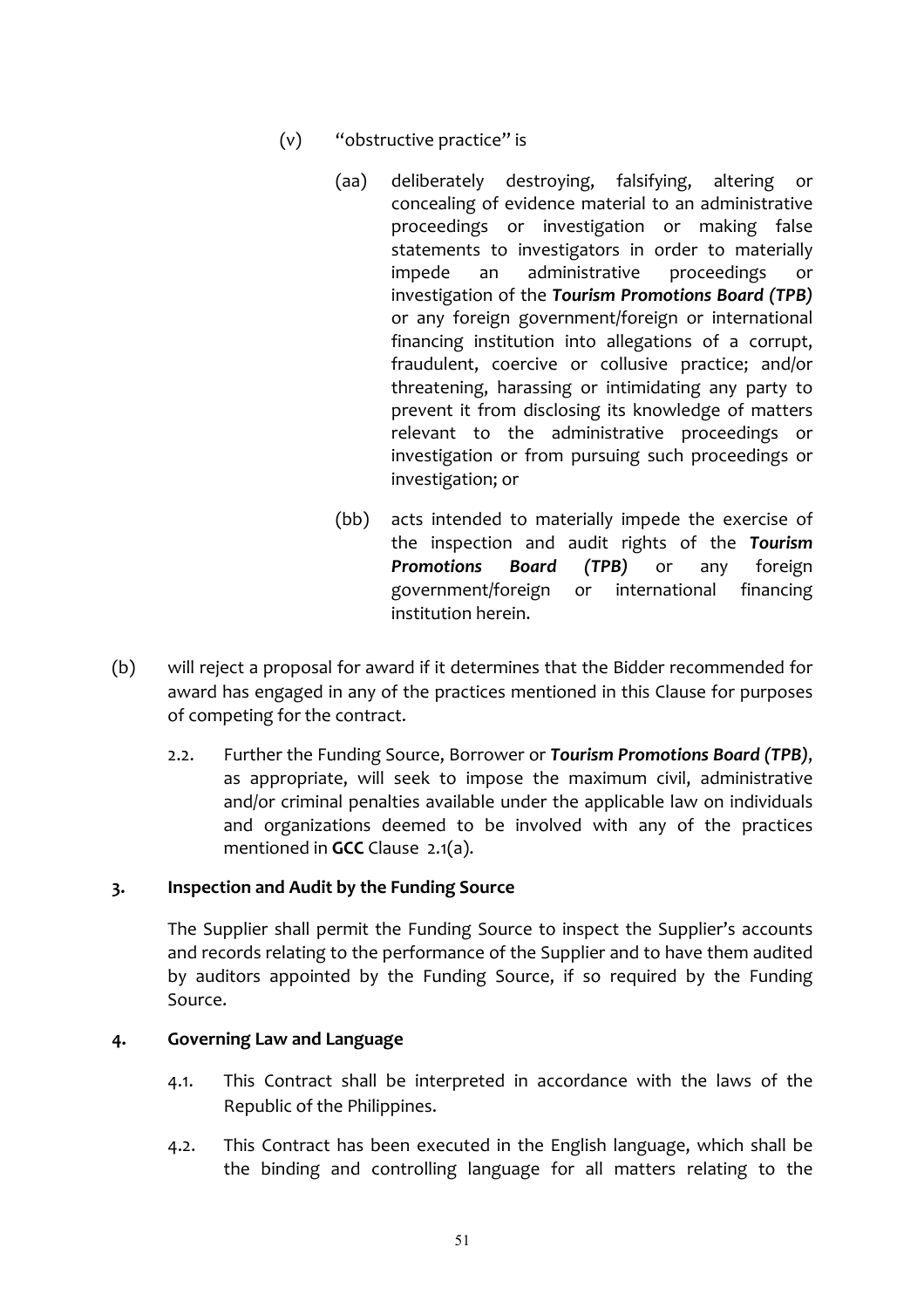meaning or interpretation of this Contract. All correspondence and other documents pertaining to this Contract exchanged by the parties shall be written in English.

#### **5. Notices**

- 5.1. Any notice, request, or consent required or permitted to be given or made pursuant to this Contract shall be in writing. Any such notice, request, or consent shall be deemed to have been given or made when received by the concerned party, either in person or through an authorized representative of the Party to whom the communication is addressed, or when sent by registered mail, telex, telegram, or facsimile to such Party at the address specified in the **SCC**, which shall be effective when delivered and duly received or on the notice's effective date, whichever is later.
- 5.2. A Party may change its address for notice hereunder by giving the other Party notice of such change pursuant to the provisions listed in the **SCC** for **GCC** Clause 5.1.

#### **6.** Scope of Contract

- 6.1. The GOODS and Related Services to be provided shall be as specified in Section VI. Schedule of Requirement.
- 6.2. This Contract shall include all such items, although not specifically mentioned, that can be reasonably inferred as being required for its completion as if such items were expressly mentioned herein. Any additional requirements for the completion of this Contract shall be provided in the **SCC.**

#### **7.** Subcontracting

- 7.1. Subcontracting of any portion of the Goods, if allowed in the **BDS**, does not relieve the Supplier of any liability or obligation under this Contract. The Supplier will be responsible for the acts, defaults, and negligence of any subcontractor, its agents, servants or workmen as fully as if these were the Supplier's own acts, defaults, or negligence, or those of its agents, servants or workmen.
- 7.2. Subcontractors disclosed and identified during the bidding may be changed during the implementation of this Contract, subject to compliance with the required qualifications and the approval of the Tourism *Promotions Board (TPB)*.

#### **8. TPB's Responsibilities**

8.1. Whenever the performance of the obligations in this Contract requires that the Supplier obtain permits, approvals, import, and other licenses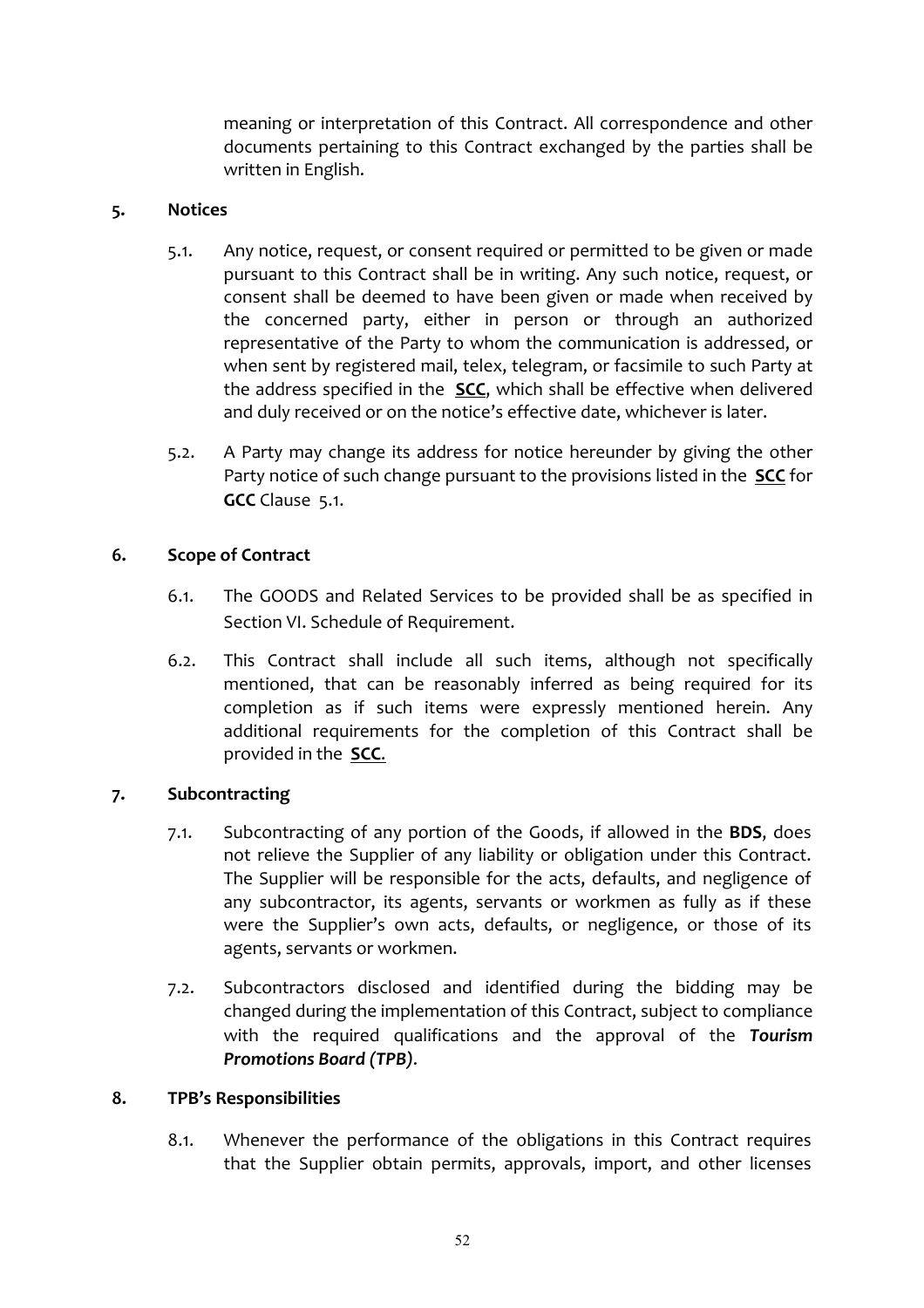from local public authorities, the **Tourism Promotions Board (TPB)** shall, if so needed by the Supplier, make its best effort to assist the Supplier in complying with such requirements in a timely and expeditious manner.

8.2. The **Tourism Promotions Board (TPB)** shall pay all costs involved in the performance of its responsibilities in accordance with **GCC** Clause 6.

#### **9. Prices**

- 9.1. For the given scope of work in this Contract as awarded, all bid prices are considered fixed prices, and therefore not subject to price escalation during contract implementation, except under extraordinary circumstances and upon prior approval of the GPPB in accordance with Section 61 of R.A. 9184 and its IRR or except as provided in this Clause.
- 9.2. Prices charged by the Supplier for Goods delivered and/or services per formed under this Contract shall not vary from the prices quoted by the Supplier in its bid, with the exception of any change in price resulting from a Change Order issued in accordance with **GCC**Clause29.

#### 10. **Payment**

- 10.1. Payments shall be made only upon a certification by the Head of the Procuring Entity (HoPE) to the effect that the Goods have been rendered or delivered in accordance with the terms of this Contract and have been duly inspected and accepted. Except with the prior approval of the President no payment shall be made for services not vet rendered or for supplies and materials not yet delivered under this Contract. Ten percent (10%) of the amount of each payment shall be retained by the **Tourism Promotions Board (TPB)** to cover the Supplier's warranty obligations under this Contract as described in GCC Clause 17.
- 10.2. The Supplier's request(s) for payment shall be made to the **Tourism Promotions Board (TPB)** in writing, accompanied by an invoice describing, as appropriate, the Goods delivered and/or Services performed, and by documents submitted pursuant to the **SCC** provision for **GCC** Clause 6.2, and upon fulfillment of other obligations stipulated in this Contract.
- 10.3. Pursuant to **GCC** Clause 10.2, payments shall be made promptly by the **Tourism Promotions Board (TPB)**, but in no case later than sixty (60) days after submission of an invoice or claim by the Supplier.
- 10.4. Unless otherwise provided in the SCC, the currency in which payment is made to the Supplier under this Contract shall be in Philippine Pesos.

#### 11. Advance Payment and Terms of Payment

11.1. Advance payment shall be made only after prior approval of the President,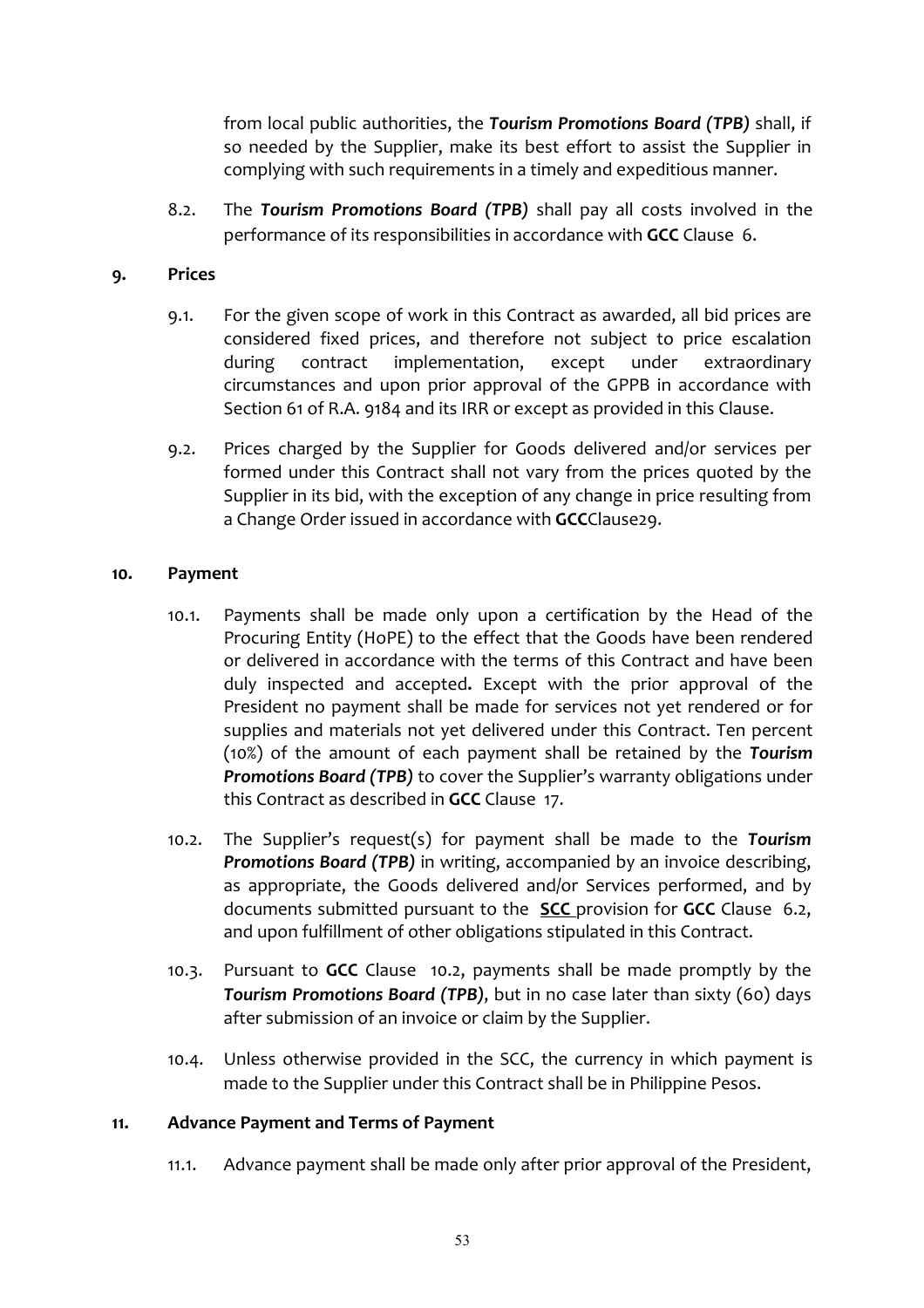and shall not exceed fifteen percent (15%) of the Contract amount, unless otherwise directed by the President or in cases allowed under Annex "D" of RA 9184.

- 11.2. For Goods supplied from abroad, the terms of payment shall be as follows:
- (a) On Contract Signature: Fifteen percent (10%) of the Contract Price shall be paid within sixty (60) days from signing of the Contract and upon submission of a claim and a bank guarantee for the equivalent amount valid until the Goods are delivered and in the form provided in Section VIII. Bidding Forms.
- (b) On Delivery: Sixty-five percent (65%) of the Contract Price shall be paid to the Supplier within sixty (60) days after the date of receipt of the Goods and upon submission of the documents (i) through (vi) specified in the **SCC** provision on Delivery and Documents.
- (c) On Acceptance: The remaining twenty percent (20%) of the Contract Price shall be paid to the Supplier within sixty (60) days after the date of submission of the acceptance and inspection certificate for the respective delivery issued by the **Tourism Promotions Board (TPB)'s** authorized representative. In the event that no inspection or acceptance certificate is issued by the **Tourism Promotions Board** *(TPB)*'s authorized representative within forty five (45) days of the date shown on the delivery receipt the Supplier shall have the right to claim payment of the remaining twenty percent (20%) subject to the **Tourism Promotions Board (TPB)'s** own verification of the reason(s) for the failure to issue documents (vii) and (viii) as described in the **SCC** provision on Delivery and Documents.
	- 11.3. All progress payments shall first be charged against the advance payment until the latter has been fully exhausted.

#### 12. **Taxes and Duties**

The Supplier, whether local or foreign, shall be entirely responsible for all the necessary taxes, stamp duties, license fees, and other such levies imposed for the completion of this Contract.

#### 13. **Performance Security**

- 13.1. Within ten (10) calendar days from receipt of the Notice of Award from the **Tourism Promotions Board (TPB)** but in no case later than the signing of the contract by both parties, the successful Bidder shall furnish the performance security in any the forms prescribed in the **ITB** Clause 33.2.
- 13.2. The performance security posted in favor of the **Tourism Promotions Board** (TPB) shall be forfeited in the event it is established that the winning bidder is in default in any of its obligations under the contract.
- 13.3. The performance security shall remain valid until issuance by the **Tourism Promotions Board (TPB)** of the Certificate of Final Acceptance.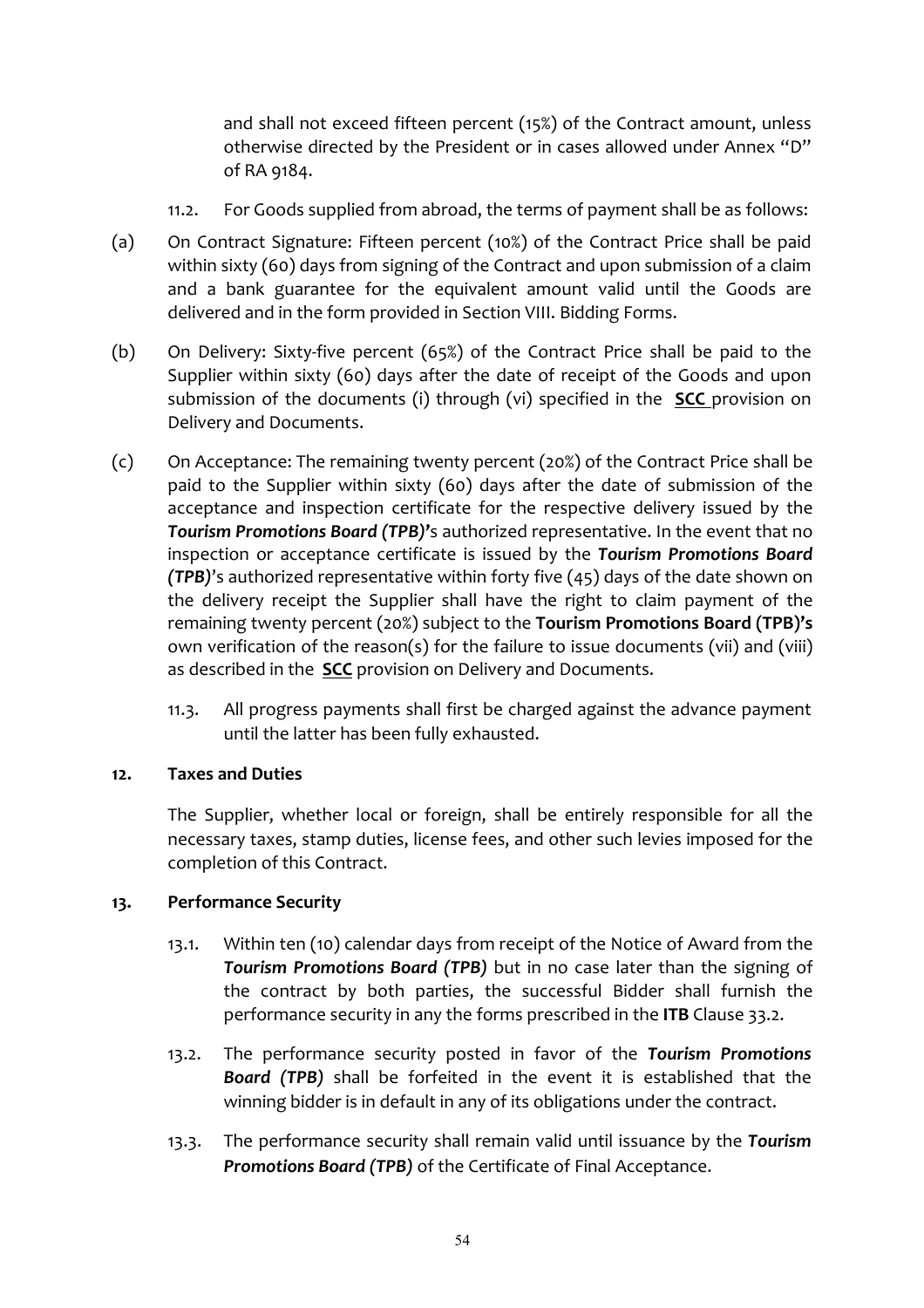- 13.4. The performance security may be released by the **Tourism Promotions Board** (TPB) and returned to the Supplier after the issuance of the Certificate of Final Acceptance subject to the following conditions:
- (a) There are no pending claims against the Supplier or the surety company filed by the **Tourism Promotions Board (TPB);**
- (b) The Supplier has no pending claims for labor and materials filed against it; and
- (c) Other terms specified in the **SCC**.
	- 13.5. In case of a reduction of the contract value, the **Tourism Promotions Board** *(TPB)* shall allow a proportional reduction in the original performance security, provided that any such reduction is more than ten percent  $(10\%)$ and that the aggregate of such reductions is not more than fifty percent (50%) of the original performance security.

#### 14. Use of Contract Documents and Information

- 14.1. The Supplier shall not, except for purposes of performing the obligations in this Contract, without the **Tourism Promotions Board (TPB)'s** prior written consent, disclose this Contract, or any provision thereof, or any specification, plan, drawing, pattern, sample, or information furnished by or on behalf of the *Tourism Promotions Board (TPB)*. Any such disclosure shall be made in confidence and shall extend only as far as may be necessary for purposes of such performance.
- 14.2. Any document, other than this Contract itself, enumerated in GCC Clause 14.1 shall remain the property of the **Tourism Promotions Board (TPB)** and shall be returned (all copies) to the **Tourism Promotions Board (TPB)** on completion of the Supplier's performance under this Contract if so required by the Tourism Promotions Board (TPB).

#### 15. **Standards**

The Goods provided under this Contract shall conform to the standards mentioned in the Section VII. Technical Specifications; and, when no applicable standard is mentioned, to the authoritative standards appropriate to the Goods' country of origin. Such standards shall be the latest issued by the institution concerned. 

#### 16. **Inspection and Tests**

16.1. The **Tourism Promotions Board (TPB)** or its representative shall have the right to inspect and/or to test the Goods to confirm their conformity to the Contract specifications at no extra cost to the *Tourism Promotions Board (TPB)*. The **SCC** and Section VII. Technical Specifications shall specify what inspections and/or tests the **Tourism Promotions Board (TPB)** requires and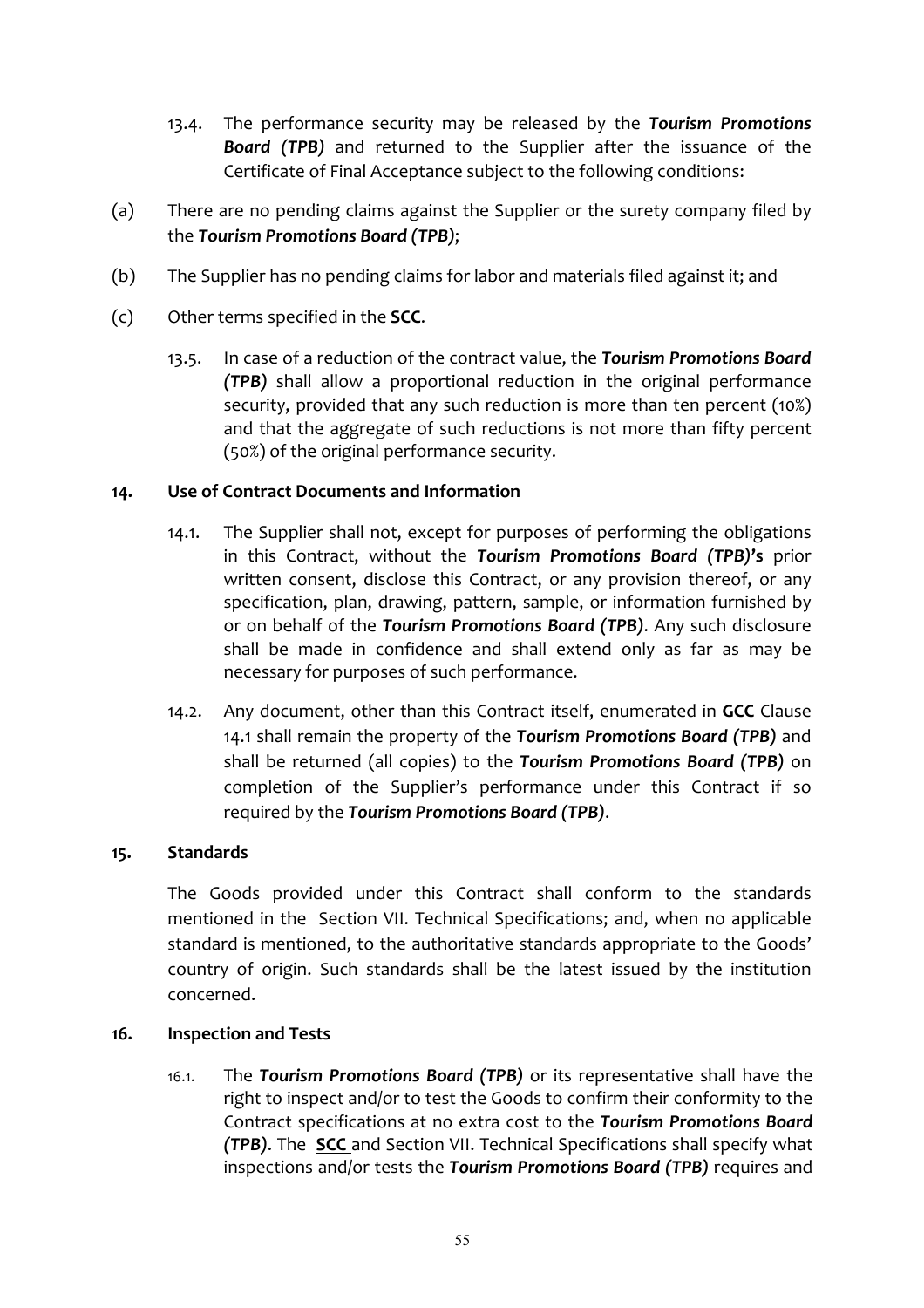where they are to be conducted. The **Tourism Promotions Board (TPB)** shall notify the Supplier in writing, in a timely manner, of the identity of any representatives retained for these purposes.

- 16.2. If applicable, the inspections and tests may be conducted on the premises of the Supplier or its subcontractor(s), at point of delivery, and/or at the goods' final destination. If conducted on the premises of the Supplier or its subcontractor(s), all reasonable facilities and assistance, including access to drawings and production data, shall be furnished to the inspectors at no charge to the **Tourism Promotions Board (TPB)**. The Supplier shall provide the **Tourism Promotions Board (TPB)** with results of such inspections and tests.
- 16.3. The TPB or its designated representative shall be entitled to attend the tests and/or inspections referred to in this Clause provided that the **Tourism Promotions Board (TPB)** shall bear all of its own costs and expenses incurred in connection with such attendance including, but not limited to, all traveling and board and lodging expenses.
- 16.4. The **Tourism Promotions Board (TPB)** may reject any Goods or any part thereof that fail to pass any test and/or inspection or do not conform to the specifications. The Supplier shall either rectify or replace such rejected Goods or parts thereof or make alterations necessary to meet the specifications at no cost to the **Tourism Promotions Board (TPB)**, and shall repeat the test and/or inspection, at no cost to the **Tourism Promotions Board (TPB),** upon giving a notice pursuant to **GCC** Clause 5.
- 16.5. The Supplier agrees that neither the execution of a test and/or inspection of the Goods or any part thereof, nor the attendance by the **Tourism Promotions Board (TPB)** or its representative, shall release the Supplier from any warranties or other obligations under this Contract.

#### **17. Warranty**

- 17.1. The Supplier warrants that the Goods supplied under the Contract are new, unused, of the most recent or current models, and that they incorporate all recent improvements in design and materials, except when the technical specifications required by the Tourism Promotions Board *(TPB)* provides otherwise.
- 17.2. The Supplier further warrants that all Goods supplied under this Contract shall have no defect, arising from design, materials, or workmanship or from any act or omission of the Supplier that may develop under normal use of the supplied Goods in the conditions prevailing in the country of final destination.
- 17.3. In order to assure that manufacturing defects shall be corrected by the Supplier, a warranty shall be required from the Supplier for a minimum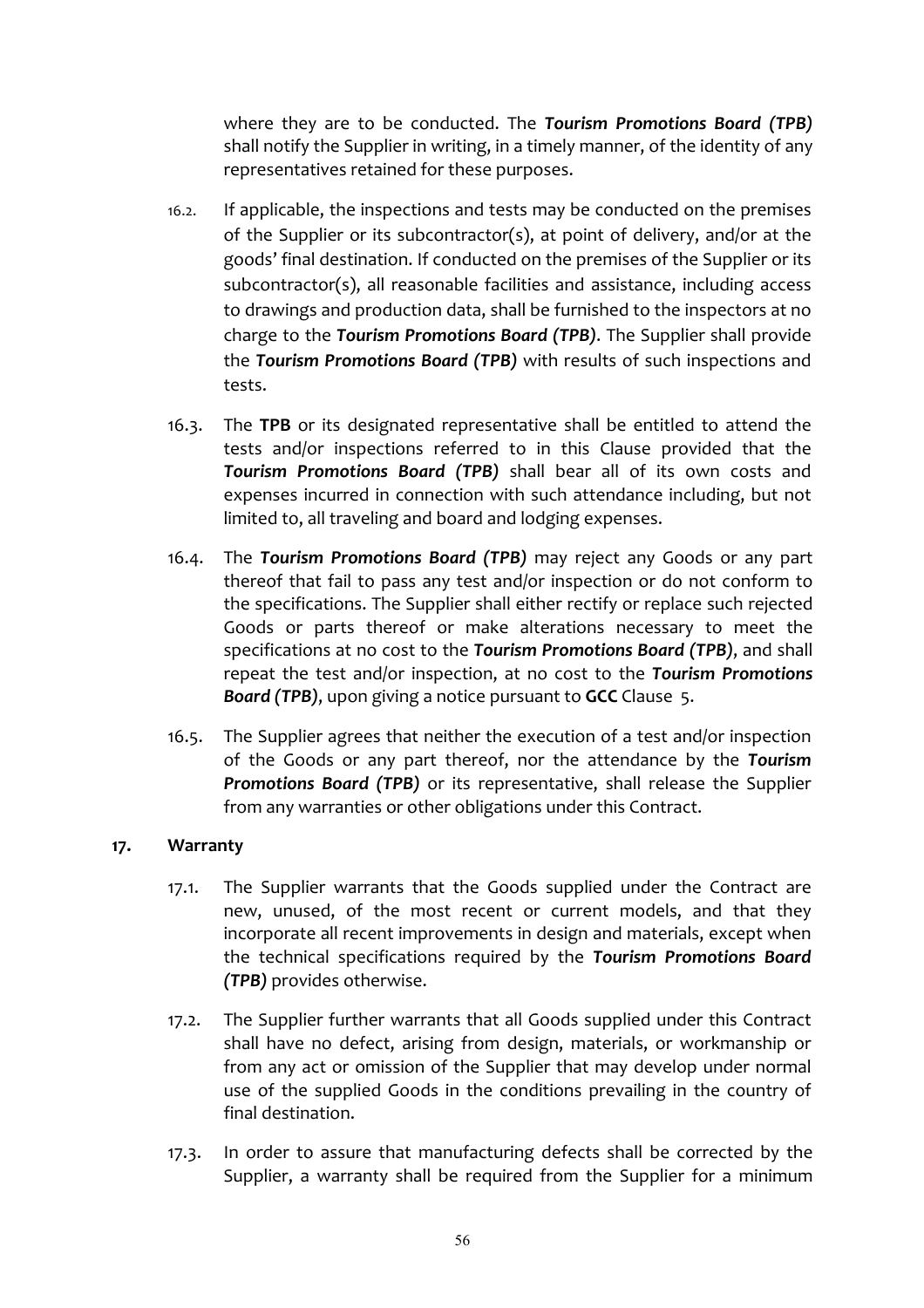period specified in the **SCC**. The obligation for the warranty shall be covered by, at the Supplier's option, either retention money in an amount equivalent to at least ten percent  $(10%)$  of the final payment, or a special bank guarantee equivalent to at least ten percent (10%) of the Contract Price or other such amount if so specified in the **SCC**. The said amounts shall only be released after the lapse of the warranty period specified in the **SCC;** provided, however, that the Supplies delivered are free from patent and latent defects and all the conditions imposed under this Contract have been fully met.

- 17.4. The TPB shall promptly notify the Supplier in writing of any claims arising under this warranty. Upon receipt of such notice, the Supplier shall, within the period specified in the **SCC** and with all reasonable speed, repair or replace the defective Goods or parts thereof, without cost to the *Tourism Promotions Board (TPB)*.
- 17.5. If the Supplier, having been notified, fails to remedy the defect(s) within the period specified in GCC Clause 17.4, the Tourism Promotions Board **(TPB)** may proceed to take such remedial action as may be necessary, at the Supplier's risk and expense and without prejudice to any other rights which the **Tourism Promotions Board (TPB)** may have against the Supplier under the Contract and under the applicable law.

#### 18. **Delays in the Supplier's Performance**

- 18.1. Delivery of the Goods and/or performance of Services shall be made by the Supplier in accordance with the time schedule prescribed by the *Tourism* **Promotions Board (TPB)** in Section VI. Schedule of Requirement.
- 18.2. If at any time during the performance of this Contract, the Supplier or its Subcontractor(s) should encounter conditions impeding timely delivery of the Goods and/or performance of Services, the Supplier shall promptly notify the TPB in writing of the fact of the delay, its likely duration and its cause(s). As soon as practicable after receipt of the Supplier's notice, and upon causes provided for under **GCC** Clause 22, the **Tourism Promotions Board (TPB)** shall evaluate the situation and may extend the Supplier's time for performance, in which case the extension shall be ratified by the parties by amendment of Contract.
- 18.3. Except as provided under **GCC** Clause 22, a delay by the Supplier in the performance of its obligations shall render the Supplier liable to the imposition of liquidated damages pursuant to **GCC** Clause 19, unless an extension of time is agreed upon pursuant to **GCC** Clause 29 without the application of liquidated damages.

#### **19. Liquidated Damages**

Subject to **GCC** Clauses 18 and 22, if the Supplier fails to satisfactorily deliver any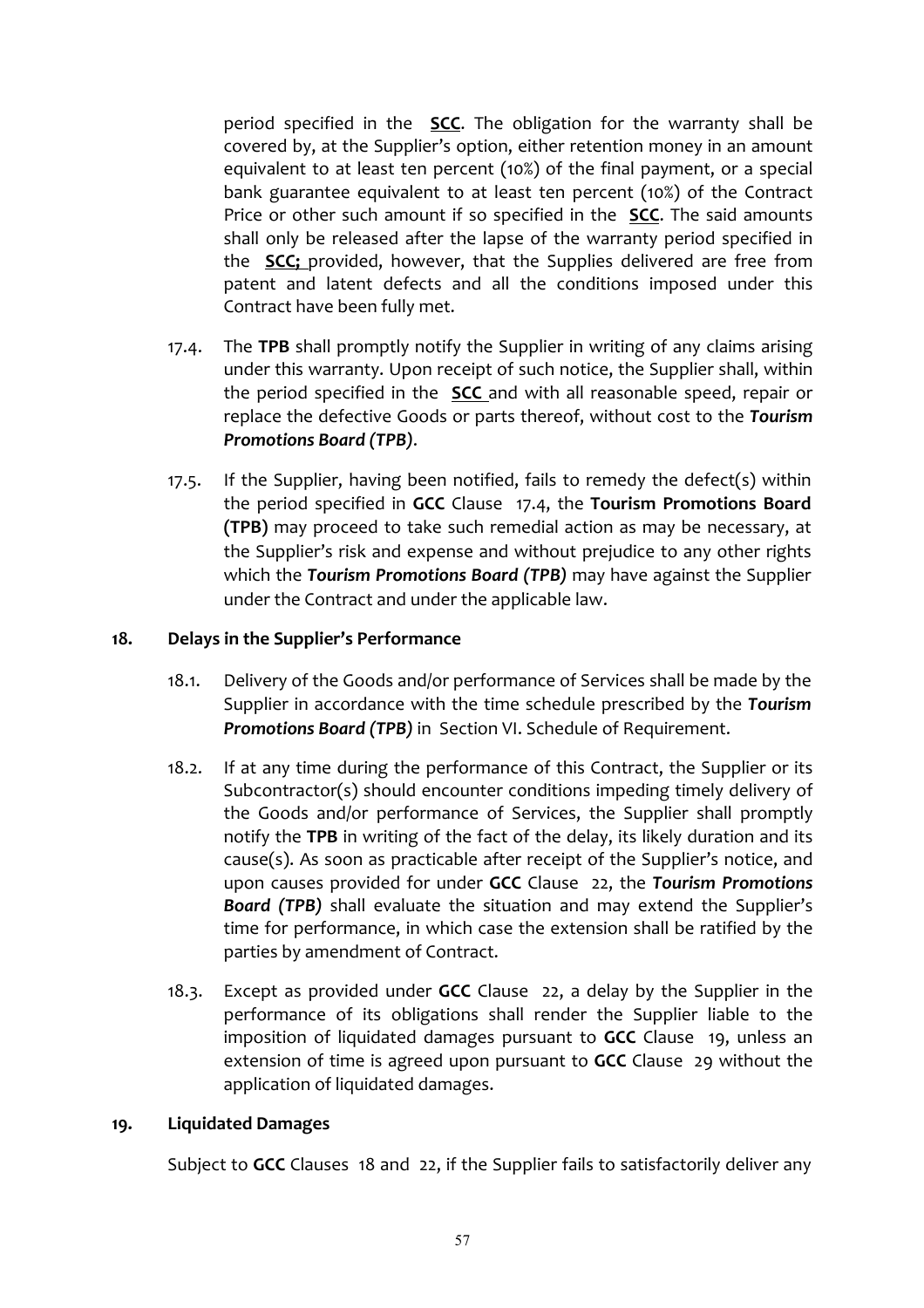or all of the Goods and/or to perform the Services within the period(s) specified in this Contract inclusive of duly granted time extensions if any, the **Tourism Promotions Board (TPB)** shall, without prejudice to its other remedies under this Contract and under the applicable law, deduct from the Contract Price, as liquidated damages, the applicable rate of one tenth  $(1/10)$  of one  $(1)$  percent of the cost of the unperformed portion for every day of delay until actual delivery or performance. The maximum deduction shall be ten percent (10%) of the amount of contract. Once the maximum is reached, the **Tourism Promotions Board (TPB)** shall rescind the Contract pursuant to GCC Clause 23, without prejudice to other courses of action and remedies open to it.

#### 20. Settlement of Disputes

- 20.1. If any dispute or difference of any kind whatsoever shall arise between the **Tourism Promotions Board (TPB)** and the Supplier in connection with or arising out of this Contract, the parties shall make every effort to resolve amicably such dispute or difference by mutual consultation.
- 20.2. If after thirty (30) days, the parties have failed to resolve their dispute or difference by such mutual consultation, then either the **Tourism Promotions Board (TPB)** or the Supplier may give notice to the other party of its intention to commence arbitration, as hereinafter provided, as to the matter in dispute, and no arbitration in respect of this matter may be commenced unless such notice is given.
- 20.3. Any dispute or difference in respect of which a notice of intention to commence arbitration has been given in accordance with this Clause shall be settled by arbitration. Arbitration may be commenced prior to or after delivery of the Goods under this Contract.
- 20.4. In the case of a dispute between the **Tourism Promotions Board (TPB)** and the Supplier, the dispute shall be resolved in accordance with Republic Act 9285 ("R.A. 9285"), otherwise known as the "Alternative Dispute Resolution Act of 2004."
- 20.5. Notwithstanding any reference to arbitration herein, the parties shall continue to perform their respective obligations under the Contract unless they otherwise agree; and the *Tourism Promotions Board (TPB)* shall pay the Supplier any monies due the Supplier.

#### 21. Liability of the Supplier

- 21.1. The Supplier's liability under this Contract shall be as provided by the laws of the Republic of the Philippines, subject to additional provisions, if any, set forth in the **SCC**.
- 21.2. Except in cases of criminal negligence or willful misconduct, and in the case of infringement of patent rights, if applicable, the aggregate liability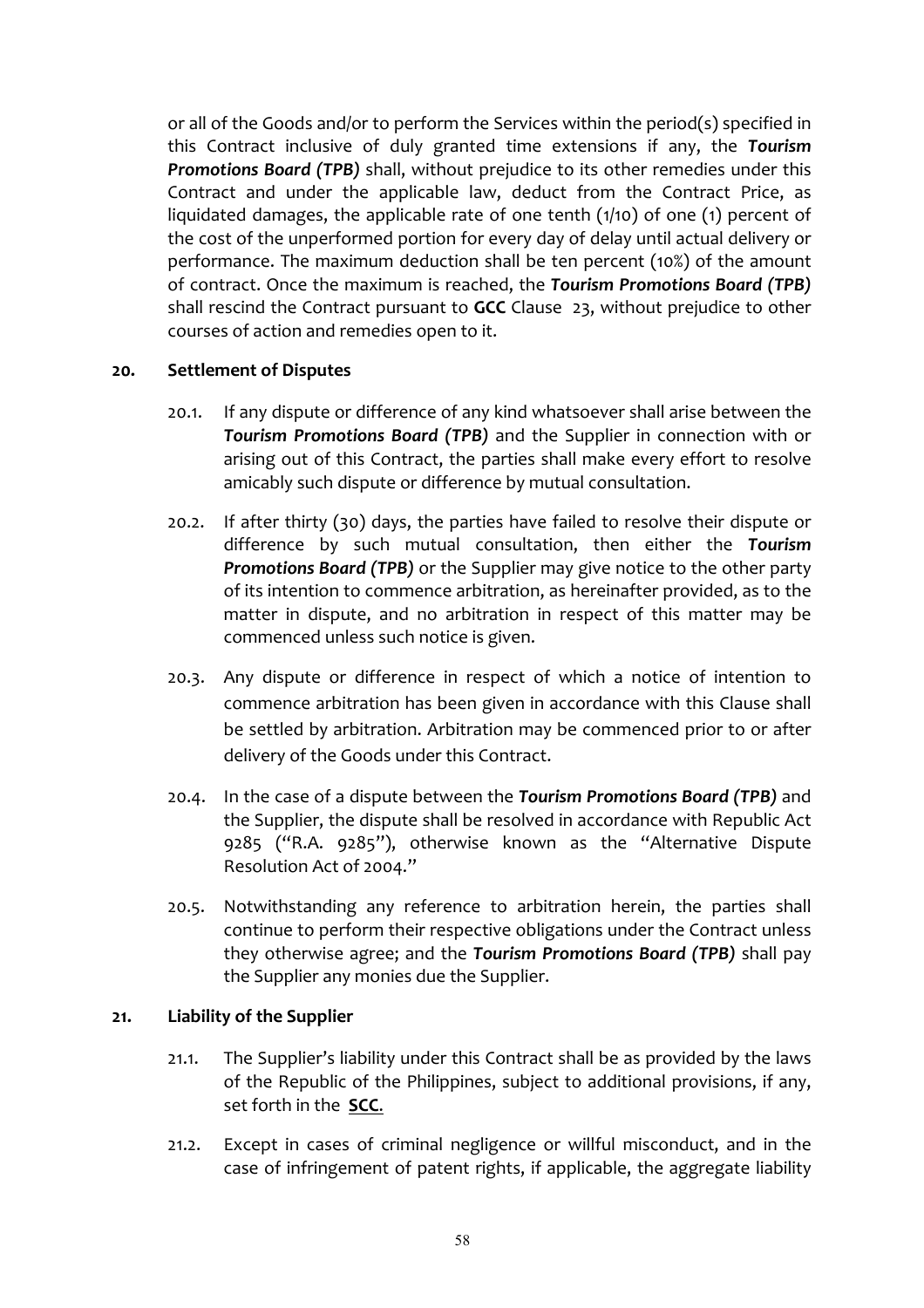of the Supplier to the **Tourism Promotions Board (TPB)** shall not exceed the total Contract Price, provided that this limitation shall not apply to the cost of repairing or replacing defective equipment.

#### 22. **Force Majeure**

- 22.1. The Supplier shall not be liable for forfeiture of its performance security, liquidated damages, or termination for default if and to the extent that the Supplier's delay in performance or other failure to perform its obligations under the Contract is the result of a force majeure.
- 22.2. For purposes of this Contract the terms "force majeure" and "fortuitous event" may be used interchangeably. In this regard, a fortuitous event or *force majeure* shall be interpreted to mean an event which the Contractor could not have foreseen, or which though foreseen, was inevitable. It shall not include ordinary unfavorable weather conditions; and any other cause the effects of which could have been avoided with the exercise of reasonable diligence by the Contractor. Such events may include, but not limited to, acts of the **Tourism Promotions Board (TPB)** in its sovereign capacity, wars or revolutions, fires, floods, epidemics, quarantine restrictions, and freight embargoes.
- 22.3. If a *force majeure* situation arises, the Supplier shall promptly notify the **Tourism Promotions Board (TPB)** in writing of such condition and the cause thereof. Unless otherwise directed by the Procuring Entity in writing, the Supplier shall continue to perform its obligations under the Contract as far as is reasonably practical, and shall seek all reasonable alternative means for performance not prevented by the *force majeure*.

#### 23. **Termination for Default**

- 23.1. The **Tourism Promotions Board (TPB)** shall terminate this Contract for default when any of the following conditions attends its implementation:
- (a) Outside of force majeure, the Supplier fails to deliver or perform any or all of the Goods within the period(s) specified in the contract, or within any extension thereof granted by the **Tourism Promotions Board (TPB)** pursuant to a request made by the Supplier prior to the delay, and such failure amounts to at least ten percent (10%) of the contact price;
- (b) As a result of force majeure, the Supplier is unable to deliver or perform any or all of the Goods, amounting to at least ten percent (10%) of the contract price, for a period of not less than sixty (60) calendar days after receipt of the notice from the Tourism Promotions Board (TPB) stating that the circumstance of force majeure is deemed to have ceased; or
- (c) The Supplier fails to perform any other obligation under the Contract.
	- 23.2. In the event the **Tourism Promotions Board (TPB)** terminates this Contract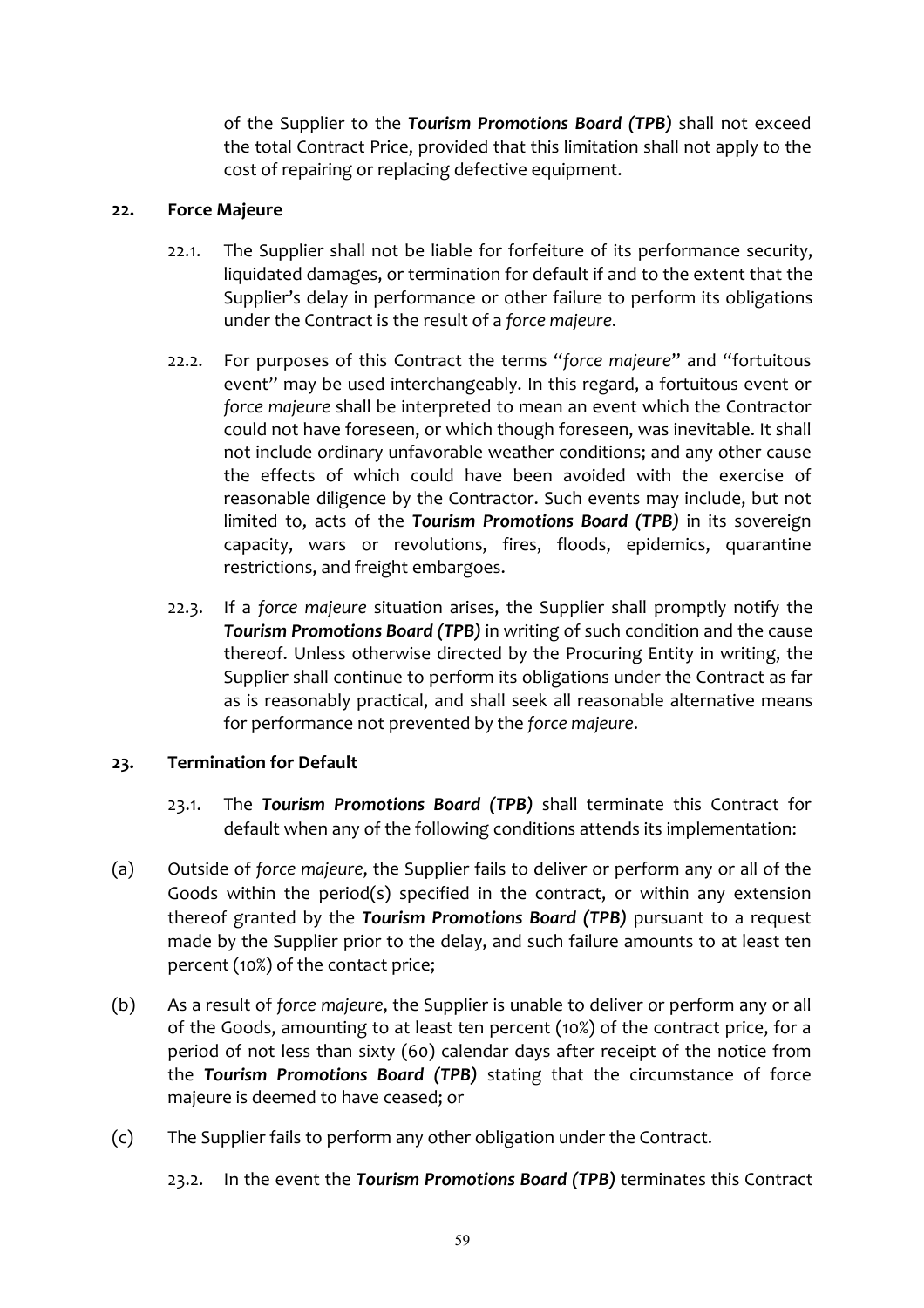in whole or in part, for any of the reasons provided under **GCC** Clauses 23 to 26, the **Tourism Promotions Board (TPB)** may procure, upon such terms and in such manner as it deems appropriate, Goods or Services similar to those undelivered, and the Supplier shall be liable to the Tourism **Promotions Board (TPB)** for any excess costs for such similar Goods or Services. However, the Supplier shall continue performance of this Contract to the extent not terminated.

23.3. In case the delay in the delivery of the Goods and/or performance of the Services exceeds a time duration equivalent to ten percent (10%) of the specified contract time plus any time extension duly granted to the Supplier, the **Tourism Promotions Board (TPB)** may terminate this Contract, forfeit the Supplier's performance security and award the same to a qualified Supplier. 

#### 24. Termination for Insolvency

The **Tourism Promotions Board (TPB)** shall terminate this Contract if the Supplier is declared bankrupt or insolvent as determined with finality by a court of competent jurisdiction. In this event, termination will be without compensation to the Supplier, provided that such termination will not prejudice or affect any right of action or remedy which has accrued or will accrue thereafter to the *Tourism* **Promotions Board (TPB)** and/or the Supplier.

#### **25. Termination for Convenience**

- 25.1. The Tourism Promotions Board (TPB) may terminate this Contract, in whole or in part, at any time for its convenience. The Head of the **Tourism Promotions Board (TPB)** may terminate a contract for the convenience of the Government if he has determined the existence of conditions that make Project Implementation economically, financially or technically impractical and/or unnecessary, such as, but not limited to, fortuitous  $event(s)$  or changes in law and national government policies.
- 25.2. The Goods that have been delivered and/or performed or are ready for delivery or performance within thirty (30) calendar days after the Supplier's receipt of Notice to Terminate shall be accepted by the Tourism **Promotions Board (TPB)** at the contract terms and prices. For Goods not yet performed and/or ready for delivery, the Procuring Entity may elect:
- (a) to have any portion delivered and/or performed and paid at the contract terms and prices; and/or
- (b) to cancel the remainder and pay to the Supplier an agreed amount for partially completed and/or performed goods and for materials and parts previously procured by the Supplier.
	- 25.3. If the Supplier suffers loss in its initial performance of the terminated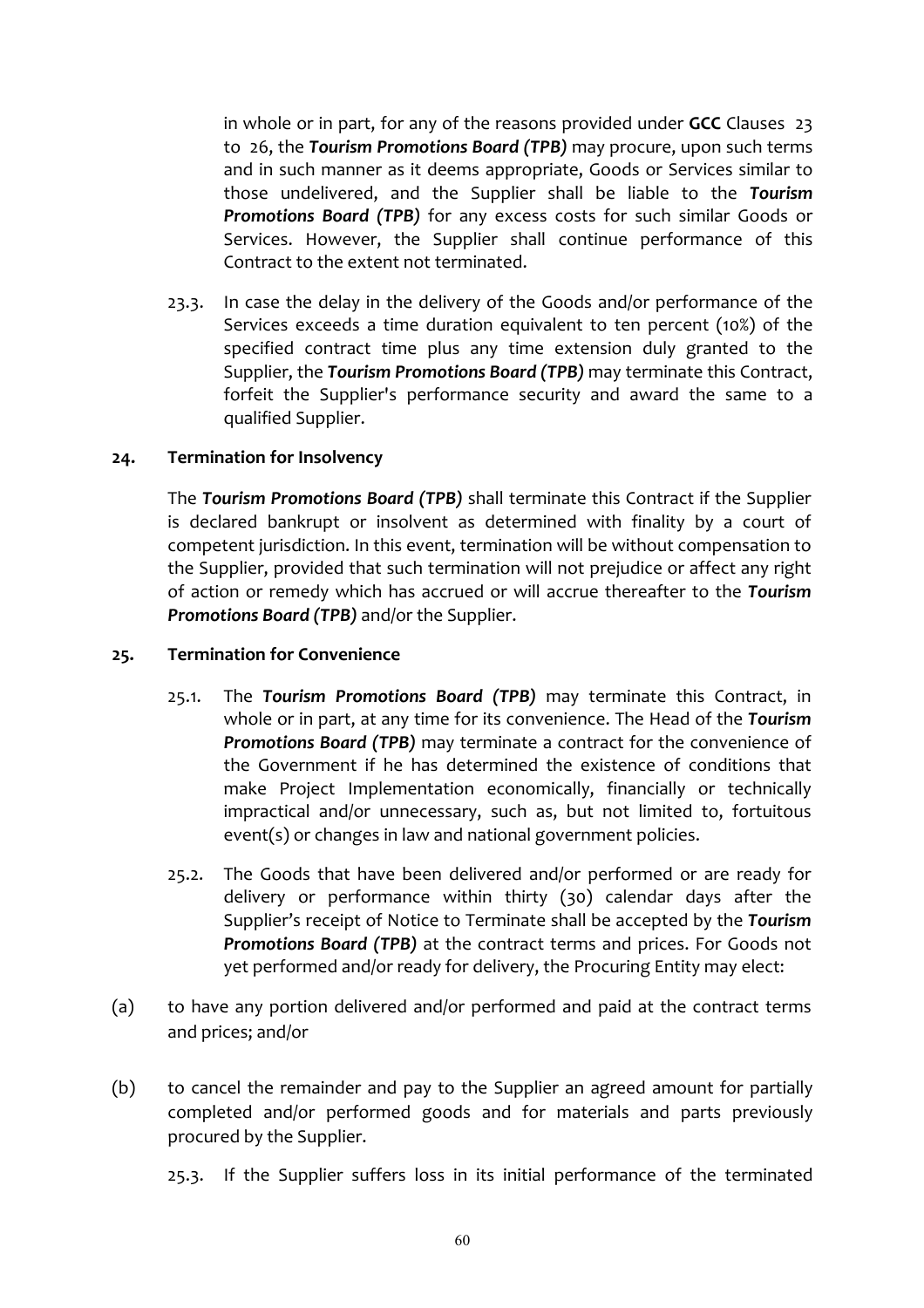contract, such as purchase of raw materials for goods specially manufactured for the **Tourism Promotions Board (TPB)** which cannot be sold in open market, it shall be allowed to recover partially from this Contract, on a *quantum meruit* basis. Before recovery may be made, the fact of loss must be established under oath by the Supplier to the satisfaction of the **Tourism Promotions Board (TPB)** before recovery may be made.

#### 26. **Termination for Unlawful Acts**

- 26.1. The **Tourism Promotions Board (TPB)** may terminate this Contract in case it is determined *prima facie* that the Supplier has engaged, before or during the implementation of this Contract, in unlawful deeds and behaviors relative to contract acquisition and implementation. Unlawful acts include, but are not limited to, the following:
- (a) Corrupt, fraudulent, and coercive practices as defined in **ITB** Clause  $3.1(a)$ ;
- (b) Drawing up or using forged documents;
- (c) Using adulterated materials, means or methods, or engaging in production contrary to rules of science or the trade; and
- (d) Any other act analogous to the foregoing.

#### 27. Procedures for Termination of Contracts

- 27.1. The following provisions shall govern the procedures for termination of this Contract:
- (a) Upon receipt of a written report of acts or causes which may constitute ground(s) for termination as aforementioned, or upon its own initiative, the Implementing Unit shall, within a period of seven  $(7)$  calendar days, verify the existence of such ground(s) and cause the execution of a Verified Report, with all relevant evidence attached;
- (b) Upon recommendation by the Implementing Unit, the Head of the **Tourism Promotions Board (TPB)** shall terminate this Contract only by a written notice to the Supplier conveying the termination of this Contract. The notice shall state:
	- (i) that this Contract is being terminated for any of the ground(s) afore-mentioned, and a statement of the acts that constitute the ground(s) constituting the same;
	- $(ii)$  the extent of termination, whether in whole or in part;
	- (iii) an instruction to the Supplier to show cause as to why this Contract should not be terminated; and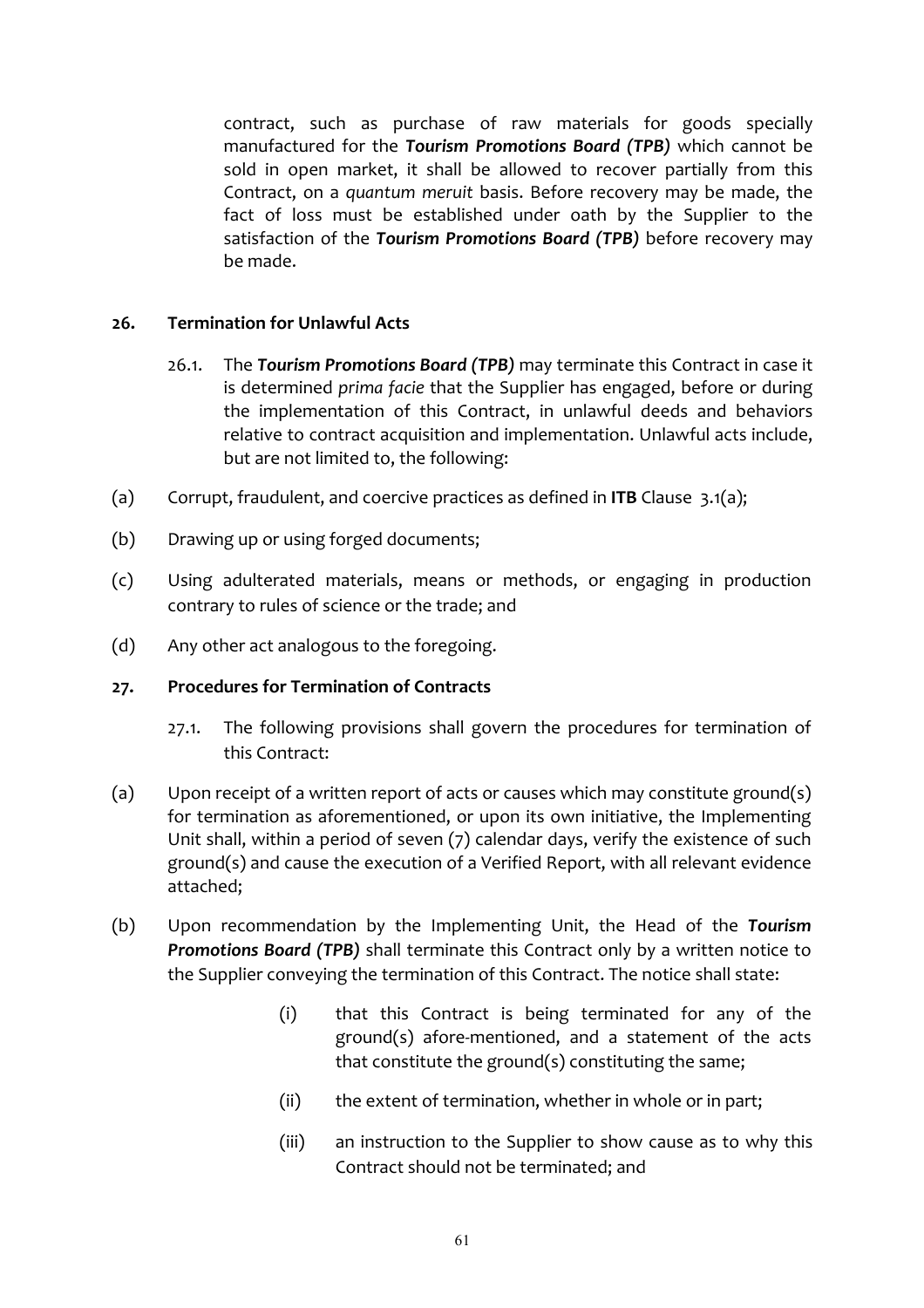#### (iv) special instructions of the **Tourism Promotions Board (TPB)**, if any.

- (c) The Notice to Terminate shall be accompanied by a copy of the Verified Report;
- (d) Within a period of seven  $(7)$  calendar days from receipt of the Notice of Termination, the Supplier shall submit to the Head of the **Tourism Promotions Board (TPB)** a verified position paper stating why this Contract should not be terminated. If the Supplier fails to show cause after the lapse of the seven (7) day period, either by inaction or by default, the Head of the Procuring Entity shall issue an order terminating this Contract;
- (e) The **Tourism Promotions Board (TPB)** may, at any time before receipt of the Supplier's verified position paper described in item  $(d)$  above withdraw the Notice to Terminate if it is determined that certain items or works subject of the notice had been completed, delivered, or performed before the Supplier's receipt of the notice;
- (f) Within a non-extendible period of ten  $(10)$  calendar days from receipt of the verified position paper, the Head of the **Tourism Promotions Board (TPB)** shall decide whether or not to terminate this Contract. It shall serve a written notice to the Supplier of its decision and, unless otherwise provided, this Contract is deemed terminated from receipt of the Supplier of the notice of decision. The termination shall only be based on the ground(s) stated in the Notice to Terminate;
- (g) The Head of the **Tourism Promotions Board (TPB)** may create a Contract Termination Review Committee (CTRC) to assist him in the discharge of this function. All decisions recommended by the CTRC shall be subject to the approval of the Head of the TPB; and
- (h) The Supplier must serve a written notice to the **Tourism Promotions Board (TPB)** of its intention to terminate the contract at least thirty  $(30)$  calendar days before its intended termination. The Contract is deemed terminated if it is not resumed in thirty (30) calendar days after the receipt of such notice by the TPB.

#### 28. **Assignment of Rights**

The Supplier shall not assign his rights or obligations under this Contract, in whole or in part, except with the **Tourism Promotions Board (TPB)'s** prior written consent. 

#### 29. **Contract Amendment**

Subject to applicable laws, no variation in or modification of the terms of this Contract shall be made except by written amendment signed by the parties.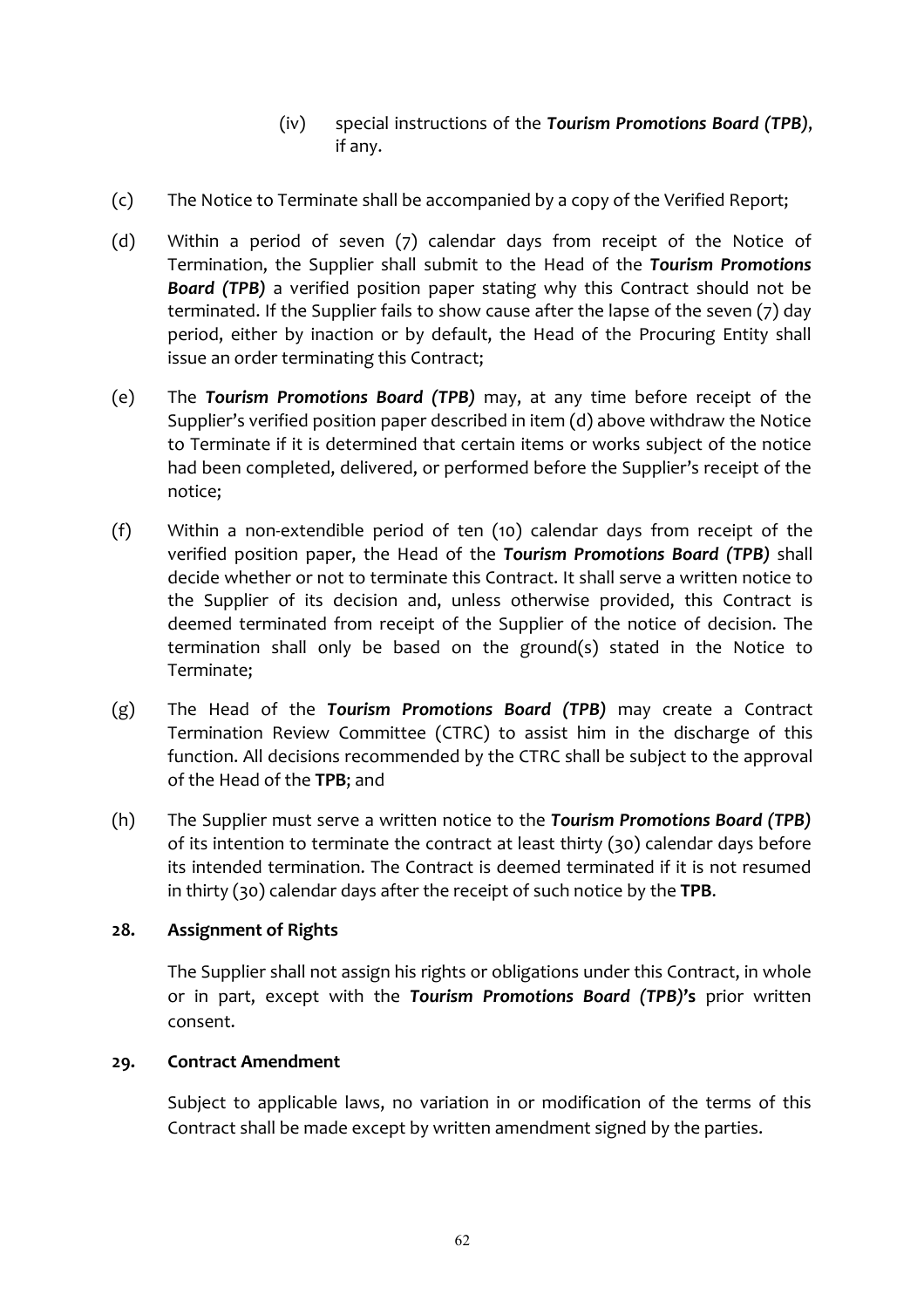## 30. **Application**

These General Conditions shall apply to the extent that they are not superseded by provisions of other parts of this Contract.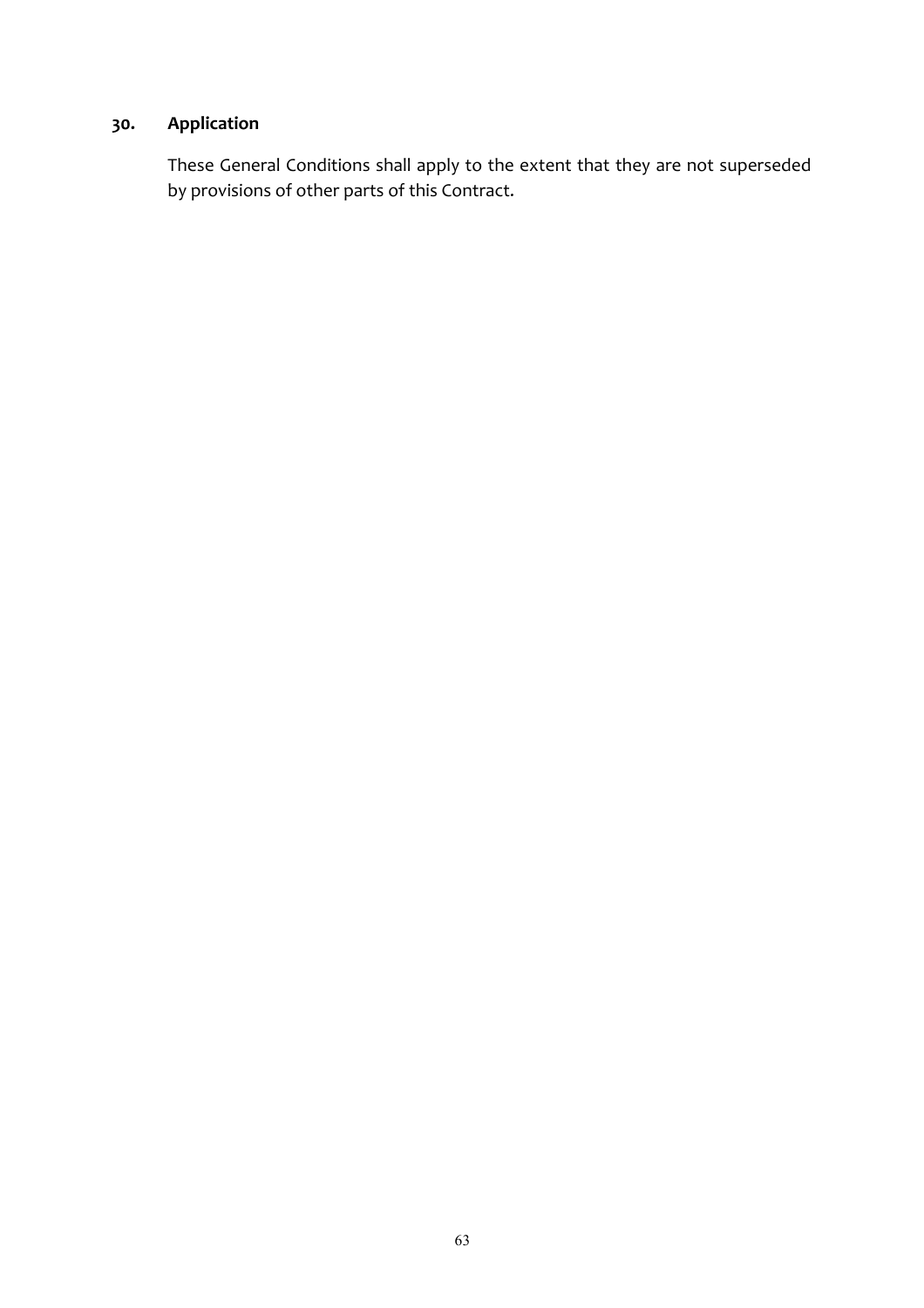# *Section V. Special Conditions of Contract*

## **Notes on the Special Conditions of Contract**

Similar to the BDS, the clauses in this Section are intended to assist the Procuring Entity in providing contract-specific information in relation to corresponding clauses in the GCC.

The provisions of this Section complement the GCC, specifying contractual requirements linked to the special circumstances of the Procuring Entity, the Procuring Entity's country, the sector, and the Goods purchased. In preparing this Section, the following aspects should be checked:

- (a) Information that complements provisions of Section IV must be incorporated.
- (b) Amendments and/or supplements to provisions of Section IV, as necessitated by the circumstances of the specific purchase, must also be incorporated.

However, no special condition which defeats or negates the general intent and purpose of the provisions of Section IV should be incorporated herein.

For foreign-assisted projects, the Special Conditions of Contract to be used is provided in Section IX-Foreign-Assisted Projects.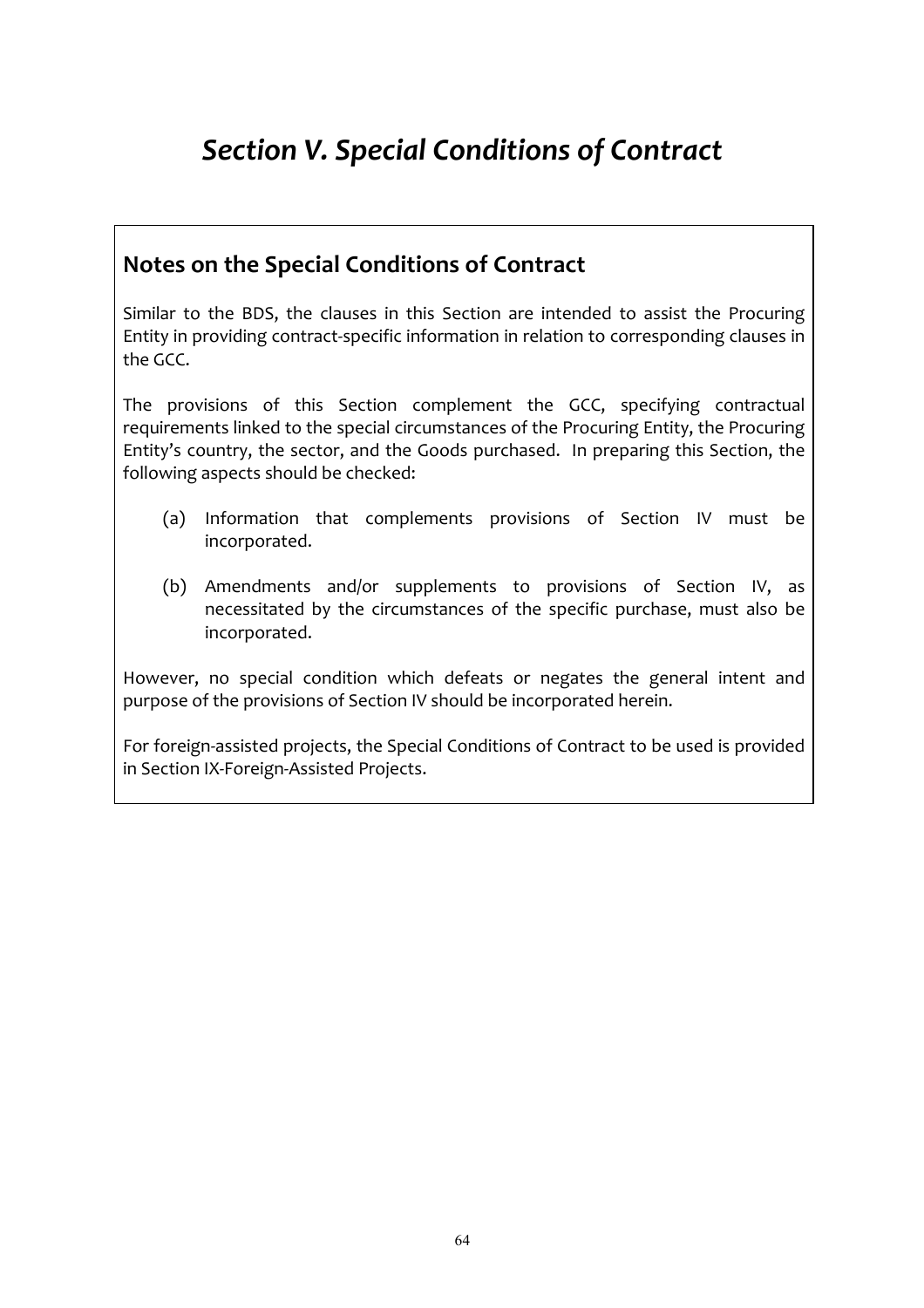# **Special Conditions of Contract**

| <b>GCC Clause</b> |                                                                                                                                                                                                                                             |
|-------------------|---------------------------------------------------------------------------------------------------------------------------------------------------------------------------------------------------------------------------------------------|
| 1.1(g)            | The Procuring Entity is Tourism Promotions Board (TPB)                                                                                                                                                                                      |
| 1.1(i)            | The Supplier is [to be inserted at the time of contract award].                                                                                                                                                                             |
| 1.1(j)            | The Funding Source is                                                                                                                                                                                                                       |
|                   | the Government of the Philippines (GOP) through Corporate<br>Budget CY 2020 in the amount of Php18,858,750.00 (inclusive of<br>applicable taxes)                                                                                            |
| 1.1(k)            | The Project Site is                                                                                                                                                                                                                         |
|                   | <b>Tourism Promotions Board</b><br>4 <sup>th</sup> Floor Legaspi Towers 300,<br>Roxas Blvd., Manila.                                                                                                                                        |
| 5.1               | The Procuring Entity's address for Notices is:                                                                                                                                                                                              |
|                   | Atty. Venancio C. Manuel III<br>Chairperson<br><b>Bids and Awards Committee</b><br><b>Tourism Promotions Board</b><br>4 <sup>th</sup> Floor Legaspi Towers 300, Roxas Blvd., Manila<br>Tel. 02-8 525-9318 loc. 266<br>Fax No. 02-8526-58-71 |
| 6.2               | Delivery of Goods shall be made by the supplier in accordance with<br>the terms specified in Section VI. Schedule of Requirements                                                                                                           |
| 10.4              | "Not applicable                                                                                                                                                                                                                             |
| 10.5              | Payment using LC is not allowed                                                                                                                                                                                                             |
| 13.4(c)           | "No further instructions".                                                                                                                                                                                                                  |
| 16.1              | Not applicable                                                                                                                                                                                                                              |
| 17.4              | The period for correction of defect in the warranty period is<br>immediately, within the day                                                                                                                                                |
| 21.1              | If applicable, all partners to the joint venture shall be jointly and<br>severally liable to the TPB.                                                                                                                                       |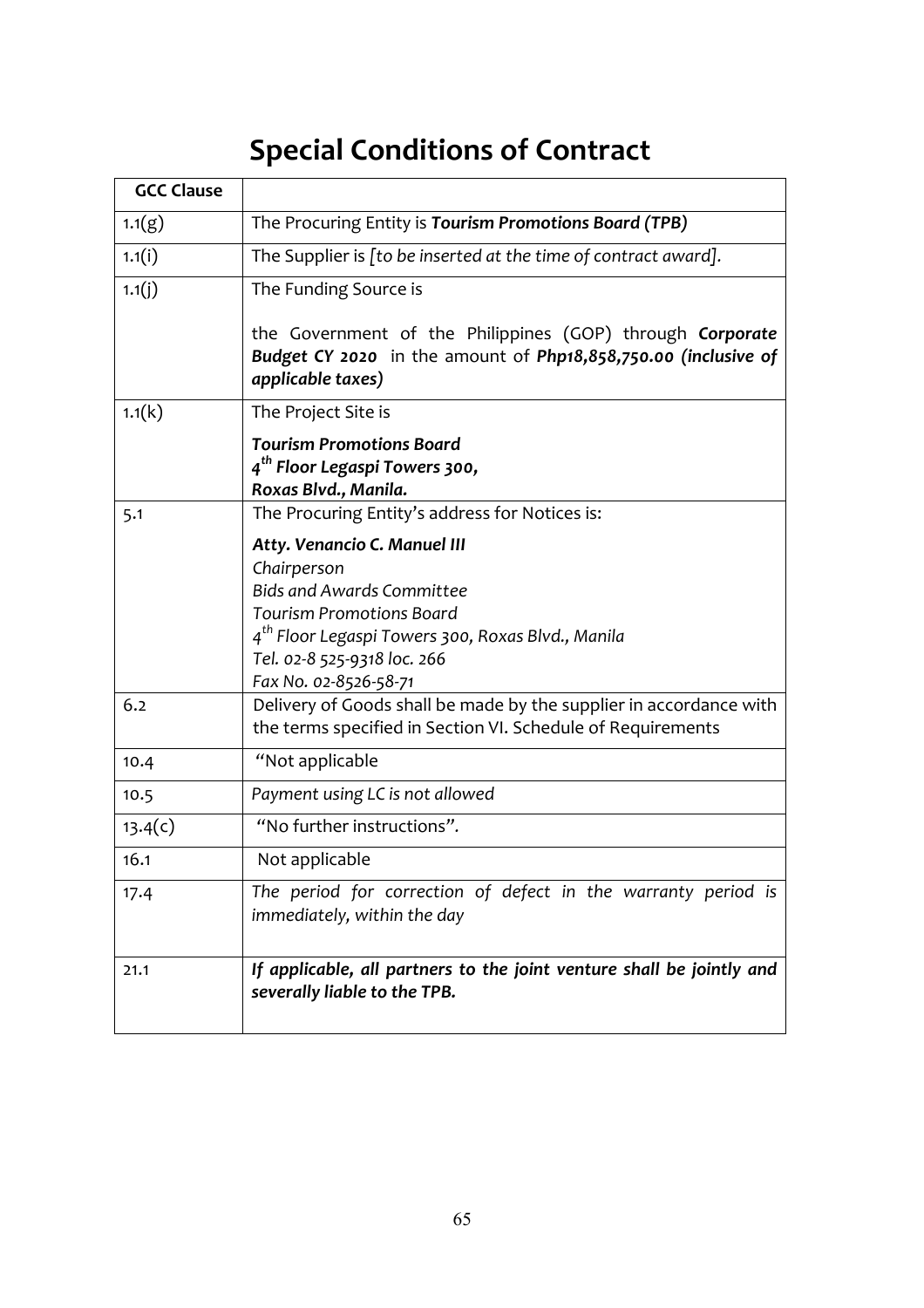# *Section VI. Schedule of Requirements*

The delivery schedule expressed as weeks/months stipulates hereafter a delivery date which is the date of delivery to the project site.

| Items                                                                              | <b>Particulars</b>                                                                                                                         | <b>Sizes</b>                                         | Quantity                                     | <b>Total Qty</b><br>Requirements/<br>item | Unit Cost                | <b>Estd Budget (Peso)</b> |
|------------------------------------------------------------------------------------|--------------------------------------------------------------------------------------------------------------------------------------------|------------------------------------------------------|----------------------------------------------|-------------------------------------------|--------------------------|---------------------------|
| 1.) Signages or                                                                    | · Maintain Social<br>Distancing / Please keep<br>a safe distance, 1 meter<br>apart / Avoid Physical<br>Contact                             | A <sub>4</sub>                                       | 5 pcs                                        | 75,000                                    | 26.95                    | 2,021,250                 |
| stickers for wall /<br>glass / boards:                                             | . No Mask, No Entry                                                                                                                        | A5                                                   | 2 pcs                                        | 30,000                                    | 13.45                    | 403,500                   |
|                                                                                    | . Wear face mask at all<br>times / Please wear<br>your face mask                                                                           | A <sub>4</sub>                                       | 8 pcs                                        | 120,000                                   | 26.95                    | 3,234,000                 |
| 2.) Floor decals:<br>Laminated, high<br>visibility, anti-slip,<br>quality Adhesive | •1 meter apart social<br>distancing / please<br>stand here floor sticker<br>/ please keep your<br>distance                                 | 12 x12 inches<br>Can be round<br>or square           | 10                                           | 150,000                                   | 40.00                    | 6,000,000                 |
| and Durable.<br>Adhesive can<br>adhere to smooth,                                  | . Please stand behind<br>this line / Please wait<br>here horizontal                                                                        | 4x18 inches                                          | 5                                            | 75,000                                    | 20.00                    | 1,500,000                 |
| clean and dry<br>floors                                                            | • Line starts here<br>horizontal                                                                                                           | 4x18 inches                                          | 5                                            | 75,000                                    | 20.00                    | 1,500,000                 |
| 3.) Tape                                                                           | Campaign Marking<br>Tape                                                                                                                   | 2.25 inches x                                        | 2 Rolls                                      | 30,000                                    | 110.00                   | 3,300,000                 |
| Laminated, strong<br>adhesive and anti-<br>slip                                    | Generic design for extra<br>line markings such as<br>floor guides / queue<br>maze / directional<br>arrows / X marks for<br>seats or tables | 54 feet                                              | $\blacksquare$                               |                                           | j.                       |                           |
| 4.) Packaging                                                                      | Corrugated Box<br>packaging for all the<br>materials (per set)                                                                             | 12" x12" x<br>5''(h)<br>$13''$ x $25''$ x<br>25''(h) | 1 box per set<br>Enclos ed 10<br>small boxes | 15,000<br>1,500                           | 54.545 ave.<br>$\bullet$ | 900,000                   |

**TOTAL BUDGET ESTIMATE : PHP18,858,750.00** 

#### **Specification details:**

Sizes : See breakdown above Material : Vinyl 3M stickers Printing : Full color printing with matt lamination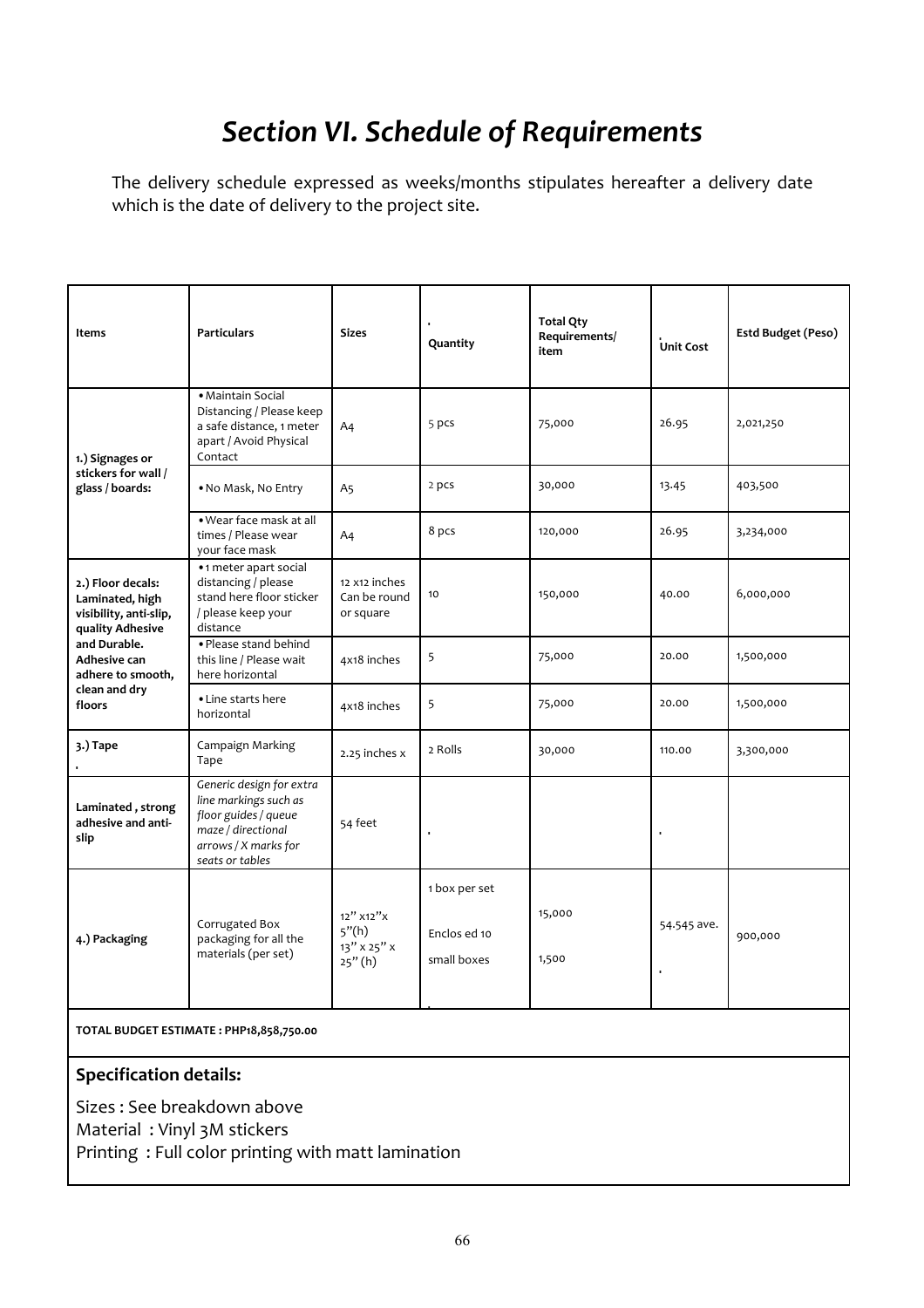Process: Large format printing

- Others : Layout to be supplied by TPB
	- : With die-cutting and slitting. Signage design's size and shape can be adjusted / die-cut within the given measurements
	- : Stickers sizes 4"x 18" should be rolled in cartoon tube size 4"dia. X 12" before putting inside the box.
	- : All boxes with labels
	- : Please submit an actual stock sample of material sticker to be used at least A4 size and existing printed samples produced the same as above material.

Packaging : Using sturdy corrugated box; sizes:  $12''$  x  $12''$  x  $5''$  (h) – box/set, and  $13''$  x  $25''$  x  $25''(h)$  – main box (containing 10 sets)

Delivery date:

- 5,000 sets - 30 calendar days upon receipt of NTP and approval of final proofing /sample. - 10,000 sets - 45 calendar days after initial delivery.

#### **Suppliers Qualifications for the Printing of Safety Protocols Stickers**

- a. 4 units : "Large Format Printer" machines.
- b. 2 units : In-house Lamination Machine (at least 1 unit automatic)
- c. 2 units : Cutter Platter automatic die cutting router (at least 1 unit automatic)

#### OTHERS:

- $\cdot$  They should present the pictures of the machines during the opening of bid
- $\cdot$  Supplier should have minimum 5 year operating company work experience.
- $\cdot$  No sub-contract to another supplier

 $\cdot$  Supplier should submit the Certification under Oath and proofs/pictures on the above (items  $a, b \& c$ ), non-submission it should be grounds for disqualification. Submitted proofs will be validated by TWG/BAC during post qualification.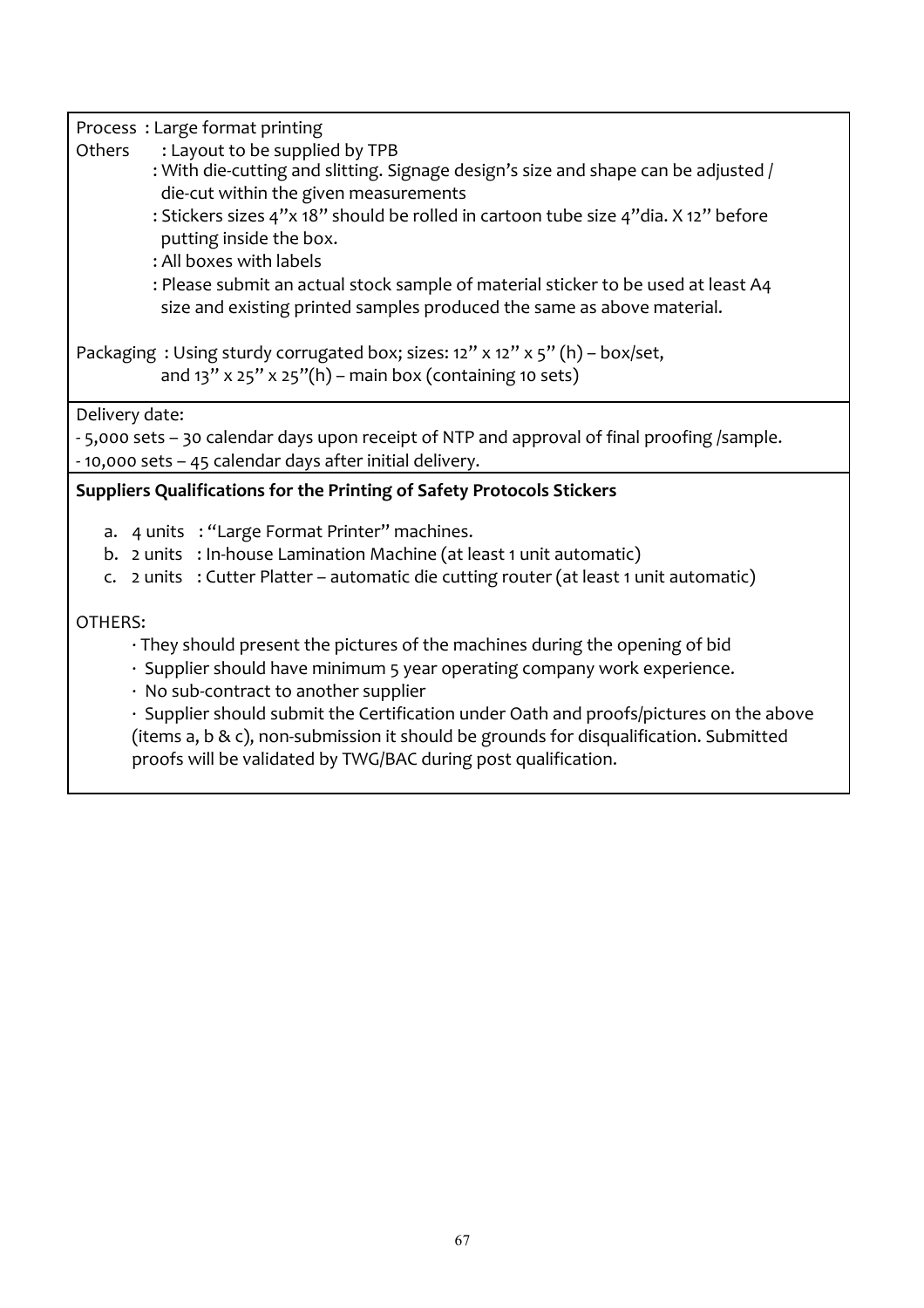# *Section VII. Technical Specifications*

## **Notes for Preparing the Technical Specifications**

A set of precise and clear specifications is a prerequisite for Bidders to respond realistically and competitively to the requirements of the Procuring Entity without qualifying their bids. In the context of Competitive Bidding, the specifications (e.g. production/delivery schedule, manpower requirements, and after-sales service/parts) must be prepared to permit the widest possible competition and, at the same time, present a clear statement of the required standards of workmanship, materials, and performance of the goods and services to be procured. Only if this is done will the objectives of transparency, equity, efficiency, fairness and economy in procurement be realized, responsiveness of bids be ensured, and the subsequent task of bid evaluation and post-qualification facilitated. The specifications should require that all items, materials and accessories to be included or incorporated in the goods be new, unused, and of the most recent or current models, and that they include or incorporate all recent improvements in design and materials unless otherwise provided in the Contract.

Samples of specifications from previous similar procurements are useful in this respect. The use of metric units is encouraged. Depending on the complexity of the goods and the repetitiveness of the type of procurement, it may be advantageous to standardize the General Technical Specifications and incorporate them in a separate subsection. The General Technical Specifications should cover all classes of workmanship, materials, and equipment commonly involved in manufacturing similar goods. Deletions or addenda should then adapt the General Technical Specifications to the particular procurement.

Care must be taken in drafting specifications to ensure that they are not restrictive. In the specification of standards for equipment, materials, and workmanship, recognized Philippine and international standards should be used as much as possible. Where other particular standards are used, whether national standards or other standards. the specifications should state that equipment, materials, and workmanship that meet other authoritative standards, and which ensure at least a substantially equal quality than the standards mentioned, will also be acceptable. The following clause may be inserted in the Special Conditions of Contract or the Technical Specifications.

#### **Sample Clause: Equivalency of Standards and Codes**

Wherever reference is made in the Technical Specifications to specific standards and codes to be met by the goods and materials to be furnished or tested, the provisions of the latest edition or revision of the relevant standards and codes shall apply, unless otherwise expressly stated in the Contract. Where such standards and codes are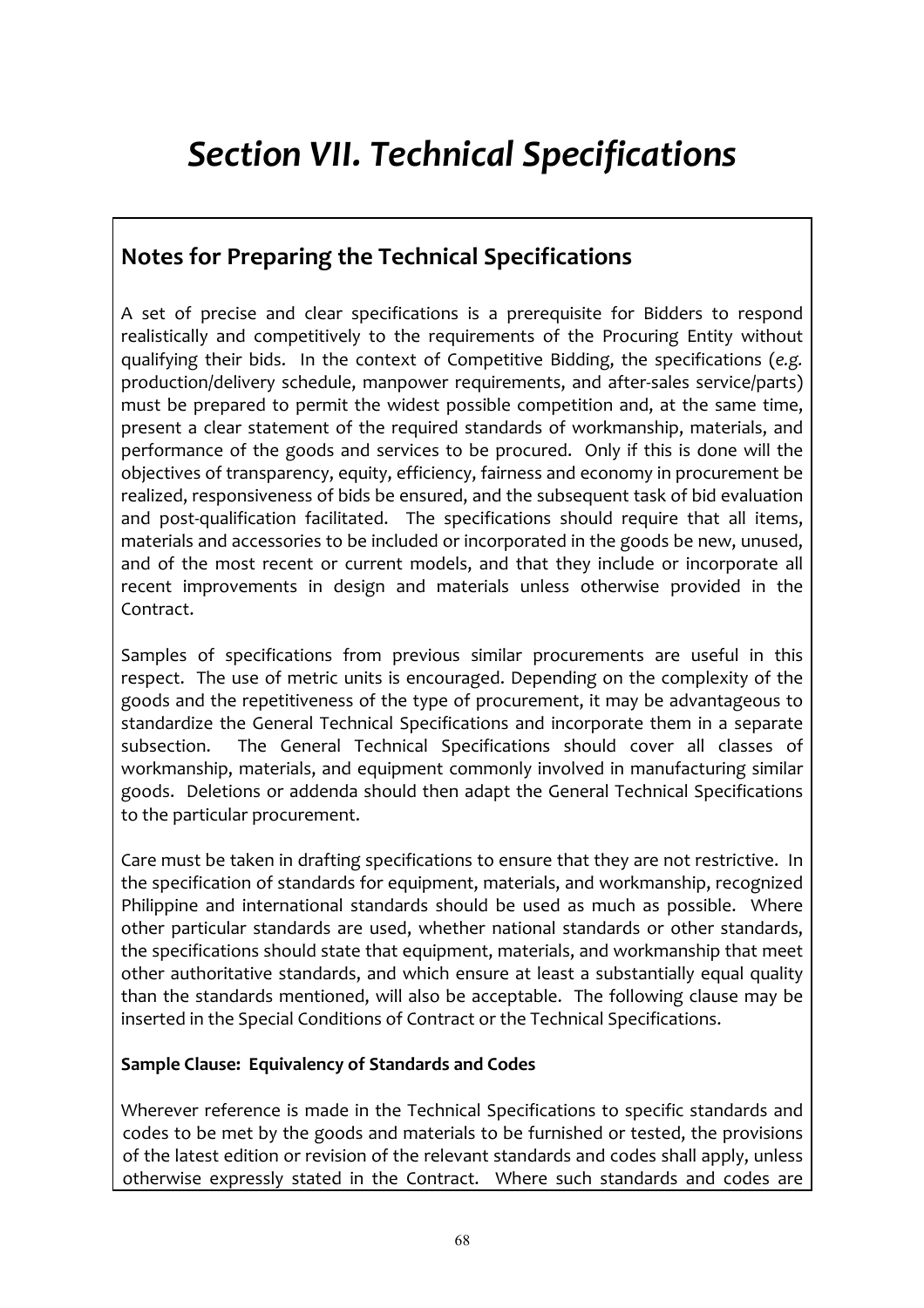national or relate to a particular country or region, other authoritative standards that ensure substantial equivalence to the standards and codes specified will be acceptable.

Reference to brand name and catalogue number should be avoided as far as possible; where unavoidable they should always be followed by the words "or at least equivalent." References to brand names cannot be used when the Funding Source is the GOP.

Where appropriate, drawings, including site plans as required, may be furnished by the Procuring Entity with the Bidding Documents. Similarly, the Supplier may be requested to provide drawings or samples either with its Bid or for prior review by the Procuring Entity during contract execution.

Bidders are also required, as part of the technical specifications, to complete their statement of compliance demonstrating how the items comply with the specification.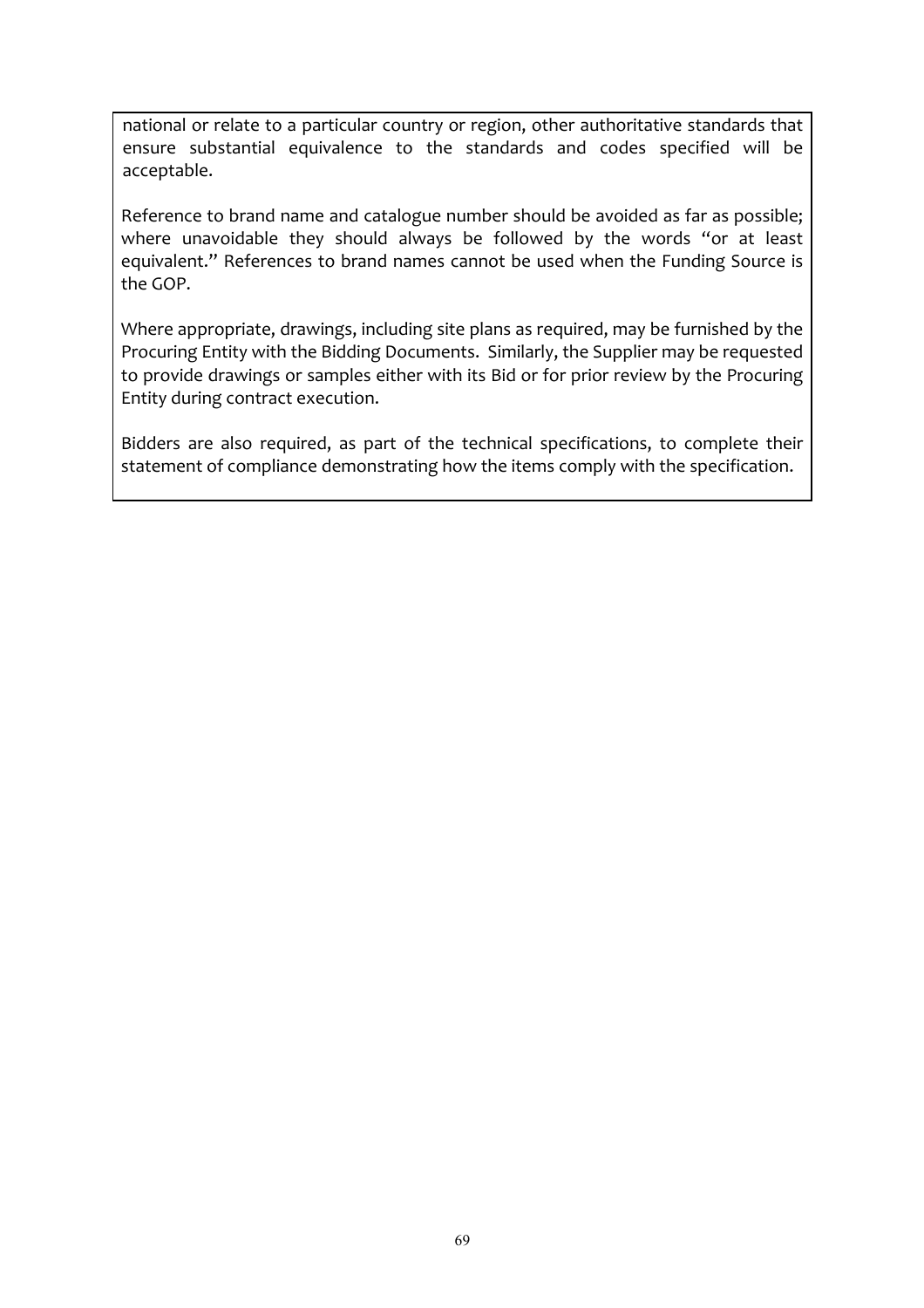# **Technical Specifications**

#### **Note:** Bidders must state either **"Comply" or "Not Comply"** in the column "Statement of Compliance" against each of the individual parameters of each Specification**:**

| Items                                                                                                                                                                                                                                                             | <b>Particulars</b>                                                                                                                      | <b>Sizes</b>                               | Quantity                                    | <b>Total Qty</b><br>Requirements/<br>item | <b>Statement of</b><br>Compliance |
|-------------------------------------------------------------------------------------------------------------------------------------------------------------------------------------------------------------------------------------------------------------------|-----------------------------------------------------------------------------------------------------------------------------------------|--------------------------------------------|---------------------------------------------|-------------------------------------------|-----------------------------------|
|                                                                                                                                                                                                                                                                   | • Maintain Social<br>Distancing / Please keep a<br>safe distance, 1 meter<br>apart / Avoid Physical<br>Contact                          | A4                                         | 5 pcs                                       | 75,000                                    |                                   |
| 1.) Signages or<br>stickers for wall /<br>glass / boards:                                                                                                                                                                                                         | . No Mask, No Entry                                                                                                                     | A5                                         | 2 pcs                                       | 30,000                                    |                                   |
|                                                                                                                                                                                                                                                                   | . Wear face mask at all<br>times / Please wear your<br>face mask                                                                        | A <sub>4</sub>                             | 8 pcs                                       | 120,000                                   |                                   |
| 2.) Floor decals:<br>Laminated, high<br>visibility, anti-<br>slip, quality                                                                                                                                                                                        | •1 meter apart social<br>distancing / please stand<br>here floor sticker / please<br>keep your distance                                 | 12 x12 inches<br>Can be round<br>or square | 10                                          | 150,000                                   |                                   |
| Adhesive and<br>Durable.<br>Adhesive can                                                                                                                                                                                                                          | . Please stand behind this<br>line / Please wait here<br>horizontal                                                                     | 4x18 inches                                | 5                                           | 75,000                                    |                                   |
| adhere to<br>smooth, clean<br>and dry floors                                                                                                                                                                                                                      | • Line starts here<br>horizontal                                                                                                        | 4x18 inches                                | 5                                           | 75,000                                    |                                   |
| 3.) Tape                                                                                                                                                                                                                                                          | Campaign Marking Tape                                                                                                                   | 2.25 inches x                              | 2 Rolls                                     | 30,000                                    |                                   |
| Laminated<br>, strong adhesive<br>and anti-slip                                                                                                                                                                                                                   | Generic design for extra<br>line markings such as floor<br>guides / queue maze /<br>directional arrows / X<br>marks for seats or tables | 54 feet                                    |                                             |                                           |                                   |
| 4.) Packaging                                                                                                                                                                                                                                                     | Corrugated Box<br>packaging for all the<br>materials (per set)                                                                          | 12" x12"x 5"(h)<br>13" x 25" x 25"<br>(h)  | 1 box per set<br>Enclosed 10<br>small boxes | 15,000<br>1,500                           |                                   |
| <b>Specification details:</b>                                                                                                                                                                                                                                     |                                                                                                                                         |                                            |                                             |                                           |                                   |
| Sizes: See breakdown above<br>Material: Vinyl 3M stickers<br>Printing: Full color printing with matt lamination<br>Process: Large format printing<br>: Layout to be supplied by TPB<br>Others<br>: With die-cutting and slitting. Signage design's size and shape |                                                                                                                                         |                                            |                                             |                                           |                                   |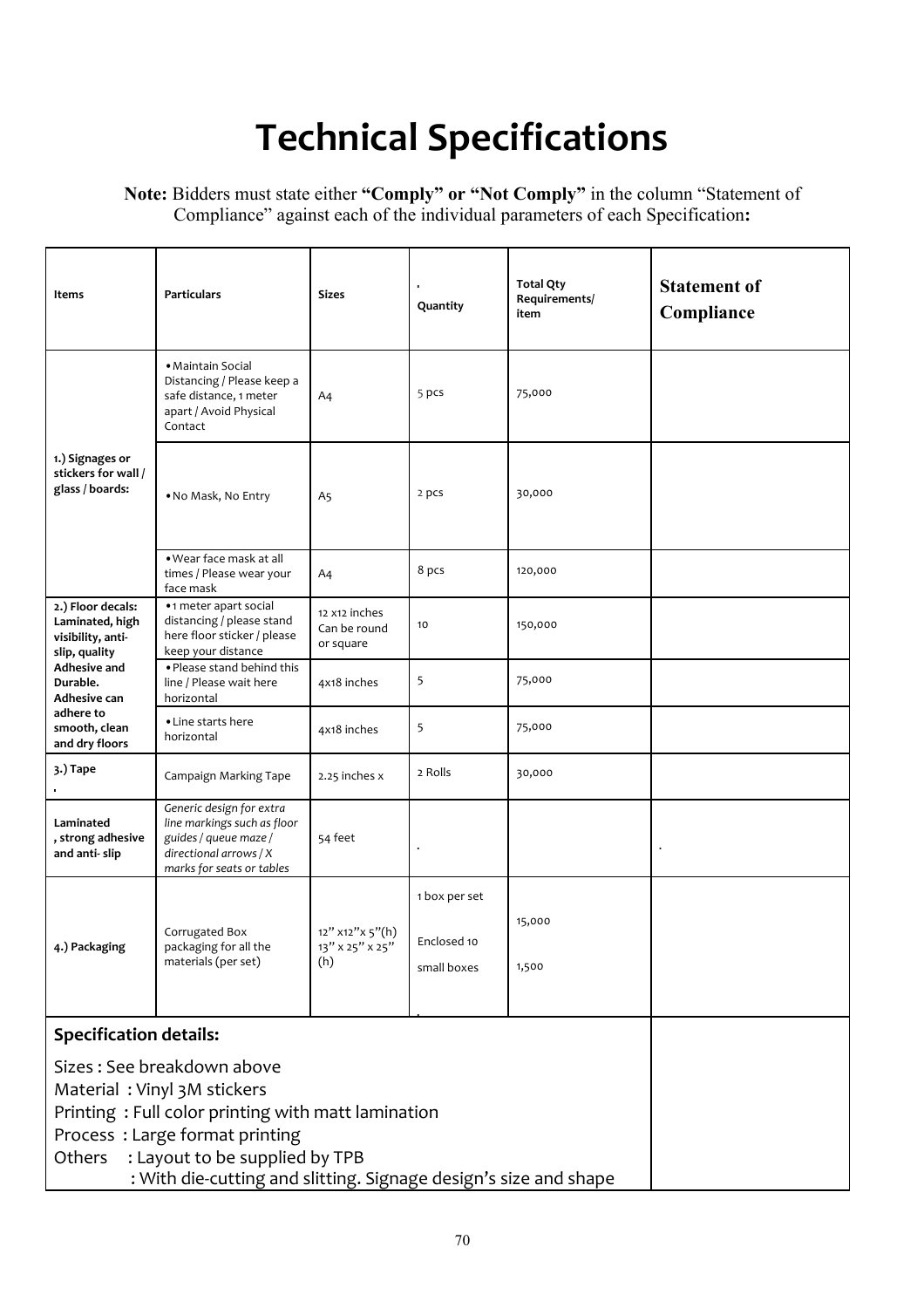| can be adjusted / die-cut within the given measurements<br>: Stickers sizes 4"x 18" should be rolled in cartoon tube size<br>4"dia. X 12" before putting inside the box.<br>: All boxes with labels<br>: Please submit an actual stock sample of material sticker to<br>be used at least A4 size and existing printed samples<br>produced the same as above material.<br>Packaging: Using sturdy corrugated box; sizes: 12" x 12" x 5" (h) - |  |
|----------------------------------------------------------------------------------------------------------------------------------------------------------------------------------------------------------------------------------------------------------------------------------------------------------------------------------------------------------------------------------------------------------------------------------------------|--|
| box/set, and $13''$ x $25''$ x $25''(h)$ – main box (containing 10<br>sets)                                                                                                                                                                                                                                                                                                                                                                  |  |
| Delivery date:<br>-5,000 sets -30 calendar days upon receipt of NTP and approval of final<br>proofing /sample.<br>- 10,000 sets - 45 calendar days after initial delivery.                                                                                                                                                                                                                                                                   |  |
| Suppliers Qualifications for the Printing of Safety Protocols Stickers                                                                                                                                                                                                                                                                                                                                                                       |  |
| a. 4 units : "Large Format Printer" machines.<br>b. 2 units : In-house Lamination Machine (at least 1 unit automatic)<br>2 units : Cutter Platter – automatic die cutting router (at least 1<br>unit automatic)<br>OTHERS:                                                                                                                                                                                                                   |  |
| • They should present the pictures of the machines during the opening of<br>bid                                                                                                                                                                                                                                                                                                                                                              |  |
| * Supplier should have minimum 5 year operating company work<br>experience.                                                                                                                                                                                                                                                                                                                                                                  |  |
| . No sub-contract to another supplier                                                                                                                                                                                                                                                                                                                                                                                                        |  |
| * Supplier should submit the Certification under Oath and proofs/pictures<br>on the above (items a, b & c), non-submission it should be grounds for<br>disqualification. Submitted proofs will be validated by TWG/BAC during<br>post qualification.                                                                                                                                                                                         |  |

I hereby certify to comply with all the above Technical Specifications.

Name of Company Signature over Printed Name of the Authorized Representative

 $\_$  , and the contribution of  $\_$  , and  $\_$  , and  $\_$  , and  $\_$  , and  $\_$  , and  $\_$  , and  $\_$  , and  $\_$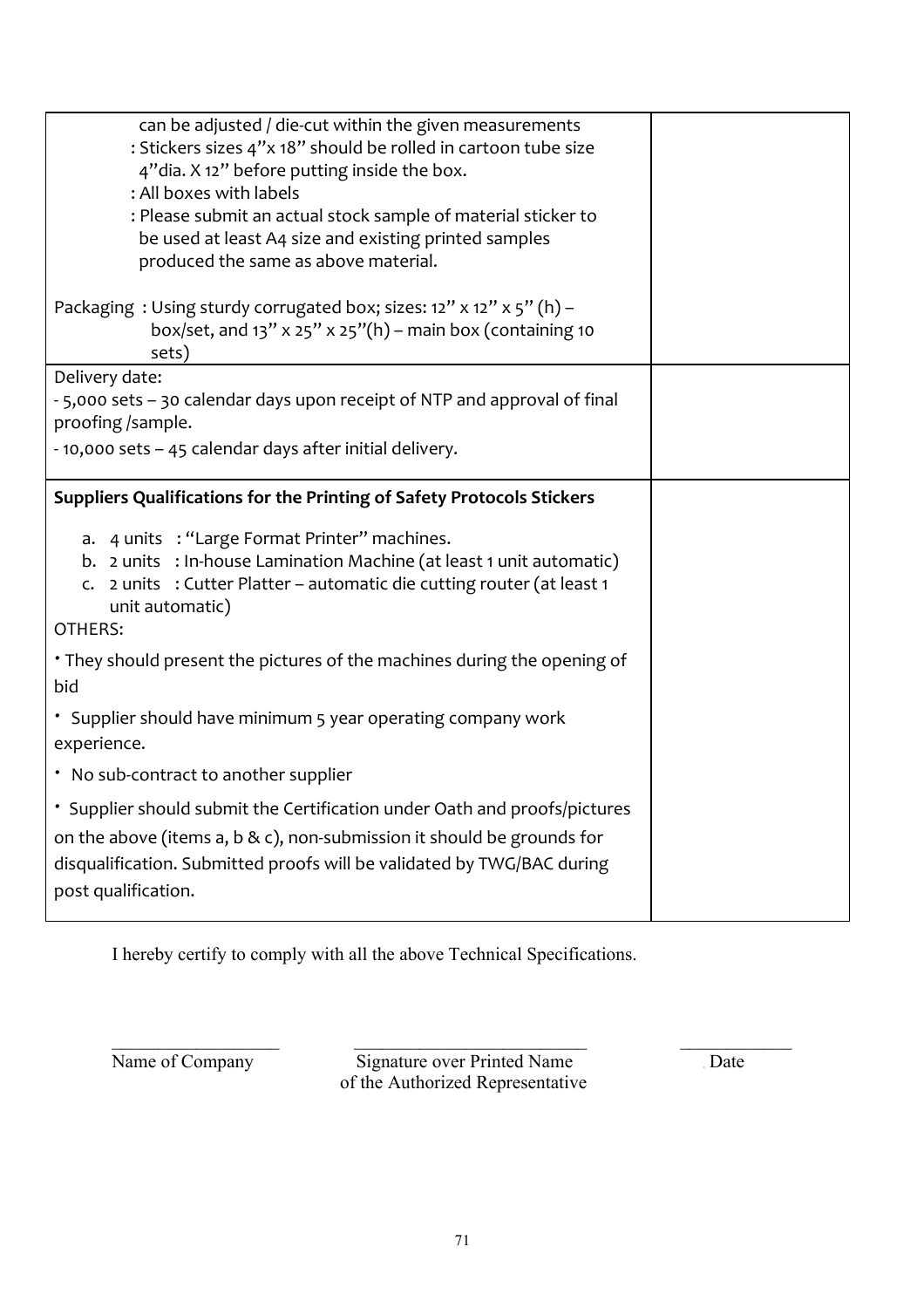# *Section VIII. Bidding Forms*

### **Notes on the Bidding Forms**

The Bidder shall complete and submit with its Bid the Bid Form and Price **Schedules** in accordance with **ITB** Clause 15 with the requirements of the Bidding Documents and the format set out in this Section.

When requested in the BDS, the Bidder should provide the Bid Security, either in the form included hereafter or in another form acceptable to the Entity, pursuant to **ITB** Clause o.

The **Contract Agreement Form**, when it is finalized at the time of contract award, should incorporate any corrections or modifications to the accepted Bid resulting from price corrections. The Price Schedule and Schedule of Requirements deemed to form part of the contract should be modified accordingly.

The Performance Security Form and Bank Guarantee Form for Advance Payment should not be completed by the Bidders at the time of their Bid preparation. Only the successful Bidder will be required to provide performance security and bank guarantee for advance payment in accordance with one of the forms indicated herein or in another form acceptable to the Procuring Entity and pursuant to **GCC** Clause **Error! Reference source not found.** and its corresponding SCC provision.

The sworn affidavit must be completed by all Bidders in accordance with **ITB** Clause 4.2 failure to do so and submit it with the bid shall result in the rejection of the bid and the Bidder's disqualification.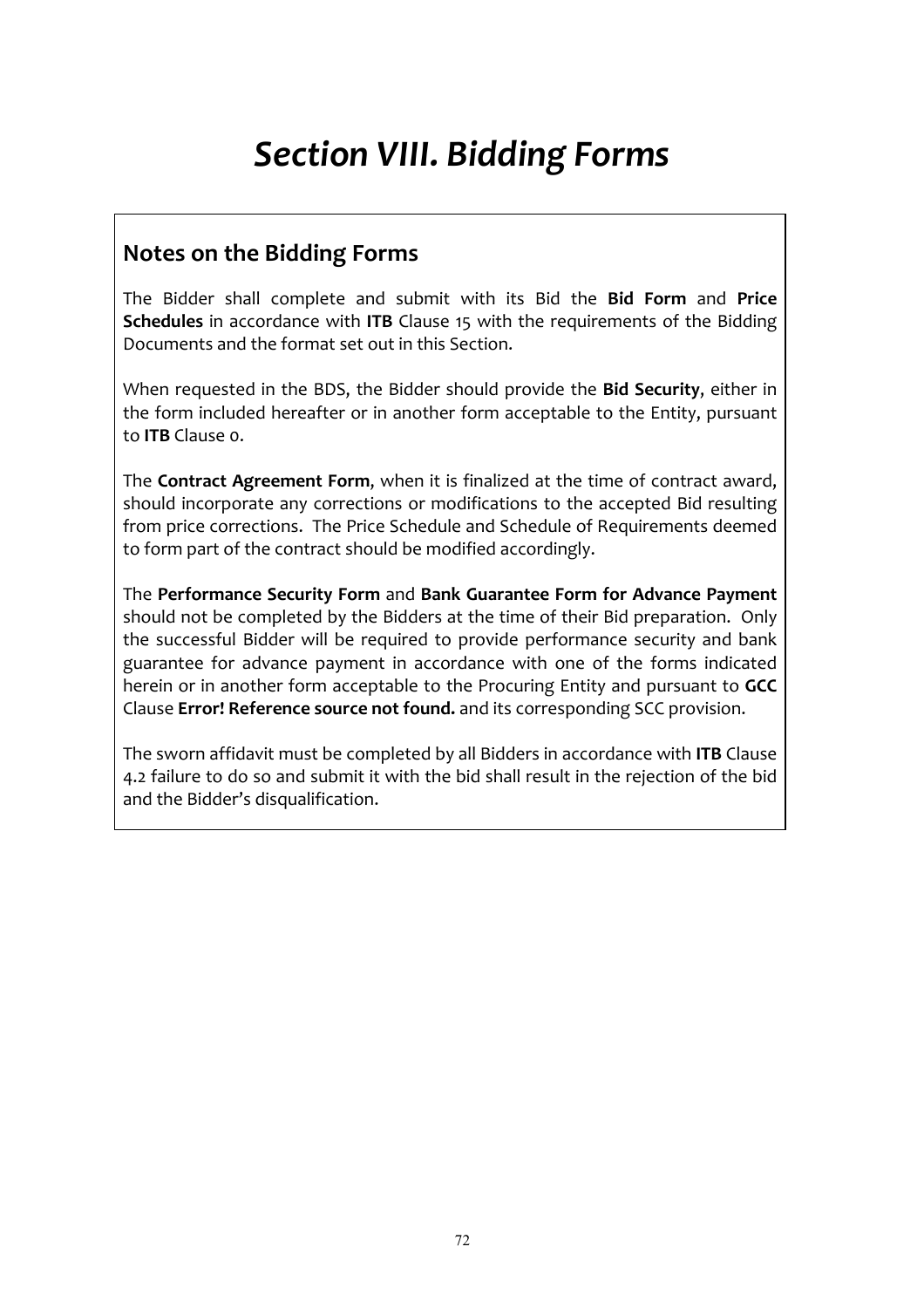# **TABLE OF CONTENTS**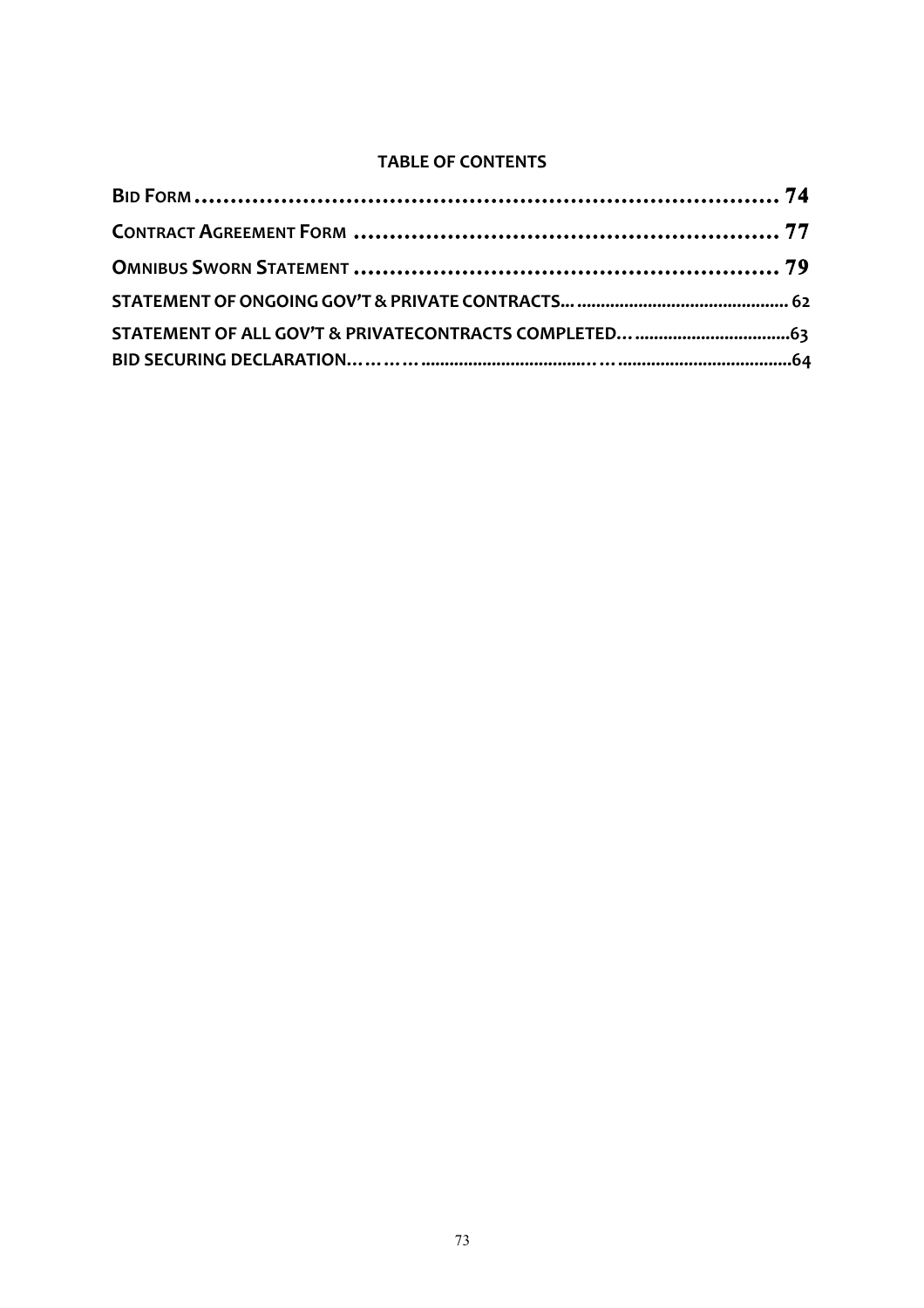**Bid Form**

Date: <u>with a set of the set of the set of the set of the set of the set of the set of the set of the set of the set of the set of the set of the set of the set of the set of the set of the set of the set of the set of the</u> Invitation to Bid<sup>3</sup> N<sup>o</sup>:

To: [name and address of Procuring Entity]

Gentlemen and/or Ladies:

Having examined the Bidding Documents including Bid Bulletin Numbers *[insert numbers]*, the receipt of which is hereby duly acknowledged, we, the undersigned, offer to [supply/deliver/perform] [description of the Goods] in conformity with the said Bidding Documents for the sum of *[total Bid amount in words and figures]* or such other sums as may be ascertained in accordance with the Schedule of Prices attached herewith and made part of this Bid.

We undertake, if our Bid is accepted, to deliver the goods in accordance with the delivery schedule specified in the Schedule of Requirements.

If our Bid is accepted, we undertake to provide a performance security in the form, amounts, and within the times specified in the Bidding Documents.

We agree to abide by this Bid for the Bid Validity Period specified in **BDS** provision for ITB Clause o and it shall remain binding upon us and may be accepted at any time before the expiration of that period.

Commissions or gratuities, if any, paid or to be paid by us to agents relating to this Bid, and to contract execution if we are awarded the contract, are listed below:4

| Name and<br>address of agent             | Amount and<br>Currency | Purpose of<br>Commission or<br>gratuity |
|------------------------------------------|------------------------|-----------------------------------------|
| $(\text{if none state} \text{``None''})$ |                        |                                         |

(if none, state "None")

Until a formal Contract is prepared and executed, this Bid, together with your written acceptance thereof and your Notice of Award, shall be binding upon us.

 <sup>3</sup> If ADB, JICA and WB funded projects, use IFB.

<sup>4</sup> Applicable only if the Funding Source is the ADB, JICA or WB.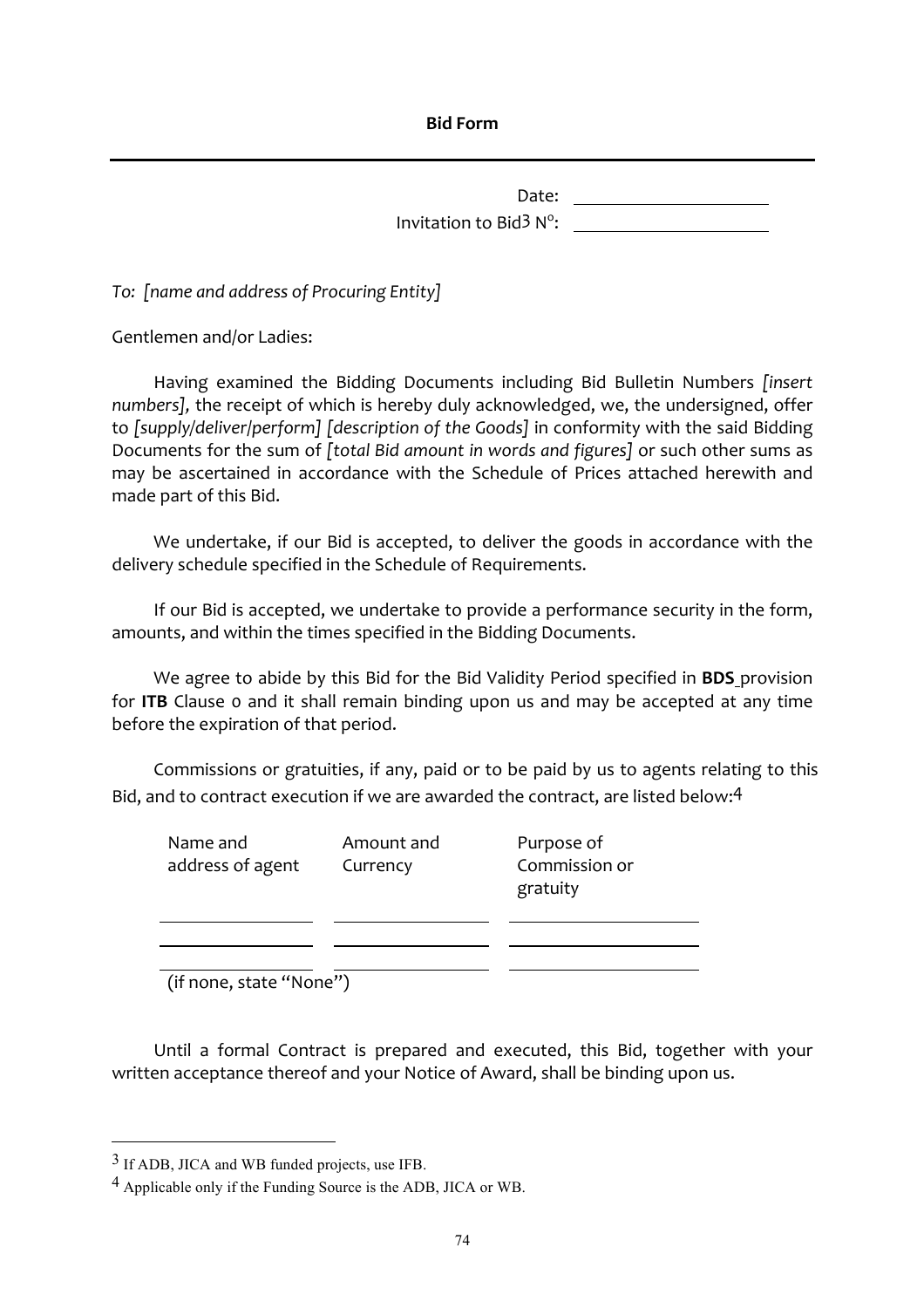We understand that you are not bound to accept the lowest or any Bid you may receive.

We certify/confirm that we comply with the eligibility requirements as per ITB Clause 5 of the Bidding Documents.

We likewise certify/confirm that the undersigned, [for sole proprietorships, insert: as the owner and sole proprietor or authorized representative of *Name* of *Bidder*, has the full power and authority to participate, submit the bid, and to sign and execute the ensuing contract, on the latter's behalf for the Name of Project of the Name of the *Procuring Entity]* [for partnerships, corporations, cooperatives, or joint ventures, insert: is granted full power and authority by the Name of Bidder, to participate, submit the bid, and to sign and execute the ensuing contract on the latter's behalf for Name of Project of the *Name* of the Procuring Entity].

We acknowledge that failure to sign each and every page of this Bid Form, including the attached Schedule of Prices, shall be a ground for the rejection of our bid.

| Dated this | dav of |  |  |
|------------|--------|--|--|
|            |        |  |  |

*lim* the capacity of *limit is general finithe capacity of l* 

Duly authorized to sign Bid for and on behalf of

#### **For Goods Offered From Abroad**

Name of Bidder \_\_\_\_\_\_\_\_\_\_\_. Invitation to Bid5 Number \_\_\_\_. Page of \_\_\_\_.

|      | 2               | 3                    | 4        | 5                                                                                                                                                          | 6                                                     |                                                    | 8                                                       | 9                                                       |
|------|-----------------|----------------------|----------|------------------------------------------------------------------------------------------------------------------------------------------------------------|-------------------------------------------------------|----------------------------------------------------|---------------------------------------------------------|---------------------------------------------------------|
| Item | Descripti<br>on | Country of<br>origin | Quantity | Unit price CIF port<br>entry (specify<br>of<br>port) or CIP named<br>(specify)<br>place<br>border<br>point<br><sub>or</sub><br>of<br>place<br>destination) | Total CIF or<br>CIP price per<br>item (col. 4 x<br>5) | Unit Price<br>Delivered<br>Duty<br>Unpaid<br>(DDU) | Unit<br>price<br>Deliver<br>ed<br>Duty<br>Paid<br>(DDP) | Total<br>Price<br>delivered<br>DDP (col<br>$4 \times 8$ |
|      |                 |                      |          |                                                                                                                                                            |                                                       |                                                    |                                                         |                                                         |

*[signature] [in the capacity of]*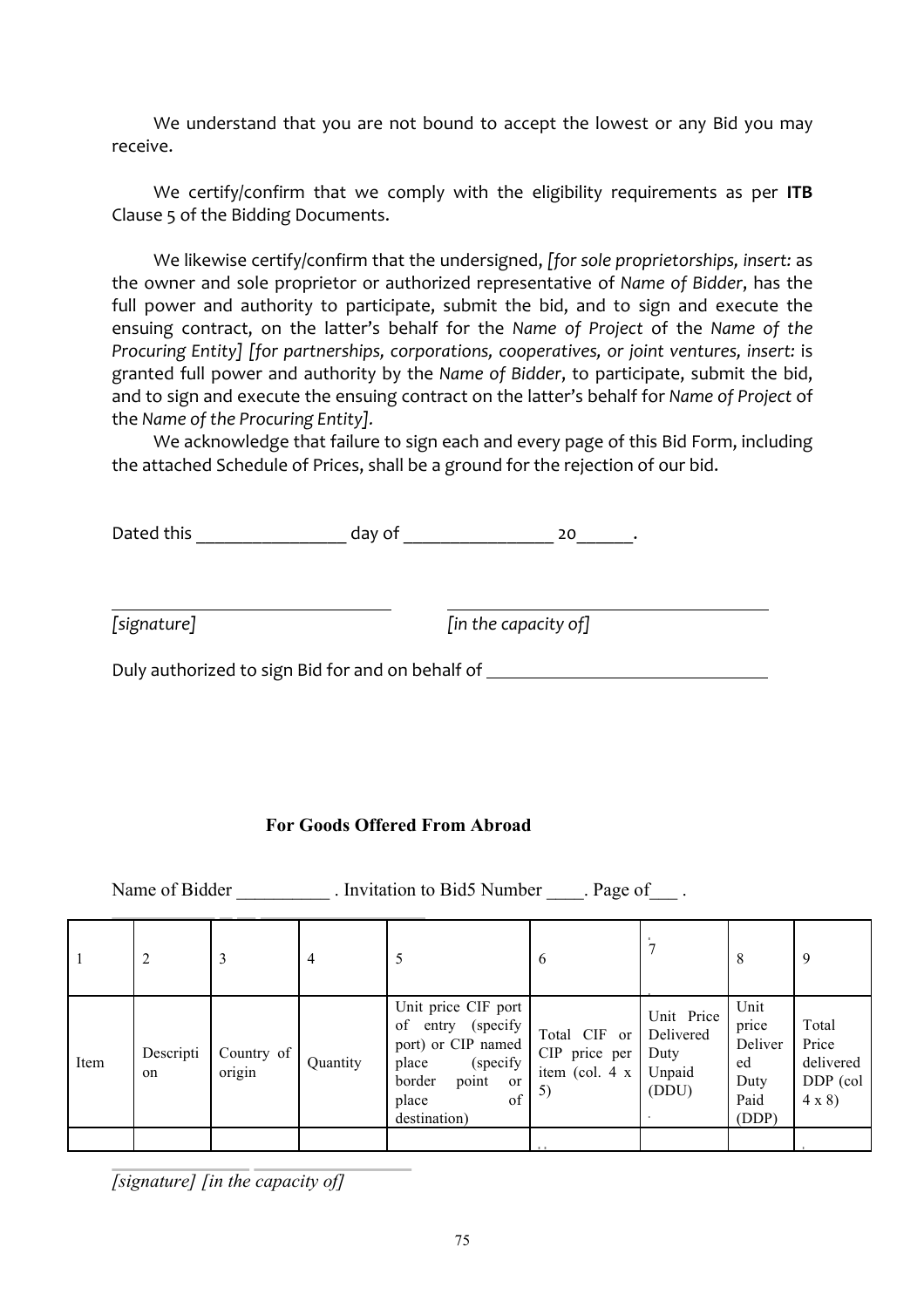Duly authorized to sign Bid for and on behalf of \_\_\_\_\_\_\_\_\_\_\_\_\_\_\_\_\_\_\_\_\_\_\_\_\_\_\_\_\_\_\_

5 If ADB, JICA and WB funded projects, use IFB. 79

# **For Goods Offered From Within the Philippines**

|      | Name of Bidder  |                             |              |                                            | . Invitation to Bid Number                                                                                 |                                                                                               | . Page of                                                              |                                                        |                                                                                           |
|------|-----------------|-----------------------------|--------------|--------------------------------------------|------------------------------------------------------------------------------------------------------------|-----------------------------------------------------------------------------------------------|------------------------------------------------------------------------|--------------------------------------------------------|-------------------------------------------------------------------------------------------|
|      | 2               | 3                           | 4            | 5                                          | 6                                                                                                          |                                                                                               | 8                                                                      | 9                                                      | 10                                                                                        |
| Item | Descriptio<br>n | Count<br>of<br>ry<br>origin | Quantit<br>y | Unit<br>price<br><b>EXW</b><br>per<br>item | Transportati<br>and<br>on<br>Insurance<br>and all other<br>costs<br>incidental to<br>delivery,<br>per item | Sales and<br>other<br>taxes<br>payable<br>if<br>Contract<br><b>1S</b><br>awarded,<br>per item | of<br>Cost<br>Incidental<br>Services.<br>if<br>applicable,<br>per item | Total<br>Price,<br>per unit<br>(col)<br>$5+6+7+$<br>8) | Total<br>Price<br>delivere<br>d Final<br>Destina<br>tion<br>9)<br>(col<br>(col<br>X<br>4) |
|      |                 |                             |              |                                            |                                                                                                            | 10, 10,                                                                                       |                                                                        |                                                        |                                                                                           |

*[signature] [in the capacity of]* 

Duly authorized to sign Bid for and on behalf of \_\_\_\_\_\_\_\_\_\_\_\_\_\_\_\_\_\_\_\_\_\_\_\_\_\_\_\_\_\_\_

6 If ADB, JICA and WB funded projects, use IFB.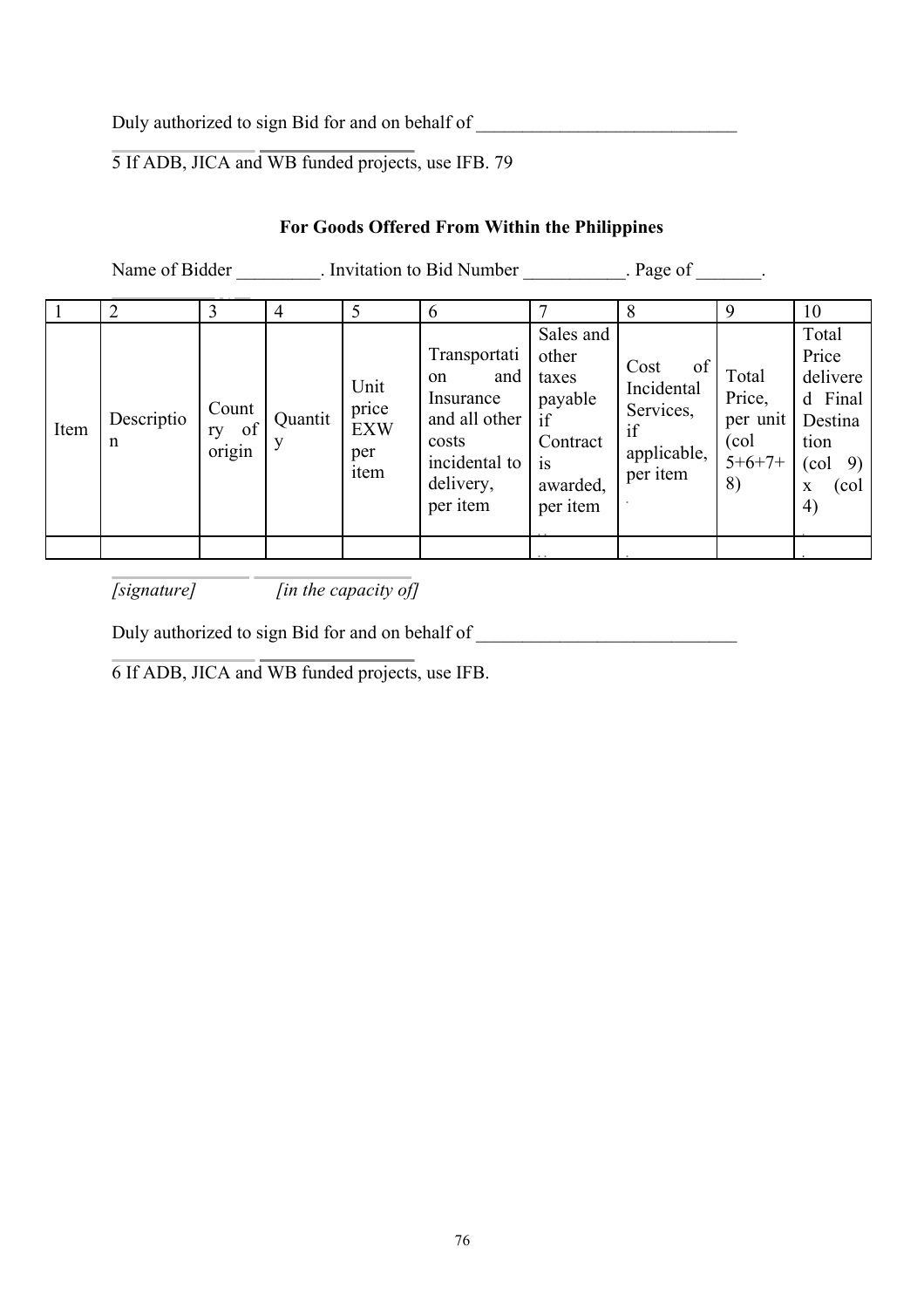THIS AGREEMENT made the day of the controller the controller of *PROCURING ENTITY]* of the Philippines(hereinafter called "the Entity") of the one part and *[name of Supplier]* of *[city and country of Supplier]* (hereinafter called "the Supplier") of the other part:

WHEREAS the Entity invited Bids for certain goods and ancillary services, viz., *[brief description of goods and services]* and has accepted a Bid by the Supplier for the supply of those goods and services in the sum of *[contract price in words and figures]* (hereinafter called "the Contract Price").

NOW THIS AGREEMENT WITNESSETH AS FOLLOWS:

1. In this Agreement words and expressions shall have the same meanings as are respectively assigned to them in the Conditions of Contract referred to.

2. The following documents shall be deemed to form and be read and construed as part of this Agreement, viz.:

- (a) the Bid Form and the Price Schedule submitted by the Bidder;
- (b) the Schedule of Requirements;
- (c) the Technical Specifications;
- (d) the General Conditions of Contract;
- (e) the Special Conditions of Contract; and
- $(f)$  the Entity's Notification of Award.

3. In consideration of the payments to be made by the Entity to the Supplier as hereinafter mentioned, the Supplier hereby covenants with the Entity to provide the goods and services and to remedy defects therein in conformity in all respects with the provisions of the Contract

4. The Entity hereby covenants to pay the Supplier in consideration of the provision of the goods and services and the remedying of defects therein, the Contract Price or such other sum as may become payable under the provisions of the contract at the time and in the manner prescribed by the contract.

IN WITNESS whereof the parties hereto have caused this Agreement to be executed in accordance with the laws of the Republic of the Philippines on the day and year first above written.

Signed, sealed, delivered by \_\_\_\_\_\_\_\_\_\_\_\_\_\_\_\_\_\_the \_\_\_\_\_\_\_\_\_\_\_\_\_\_\_\_(for the Entity)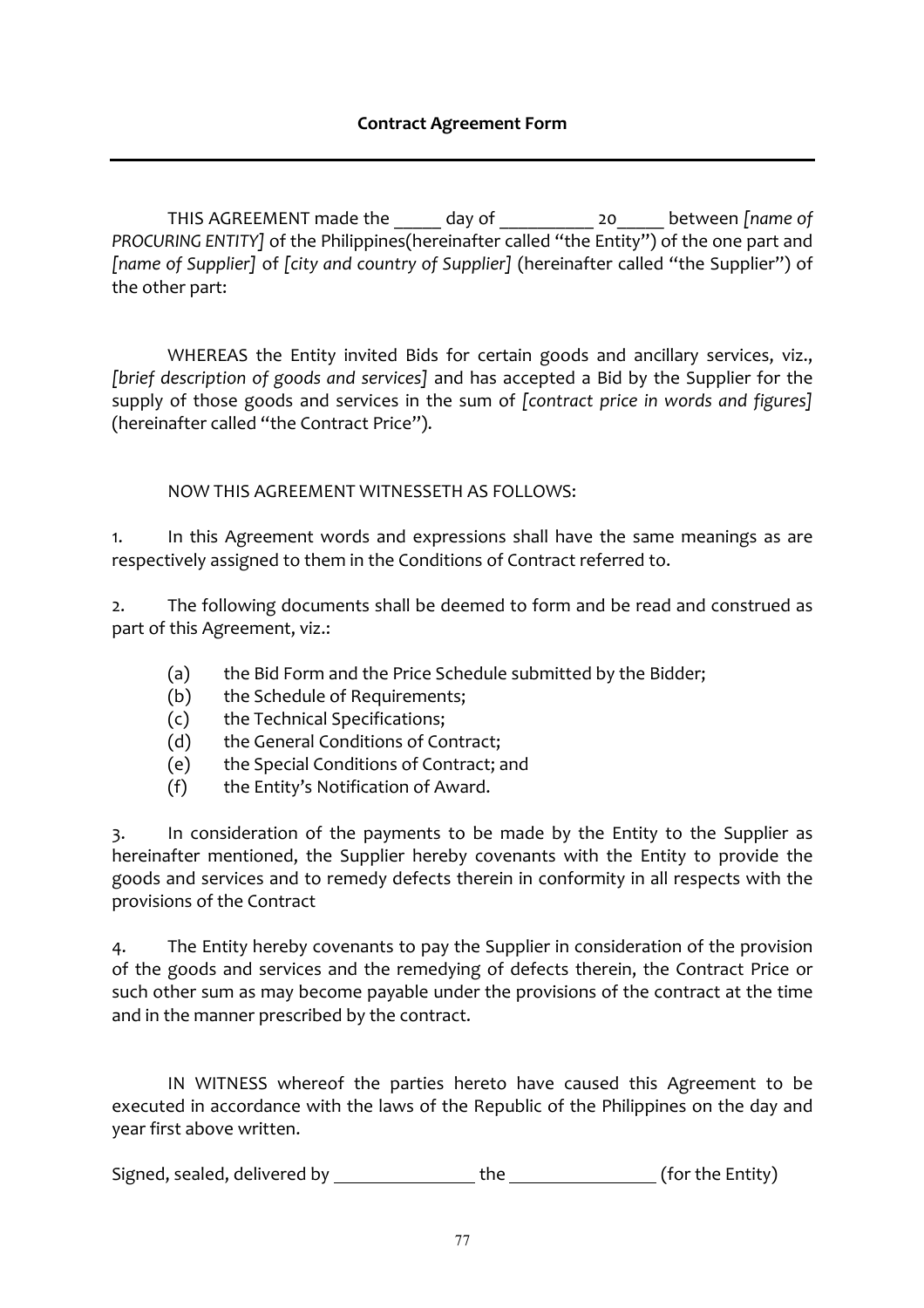| Signed, sealed, delivered by | the | (for the Supplier |
|------------------------------|-----|-------------------|
|                              |     |                   |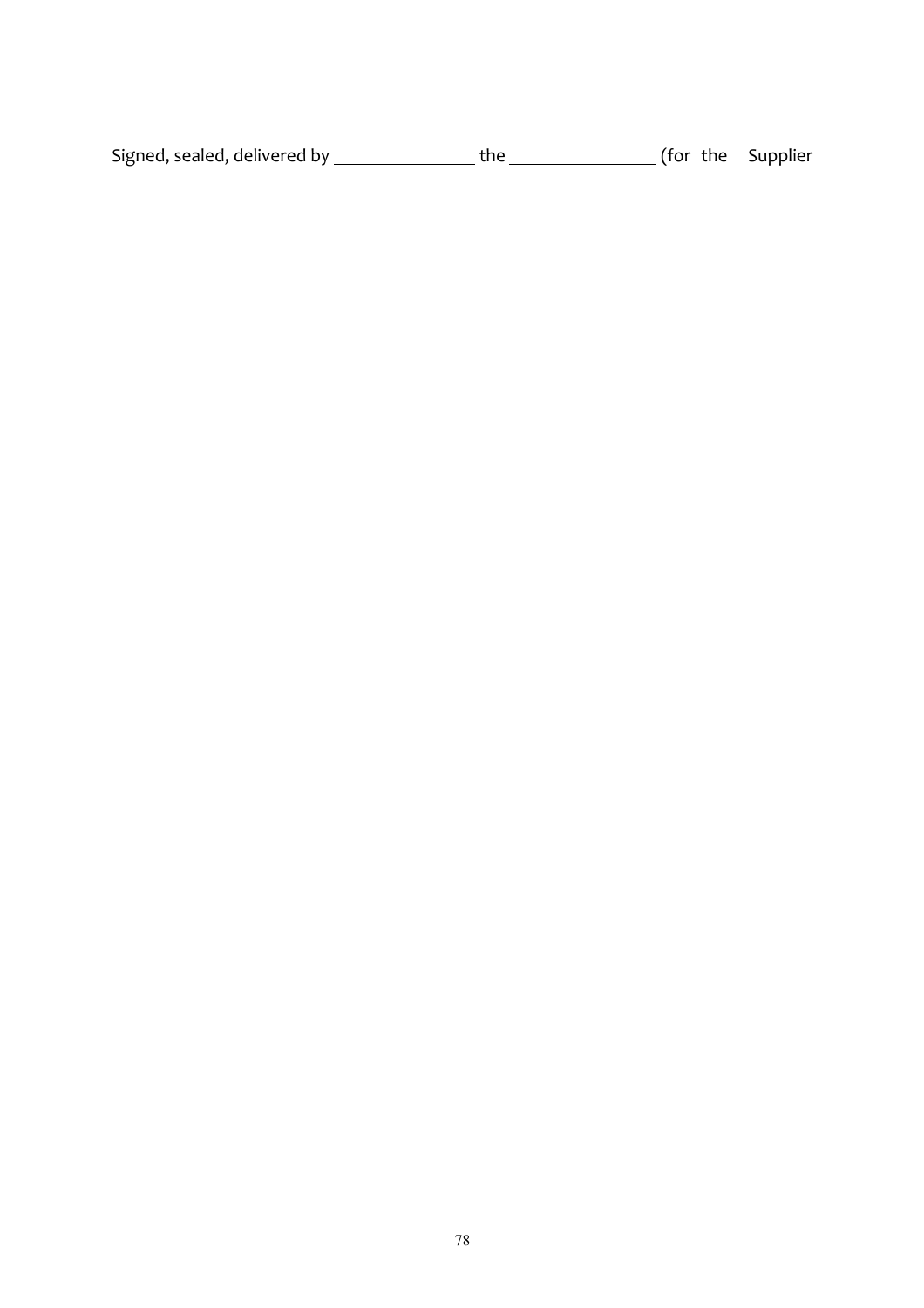#### **Omnibus Sworn Statement**

REPUBLIC OF THE PHILIPPINES ) CITY/MUNICIPALITY OF  $\qquad$  ) S.S.

## **AFFIDAVIT**

I, [Name of Affiant], of legal age, [Civil Status], [Nationality], and residing at [Address of Affiant], after having been duly sworn in accordance with law, do hereby depose and state that:

#### 1. Select one, delete the other:

*If a sole proprietorship:* I am the sole proprietor of *[Name of Bidder]* with office address at *[address of Bidder]*;

If a partnership, corporation, cooperative, or joint venture: I am the duly authorized and designated representative of *[Name of Bidder]* with office address at *[address of Bidder]*;

#### 2. Select one, delete the other:

*If a sole proprietorship:* As the owner and sole proprietor of *[Name of Bidder]*, I have full power and authority to do, execute and perform any and all acts necessary to represent it in the bidding for *[Name of the Project]* of the *[Name of the Procuring Entity]*;

If a partnership, corporation, cooperative, or joint venture: I am granted full power and authority to do, execute and perform any and all acts necessary and/or to represent the *[Name of Bidder]* in the bidding as shown in the attached *[state title* of attached document showing proof of authorization (e.g., duly notarized Secretary's Certificate issued by the corporation or the members of the joint *venture)]*;

- 3. *[Name of Bidder]* is not "blacklisted" or barred from bidding by the Government of the Philippines or any of its agencies, offices, corporations, or Local Government Units, foreign government/foreign or international financing institution whose blacklisting rules have been recognized by the Government Procurement Policy Board;
- 4. Each of the documents submitted in satisfaction of the bidding requirements is an authentic copy of the original, complete, and all statements and information provided therein are true and correct;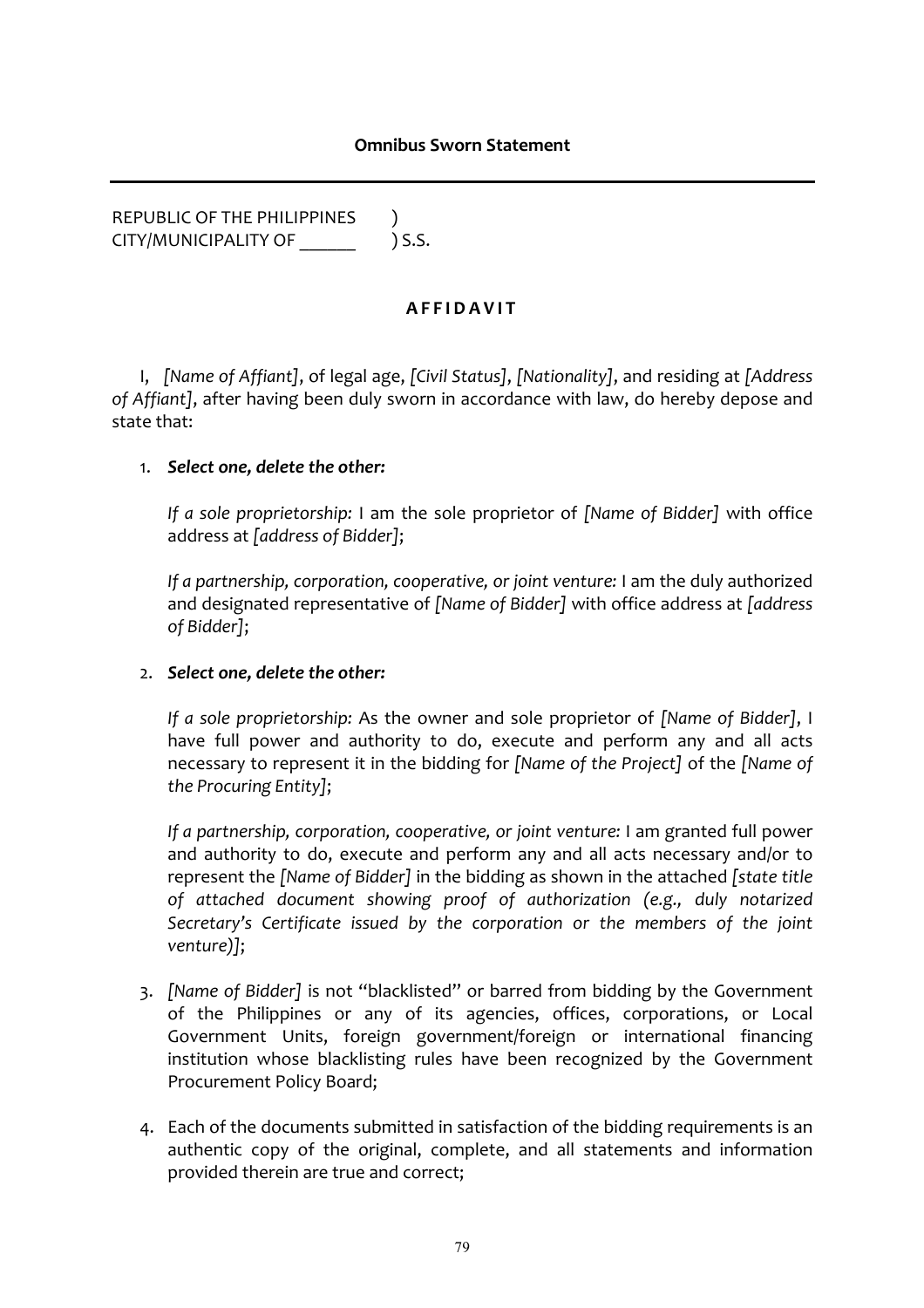5. *[Name of Bidder]*is authorizing the Head of the TPB or its duly authorized representative(s) to verify all the documents submitted;

## 6. *Select one, delete the rest:*

*If a sole proprietorship:* I am not related to the Head of the **TPB**, members of the Bids and Awards Committee (BAC), the Technical Working Group, and the BAC Secretariat, the head of the Project Management Office or the end-user unit, and the project consultants by consanguinity or affinity up to the third civil degree;

*If a partnership* or *cooperative:* None of the officers and members of *[Name of* Bidder] is related to the Head of the TPB, members of the Bids and Awards Committee (BAC), the Technical Working Group, and the BAC Secretariat, the head of the Project Management Office or the end-user unit, and the project consultants by consanguinity or affinity up to the third civil degree;

*If a corporation or joint venture:* None of the officers, directors, and controlling stockholders of *[Name of Bidder]* is related to the Head of the **TPB**, members of the Bids and Awards Committee (BAC), the Technical Working Group, and the BAC Secretariat, the head of the Project Management Office or the end-user unit, and the project consultants by consanguinity or affinity up to the third civil degree;

- 7. *[Name of Bidder]* complies with existing labor laws and standards; and
- 8. *[Name of Bidder]* is aware of and has undertaken the following responsibilities as a Bidder:
	- a) Carefully examine all of the Bidding Documents;
	- b) Acknowledge all conditions, local or otherwise, affecting the implementation of the Contract:
	- c) Made an estimate of the facilities available and needed for the contract to be bid, if any; and
	- d) Inquire or secure Supplemental/Bid Bulletin(s) issued for the *[Name of the Project]*.
- 9. *[Name of Bidder]* did not give or pay directly or indirectly, any commission, amount, fee or any form of consideration, pecuniary or otherwise, to any person or official, personnel or representative of the government in relation to any procurement project or activity:

IN WITNESS WHEREOF, I have hereunto set my hand this day of , 20 at \_\_\_\_\_\_\_\_\_\_\_\_, Philippines.